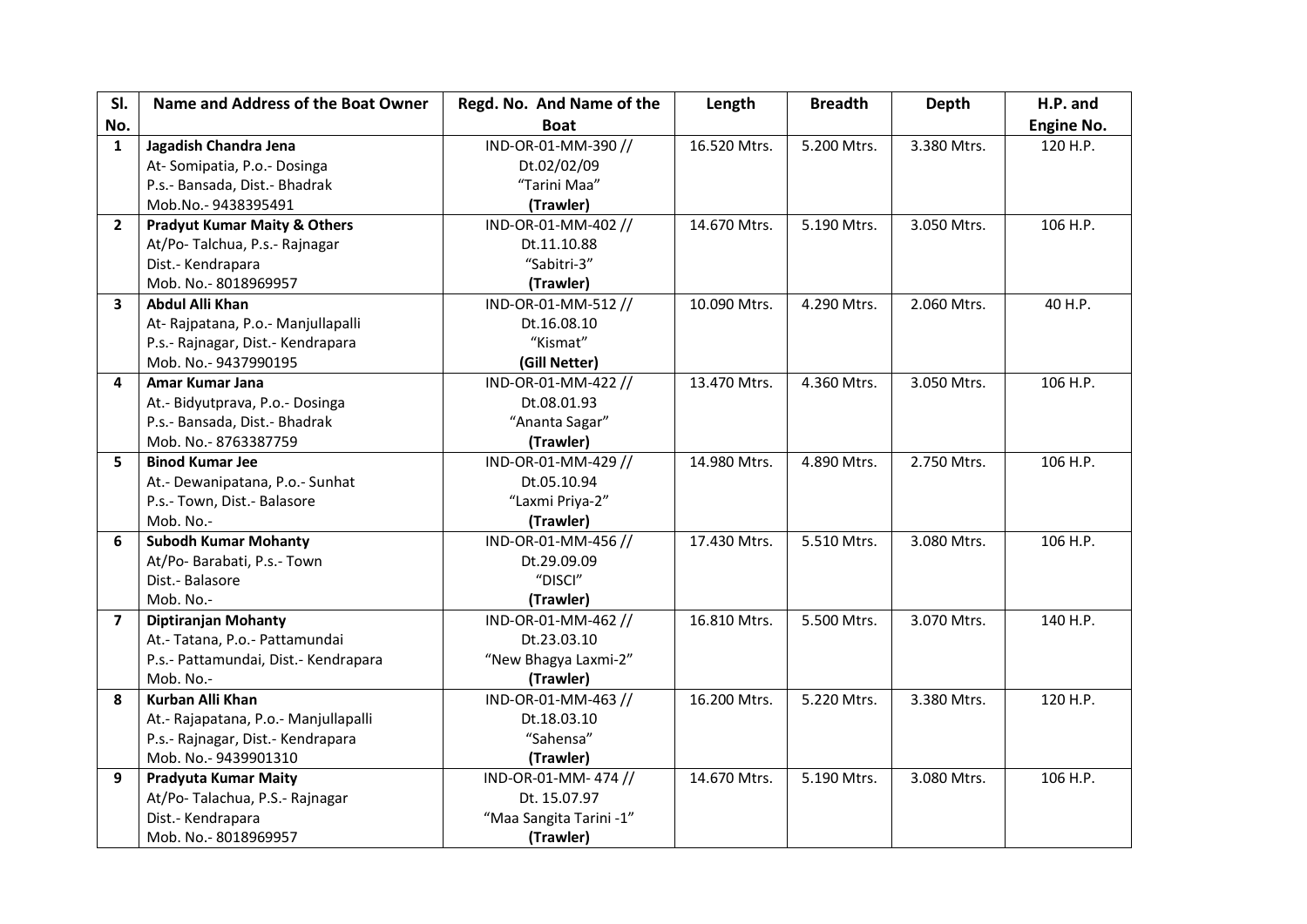| 10 | Sudarsan Lenka                       | IND-OR-01-MM-479//   | 12.840 Mtrs. | 4.510 Mtrs. | 2.750 Mtrs. | 115 H.P. |
|----|--------------------------------------|----------------------|--------------|-------------|-------------|----------|
|    | At-Jagula, P.o.- Narasinghpurhat     | Dt. 04.03.91         |              |             |             |          |
|    | P.S.- Bansada, Dist.- Bhadrak        | "Deba Dalana -1"     |              |             |             |          |
|    | Mob.No.-9437297852                   | (Trawler)            |              |             |             |          |
| 11 | <b>Tarun Kumar Ojha</b>              | IND-OR-01-MM-482 //  | 13.760 Mtrs. | 4.600 Mtrs. | 2.440 Mtrs. | 75 H.P.  |
|    | At.- Jhadakata, P.O.- Dhamara        | Dt. 17.12.94         |              |             |             |          |
|    | P.S.- Banasada, Dist.- Bhadrak       | "Maa Tarini"         |              |             |             |          |
|    | Mob. No.- 9437727684 / 9556735445    | (Trawler)            |              |             |             |          |
| 12 | Ajay Kumar Biswal                    | IND-OR-01-MM-489 //  | 15.920 Mtrs. | 5.220 Mtrs. | 3.070 Mtrs. | 140 H.P. |
|    | At/P.o-Sahadebkhunta                 | Dt. 24.09.09         |              |             |             |          |
|    | P.S.- Sahadebkhunta, Dist.- Balasore | "Raja Laxmi -1"      |              |             |             |          |
|    | Mob. No.-                            | (Trawler)            |              |             |             |          |
| 13 | <b>Tahir Alli Khan</b>               | IND-OR-01-MM-500 //  |              |             |             | 106 H.P. |
|    | At.- Rajpatana, P.o- Manjulapalli    | Dt. 28.11.13         |              |             |             |          |
|    | P.S.- Rajnagar, Dist.- Kendrapara    | "Badsha"             |              |             |             |          |
|    | Mob. No.-                            | (Gill Netter)        |              |             |             |          |
| 14 | Giridhari Samanta                    | IND-OR-01-MM-537 //  | 14.080 Mtrs. | 4.290 Mtrs. | 3.660 Mtrs. | 106 H.P. |
|    | At./P.o-Talachua, P.S.-Rajnagar      | Dt. 09.01.90         |              |             |             |          |
|    | Dist.- Kendrapara                    | "Maa Nupur -1"       |              |             |             |          |
|    | Mob.No.-                             | (Gill Netter)        |              |             |             |          |
| 15 | <b>Rabiol Alli Khan</b>              | IND-OR-01-MM-540 //  |              |             |             | 106 H.P. |
|    | At.- Rajpatana, P.o.- Manjullapalli  | Dt. 28.11.13         |              |             |             |          |
|    | P.s.- Rajnagar, Dist.- Kendrapara    | "Raja"               |              |             |             |          |
|    | Mob. No.-9438322022                  | (Gill Netter)        |              |             |             |          |
| 16 | Kalipada Sahoo                       | IND-OR-01-MM-565 //  | 15.540 Mtrs. | 7.010 Mtrs. | 2.780 Mtrs. | 115 H.P. |
|    | At./P.o.- Dublagadi, P.S.- Basta     | Dt. 30.12.99         |              |             |             |          |
|    | Dist.- Balasore                      | "Maa Jagat Janani"   |              |             |             |          |
|    | Mob. No.-                            | (Trawler)            |              |             |             |          |
| 17 | Gayadhara Behera                     | IND-OR-01-MM-706 //  | 14.690 Mtrs. | 4.610 Mtrs. | 3.050 Mtrs. | 106 H.P. |
|    | At./P.o.- Dhamara, P.S.- Bansada     | Dt. 05.02.86         |              |             |             |          |
|    | Dist.- Bhadrak                       | "Srimat Dhamarai -1" |              |             |             |          |
|    | Mob.No.-9853020036                   | (Trawler)            |              |             |             |          |
| 18 | <b>Prabir Singh</b>                  | IND-OR-01-MM-872 //  | 13.840 Mtrs. | 4.300 Mtrs. | 2.460 Mtrs. | 106 H.P. |
|    | At.- Amarnagar, P.O.- Dosinga        | Dt. 20.09.13         |              |             |             |          |
|    | P.S.- Bansada, Dist.- Bhadrak        | "Maa Sitala"         |              |             |             |          |
|    | Mob.No.- 7381909280                  | (Gill Netter)        |              |             |             |          |
| 19 | Smt. Tilottama Nayak                 | IND-OR-01-MM-969//   | 16.610 Mtrs. | 5.230 Mtrs. | 3.380 Mtrs. | 205 H.P. |
|    | At.- Dhanakuta, P.O.- Karanjamala    | Dt. 06.07.06         |              |             |             |          |
|    | P.S.- Banasada, Dist.- Bhadrak       | "New KanakaLata"     |              |             |             |          |
|    | Mob.No.-9937596903                   | (Trawler)            |              |             |             |          |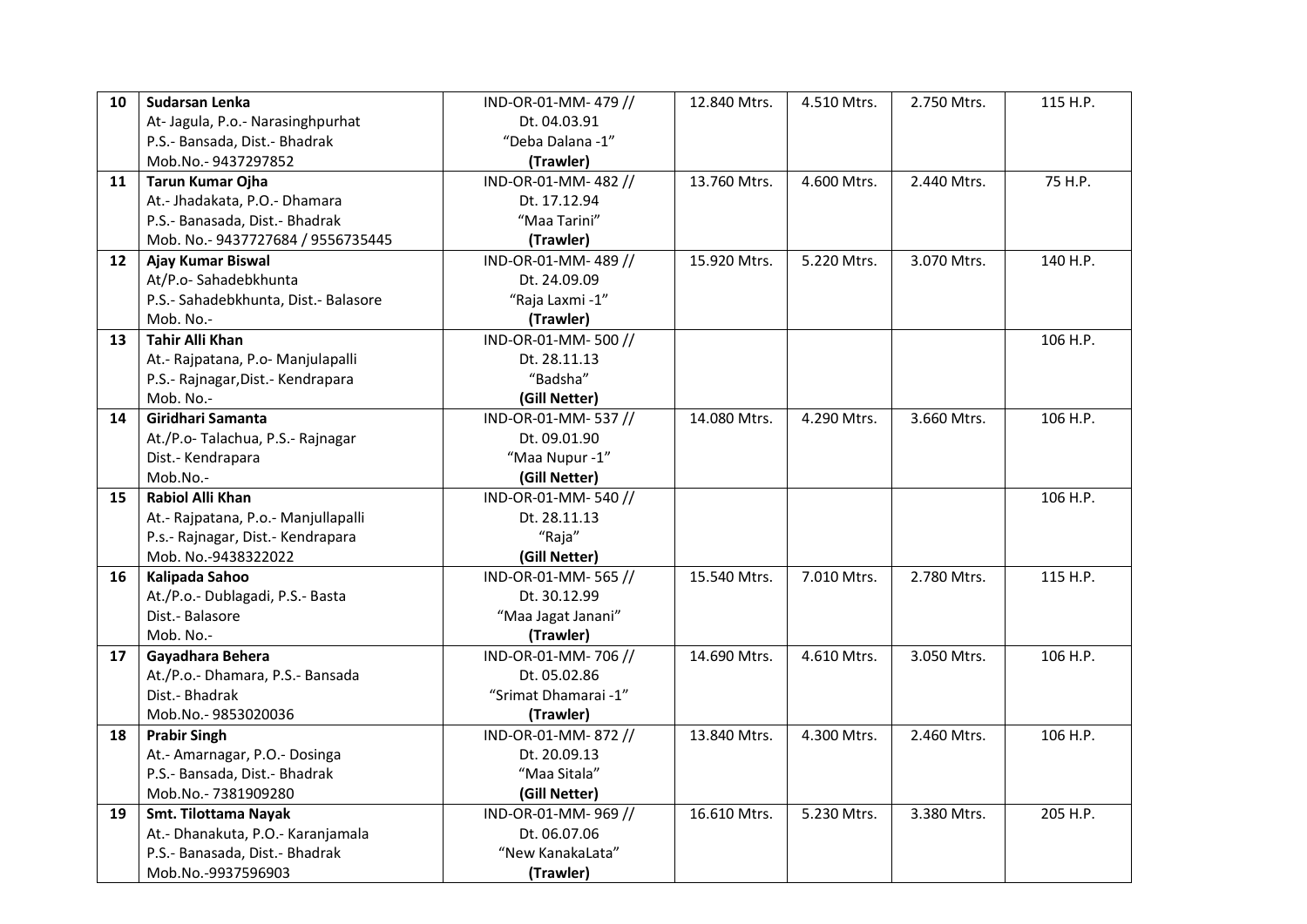| 20                | <b>Ashok Kumar Jee</b>                | IND-OR-01-MM-981//  | 12.300 Mtrs. | 5.000 Mtrs. | 2.150 Mtrs. | 105 H.P. |
|-------------------|---------------------------------------|---------------------|--------------|-------------|-------------|----------|
|                   | At.- ShyamSundarDas Street            | Dt. 28.11.13        |              |             |             |          |
|                   | P.O.- Sunhat, Dist.-Balasore          | "MahaLaxmi-111"     |              |             |             |          |
|                   | Mob.No.-                              | (Trawler)           |              |             |             |          |
| 21                | Md. Ashif Akbani                      | IND-OR-01-MM-988 // | 17.070 Mtrs. | 5.610 Mtrs. | 3.740 Mtrs. | 205 H.P. |
|                   | At.- Akatpur, P.o.- Sunhat            | Dt. 13.12.13        |              |             |             |          |
|                   | Dist.- Balasore                       | "AFT-3"             |              |             |             |          |
|                   | Mob.No.-                              | (Trawler)           |              |             |             |          |
| $22 \overline{ }$ | Arabinda Debnath                      | IND-OR-01-MM-388 // | 16.610 Mtrs. | 5.230 Mtrs. | 3.690 Mtrs. | 106 H.P. |
|                   | At./P.o.- Talachua, P.S.- Rajnagar    | Dt. 30.03.02        |              |             |             |          |
|                   | Dist.- Kendrapara                     | "Maa Mamata-1"      |              |             |             |          |
|                   | Mob. No.- 9437467064                  | (Trawler)           |              |             |             |          |
| 23                | <b>Tapan Kumar Parida</b>             | IND-OR-01-MM-389 // | 15.000 Mtrs. | 4.900 Mtrs. | 3.360 Mtrs. | 122 H.P. |
|                   | At./P.o.- Dhamara, P.S.- Bansada      | Dt. 30.05.02        |              |             |             |          |
|                   | Dist.- Bhadrak                        | "Mahaprabhu-1"      |              |             |             |          |
|                   | Mob. No.- 9437298135                  | (Trawler)           |              |             |             |          |
| 24                | <b>Subash Chandra Mohanty</b>         | IND-OR-01-MM-399 // | 14.980 Mtrs. | 5.200 Mtrs. | 3.680 Mtrs. | 106 H.P. |
|                   | At./P.o.- Bhairabpur, P.S,-Basudevpur | Dt. 07.02.09        |              |             |             |          |
|                   | Dist.- Bhadrak                        | "M/s Krishna-1"     |              |             |             |          |
|                   | Mob.No.-                              | (Trawler)           |              |             |             |          |
| 25                | <b>Madan Debnath</b>                  | IND-OR-01-MM-408 // | 15.590 Mtrs. | 5.190 Mtrs. | 3.050 Mtrs. | 106 H.P. |
|                   | At./P.o.- Talchua, P.S.- Rajnagar     | Dt. 06.10.89        |              |             |             |          |
|                   | Dist.- Kendrapara                     | "Manjumayee Maa"    |              |             |             |          |
|                   | Mob.No.- 9437467064                   | (Trawler)           |              |             |             |          |
| 26                | Arabinda Debnath                      | IND-OR-01-MM-430 // | 15.900 Mtrs. | 5.210 Mtrs. | 3.360 Mtrs. | 106 H.P. |
|                   | At./P.o.- Talchua, P.S.- Rajnagar     | Dt. 05.10.94        |              |             |             |          |
|                   | Dist.- Kendrapara                     | "Achinta Sagar"     |              |             |             |          |
|                   | Mob.No.-9437467064                    | (Trawler)           |              |             |             |          |
| 27                | <b>Madan Debnath</b>                  | IND-OR-01-MM-438 // | 15.900 Mtrs. | 4.910 Mtrs. | 3.360 Mtrs. | 106 H.P. |
|                   | At./P.o.- Talchua, P.S.- Rajnagar     | Dt. 22.01.07        |              |             |             |          |
|                   | Dist.- Kendrapara                     | "Puspanjali"        |              |             |             |          |
|                   | Mob.No.-9437467064                    | (Trawler)           |              |             |             |          |
| 28                | <b>Aurobinda Debnath</b>              | IND-OR-01-MM-458 // | 16.200 Mtrs. | 5.220 Mtrs. | 3.660 Mtrs. | 140 H.P. |
|                   | At./P.o.- Talchua, P.S.- Rajnagar     | Dt. 25.01.10        |              |             |             |          |
|                   | Dist.- Kendrapara                     | "New Puspanjali"    |              |             |             |          |
|                   | Mob.No.-9437467064                    | (Trawler)           |              |             |             |          |
| 29                | <b>Ashok Kumar Jee</b>                | IND-OR-01-MM-488 // | 16.200 Mtrs. | 5.190 Mtrs. | 3.660 Mtrs. | 106 H.P. |
|                   | At.- Dewanipatna, P.O.- Sunhat        | Dt. 29.09.09        |              |             |             |          |
|                   | P.S.-Town, Dist.- Balasore            | "Laxmi Priya-1"     |              |             |             |          |
|                   | Mob. No.-                             | (Trawler)           |              |             |             |          |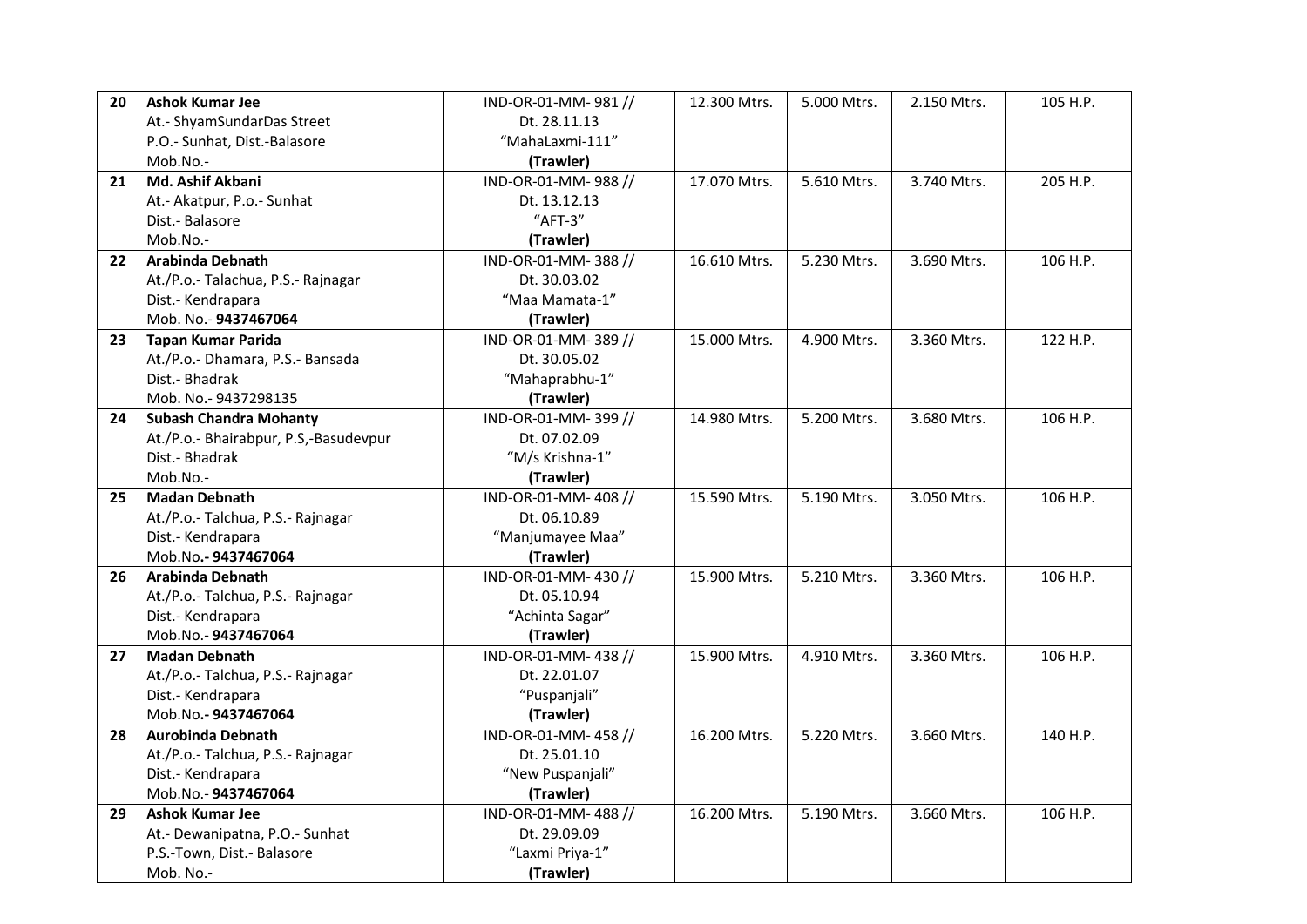| 30 | Sapan Parida                        | IND-OR-01-MM-522 //  | 12.920 Mtrs. | 4.920 Mtrs. | 2.460 Mtrs. | 106 H.P. |
|----|-------------------------------------|----------------------|--------------|-------------|-------------|----------|
|    | At./P.o.- Dosinga, P.S.- Bansada    | Dt. 17.12.94         |              |             |             |          |
|    | Dist.- Bhadrak                      | "Maa Nachinda-10"    |              |             |             |          |
|    | Mob.No.-9937284553                  | (Gill Netter)        |              |             |             |          |
| 31 | <b>Madan Debnath</b>                | IND-OR-01-MM-531 //  | 15.000 Mtrs  | 4.290 Mtrs. | 2.750 Mtrs. | 106 H.P. |
|    | At./P.o.- Talchua, P.S.- Rajnagar   | Dt. 30.09.09         |              |             |             |          |
|    | Dist.- Kendrapara                   | "Maa Bandhre"        |              |             |             |          |
|    | Mob.No.-9437467064                  | (Gill Netter)        |              |             |             |          |
| 32 | <b>Madan Debnath</b>                | IND-OR-01-MM-533 //  | 13.630 Mtrs. | 4.310 Mtrs. | 1.980 Mtrs. | 106 H.P. |
|    | At./P.o.- Talchua, P.S.- Rajnagar   | Dt. 17.11.03         |              |             |             |          |
|    | Dist.- Kendrapara                   | "Susmita-1"          |              |             |             |          |
|    | Mob.No.-9437467064                  | (Gill Netter)        |              |             |             |          |
| 33 | Smt. Madhusmita Debnath             | IND-OR-01-MM-1053 // | 17.400 Mtrs. | 5.450 Mtrs. | 3.050 Mtrs. | 140 H.P. |
|    | At./P.o.- Talchua, P.S.- Rajnagar   | Dt. 06.01.15         |              |             |             |          |
|    | Dist.- Kendrapara                   | "Maa Dipanita-1"     |              |             |             |          |
|    | Mob.No.-9437928881                  | (Trawler)            |              |             |             |          |
| 34 | <b>Arabinda Debnath</b>             | IND-OR-01-MM-46 //   |              |             |             | 205 H.P. |
|    | At./P.o.- Talchua, P.S.- Rajnagar   | Dt. 06.01.15         |              |             |             |          |
|    | Dist.- Kendrapara                   | "Nigemaswar"         |              |             |             |          |
|    | Mob.No.-9437467064                  | (Trawler)            |              |             |             |          |
| 35 | <b>Madan Debnath</b>                | IND-OR-01-MM-17 //   | 17.300 Mtrs. | 5.760 Mtrs. | 3.060 Mtrs. | 205 H.P. |
|    | At./P.o.- Talchua, P.S.- Rajnagar   | Dt. 06.01.15         |              |             |             |          |
|    | Dist.- Kendrapara                   | "New Nigameswar"     |              |             |             |          |
|    | Mob.No.-9437467064                  | (Trawler)            |              |             |             |          |
| 36 | <b>Gulam Mainuddin</b>              | IND-OR-01-MM-455 //  | 16.220 Mtrs. | 5.210 Mtrs. | 3.380 Mtrs. | 106 H.P. |
|    | At.- Akatpur, P.O-Sunhat            | Dt. 26.08.09         |              |             |             |          |
|    | P.S.-Town, Dist.- Balasore          | "Akkil Kadir"        |              |             |             |          |
|    | Mob.No.-                            | (Trawler)            |              |             |             |          |
| 37 | Diptiranjan Mohanty                 | IND-OR-01-MM-457//   | 16.540 Mtrs. | 5.500 Mtrs. | 3.070 Mtrs. | 106 H.P. |
|    | At.- Tatana, P.O./P.S.- Pattamundai | Dt. 13.01.10         |              |             |             |          |
|    | Dist.- Kendrapara                   | "New Bhagya Laxmi-4" |              |             |             |          |
|    | Mob.No .-                           | (Trawler)            |              |             |             |          |
| 38 | Diptikanta Sahoo                    | IND-OR-01-MM-486 //  | 15.300 Mtrs. | 4.910 Mtrs. | 3.050 Mtrs. | 140 H.P. |
|    | At.- Jail Road, P.O.- Azimabad      | Dt. 28.12.12         |              |             |             |          |
|    | P.S.- Town, Dist.- Balasore         | "Kumar-1"            |              |             |             |          |
|    | Mob.No.-                            | (Trawler)            |              |             |             |          |
| 39 | <b>Nirmal Kumar Sahoo</b>           | IND-OR-01-MM-862 //  | 12.920 Mtrs. | 4.070 Mtrs. | 2.350 Mtrs. | 130 H.P. |
|    | At./P.o.- Parikhi, P.S.- Chandipur  | Dt. 12.01.98         |              |             |             |          |
|    | Dist.- Balasore                     | "Laxmi Tarini"       |              |             |             |          |
|    | Mob.No.-                            | (Trawler)            |              |             |             |          |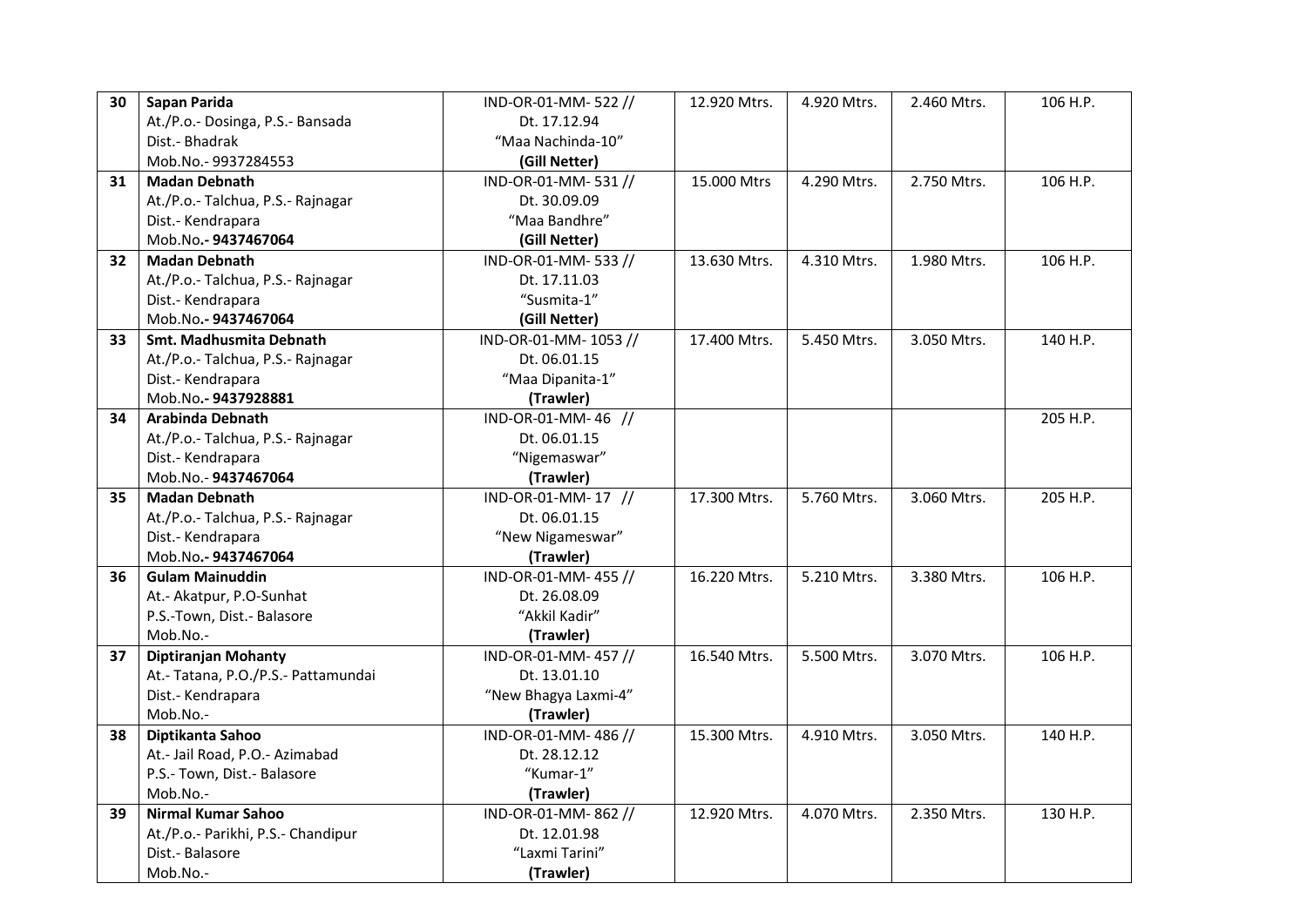| 40 | Kartik Chandra Sahu                 | IND-OR-01-MM-490//  | 16.540 Mtrs. | 5.500 Mtrs. | 3.670 Mtrs. | 140 H.P. |
|----|-------------------------------------|---------------------|--------------|-------------|-------------|----------|
|    | At./P.O.- Chakasartha, P.S.- Singla | Dt. 25.01.10        |              |             |             |          |
|    | Dist.- Balasore                     | "Maa Hiranmayee-1"  |              |             |             |          |
|    | Mob.No.-                            | (Trawler)           |              |             |             |          |
| 41 | <b>Gorachand Sahu</b>               | IND-OR-01-MM-492 // | 16.840 Mtrs. | 5.500 Mtrs. | 3.670 Mtrs. | 140 H.P. |
|    | At./P.O.- Chakasartha, P.S.- Singla | Dt. 25.01.10        |              |             |             |          |
|    | Dist.- Balasore                     | "Khileswari-1"      |              |             |             |          |
|    | Mob.No.-                            | (Trawler)           |              |             |             |          |
| 42 | <b>Amalendu Mahisal</b>             | IND-OR-01-MM-485 // | 13.450 Mtrs. | 4.580 Mtrs. | 2.440 Mtrs. | 140 H.P. |
|    | At.- Giripahi, P.o-Manjulapalli     | Dt. 03.09.13        |              |             |             |          |
|    | P.S.- Rajnagar, Dist.- Kendrapara   | "Maa Padmagandha-1" |              |             |             |          |
|    | Mob.No.-8658999278                  | (Trawler)           |              |             |             |          |
| 43 | Jagadish Chandra Jena               | IND-OR-01-MM-427 // | 14.920 Mtrs. | 3.690 Mtrs. | 2.150 Mtrs. | 106 H.P. |
|    | At.- Somipatia, P.O.- Dosinga       | Dt. 23.03.94        |              |             |             |          |
|    | P.S.- Bansada, Dist.- Bhadrak       | "Maa Tarini"        |              |             |             |          |
|    | Mob.No.-9438395491                  | (Trawler)           |              |             |             |          |
| 44 | <b>Sachin Bag</b>                   | IND-OR-01-MM-711 // | 13.780 Mtrs. | 4.580 Mtrs. | 2.770 Mtrs. | 106 H.P. |
|    | At.- Jaydurgapatna, P.O.- Dhamara   | Dt. 13.01.10        |              |             |             |          |
|    | P.S.- Bansada, Dist.- Bhadrak       | "Mahapadma"         |              |             |             |          |
|    | Mob. No.- 9938506057                | (Trawler)           |              |             |             |          |
| 45 | <b>Atul Kumar Jana</b>              | IND-OR-01-MM-716 // | 10.760 Mtrs. | 3.430 Mtrs. | 1.610 Mtrs. | 106 H.P. |
|    | At.- Bidyutprava, P.O.- Dosinga     | Dt. 23.03.94        |              |             |             |          |
|    | P.S.- Bansada, Dist.- Bhadrak       | "New Bijaya -1"     |              |             |             |          |
|    | Mob.No.-9437147964                  | (Gill Netter)       |              |             |             |          |
| 46 | Amar Kumar Jana                     | IND-OR-01-MM-719 // | 14.760 Mtrs. | 4.300 Mtrs. | 3.690 Mtrs. | 106 H.P. |
|    | At.- Bidyutprava, P.O.- Dosinga     | Dt. 12.04.07        |              |             |             |          |
|    | P.S.- Bansada, Dist.- Bhadrak       | "Jahnabi"           |              |             |             |          |
|    | Mob.No.-8763387759                  | (Gill Netter)       |              |             |             |          |
| 47 | Amar Kumar Jana                     | IND-OR-01-MM-516 // | 11.940 Mtrs. | 4.310 Mtrs. | 2.750 Mtrs. | 68 H.P.  |
|    | At.- Bidyutprava, P.O.- Dosinga     | Dt. 19.06.02        |              |             |             |          |
|    | P.S.- Bansada, Dist.- Bhadrak       | "Mini Jahnabi"      |              |             |             |          |
|    | Mob.No.-8763387759                  | (Gill Netter)       |              |             |             |          |
| 48 | Ashok Kumar Jana                    | IND-OR-01-MM-511 // | 14.670 Mtrs. | 4.580 Mtrs. | 3.970 Mtrs. | 106 H.P. |
|    | At.- Bidyutprava, P.O.- Dosinga     | Dt. 12.04.07        |              |             |             |          |
|    | P.S.- Bansada, Dist.- Bhadrak       | "New Bijaya"        |              |             |             |          |
|    | Mob.No.-9437148383 / 9556238133     | (Gill Netter)       |              |             |             |          |
| 49 | Amar Kumar Jana                     | IND-OR-01-MM-501//  | 11.170 Mtrs. | 3.660 Mtrs. | 1.100 Mtrs. | 62 H.P.  |
|    | At.- Bidyutprava, P.O.- Dosinga     | Dt. 21.09.94        |              |             |             |          |
|    | P.S.- Bansada, Dist.- Bhadrak       | "Maa GangaSagar"    |              |             |             |          |
|    | Mob.No.-8763387759                  | (Gill Netter)       |              |             |             |          |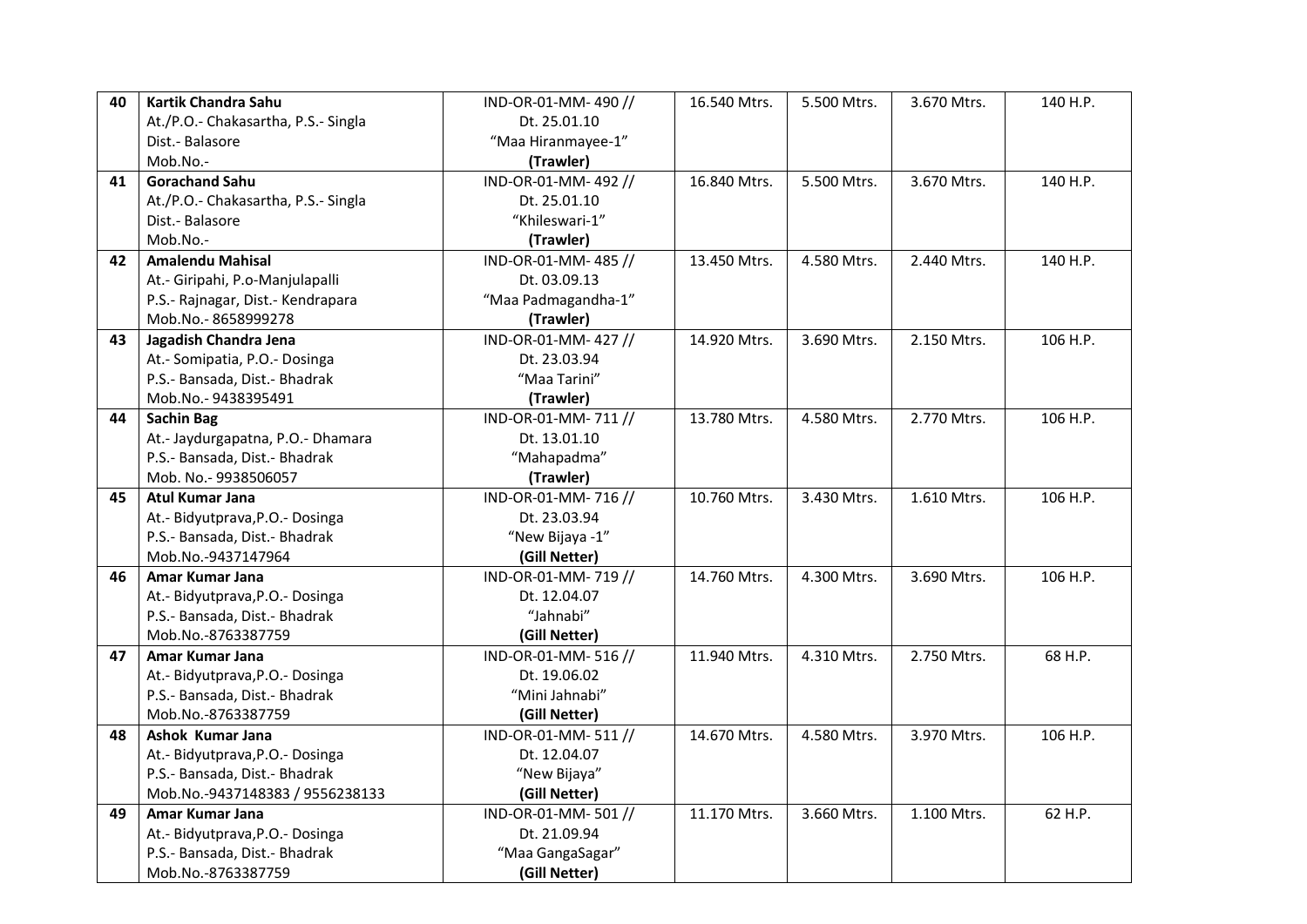| 50 | Aswini Kumar Jana                 | IND-OR-01-MM-515 // | 12.230 Mtrs. | 4.150 Mtrs. | 2.440 Mtrs. | 60 H.P.  |
|----|-----------------------------------|---------------------|--------------|-------------|-------------|----------|
|    | At.- Bidyutprava, P.O.- Dosinga   | Dt. 07.03.08        |              |             |             |          |
|    | P.S.- Bansada, Dist.- Bhadrak     | "Maa Bijaya"        |              |             |             |          |
|    | Mob.No.-8763387759                | (Gill Netter)       |              |             |             |          |
| 51 | <b>Atul Kumar Jana</b>            | IND-OR-01-MM-481 // | 14.760 Mtrs. | 4.280 Mtrs. | 2.750 Mtrs. | 115 H.P. |
|    | At.- Bidyutprava, P.O.- Dosinga   | Dt. 12.04.07        |              |             |             |          |
|    | P.S.- Bansada, Dist.- Bhadrak     | "New Sarada"        |              |             |             |          |
|    | Mob.No.-9437147964                | (Trawler)           |              |             |             |          |
| 52 | Amar Kumar Jana                   | IND-OR-01-MM-478 // | 17.120 Mtrs. | 5.820 Mtrs. | 3.360 Mtrs. | 193 H.P. |
|    | At.- Bidyutprava, P.O.- Dosinga   | Dt. 04.10.90        |              |             |             |          |
|    | P.S.- Bansada, Dist.- Bhadrak     | "Susila-1"          |              |             |             |          |
|    | Mob.No.-8763387759                | (Trawler)           |              |             |             |          |
| 53 | Amar Kumar Jana & Others          | IND-OR-01-MM-387 // | 14.100 Mtrs. | 4.600 Mtrs. | 2.150 Mtrs. | 98 H.P.  |
|    | At.- Bidyutprava, P.O.- Dosinga   | Dt. 14.08.98        |              |             |             |          |
|    | P.S.- Bansada, Dist.- Bhadrak     | "Maa Saradamani"    |              |             |             |          |
|    | Mob.No.-8763387759                | (Trawler)           |              |             |             |          |
| 54 | Ashok Kumar Jana                  | IND-OR-01-MM-395 // | 14.670 Mtrs. | 4.280 Mtrs. | 2.460 Mtrs. | 115 H.P. |
|    | At.- Bidyutprava, P.O.- Dosinga   | Dt. 28.02.09        |              |             |             |          |
|    | P.S.- Bansada, Dist.- Bhadrak     | "Maa Bhagya Laxmi"  |              |             |             |          |
|    | Mob.No.-9437148383 / 9556238133   | (Trawler)           |              |             |             |          |
|    |                                   |                     |              |             |             |          |
| 55 | Purna Chandra Jana                | IND-OR-01-MM-468 // | 14.060 Mtrs. | 4.280 Mtrs. | 2.750 Mtrs. | 106 H.P. |
|    | At.- Bhanjaprasad, P.O.- Talchua  | Dt. 18.09.12        |              |             |             |          |
|    | P.S.- Rajnagar, Dist.- Kendrapara | "Maa Matsya Kanya"  |              |             |             |          |
|    | Mob.No.-9437799389                | (Trawler)           |              |             |             |          |
| 56 | Santosh Kumar Jana                | IND-OR-01-MM-475 // | 15.910 Mtrs. | 4.610 Mtrs. | 2.750 Mtrs. | 106 H.P. |
|    | At.- Rabindranagar, P.O.- Dosinga | Dt. 30.12.86        |              |             |             |          |
|    | P.S.- Bansada, Dist.- Bhadrak     | "Maa Sarada"        |              |             |             |          |
|    | Mob. No.-                         | (Trawler)           |              |             |             |          |
| 57 | Amar Kumar Jana                   | IND-OR-01-MM-396 // | 14.390 Mtrs. | 3.990 Mtrs. | 2.440 Mtrs. | 115 H.P. |
|    | At.- Bidyutprava, P.O.- Dosinga   | Dt. 28.02.09        |              |             |             |          |
|    | P.S.- Bansada, Dist.- Bhadrak     | "Jagat Janani"      |              |             |             |          |
|    | Mob.No.-8763387759                | (Trawler)           |              |             |             |          |
| 58 | Amar Kumar Jana                   | IND-OR-01-MM-403 // | 15.930 Mtrs. | 5.810 Mtrs. | 3.360 Mtrs. | 106 H.P. |
|    | At.- Bidyutprava, P.O.- Dosinga   | Dt. 21.08.89        |              |             |             |          |
|    | P.S.- Bansada, Dist.- Bhadrak     | "Maa Susila"        |              |             |             |          |
|    | Mob.No.-8763387759                | (Trawler)           |              |             |             |          |
| 59 | Arabinda Kumar Jana               | IND-OR-01-MM-410 // | 16.220 Mtrs. | 5.830 Mtrs. | 3.360 Mtrs. | 106 H.P. |
|    | At.- Bidyutprava, P.O.- Dosinga   | Dt. 10.07.02        |              |             |             |          |
|    | P.S.- Bansada, Dist.- Bhadrak     | "New Janhabi"       |              |             |             |          |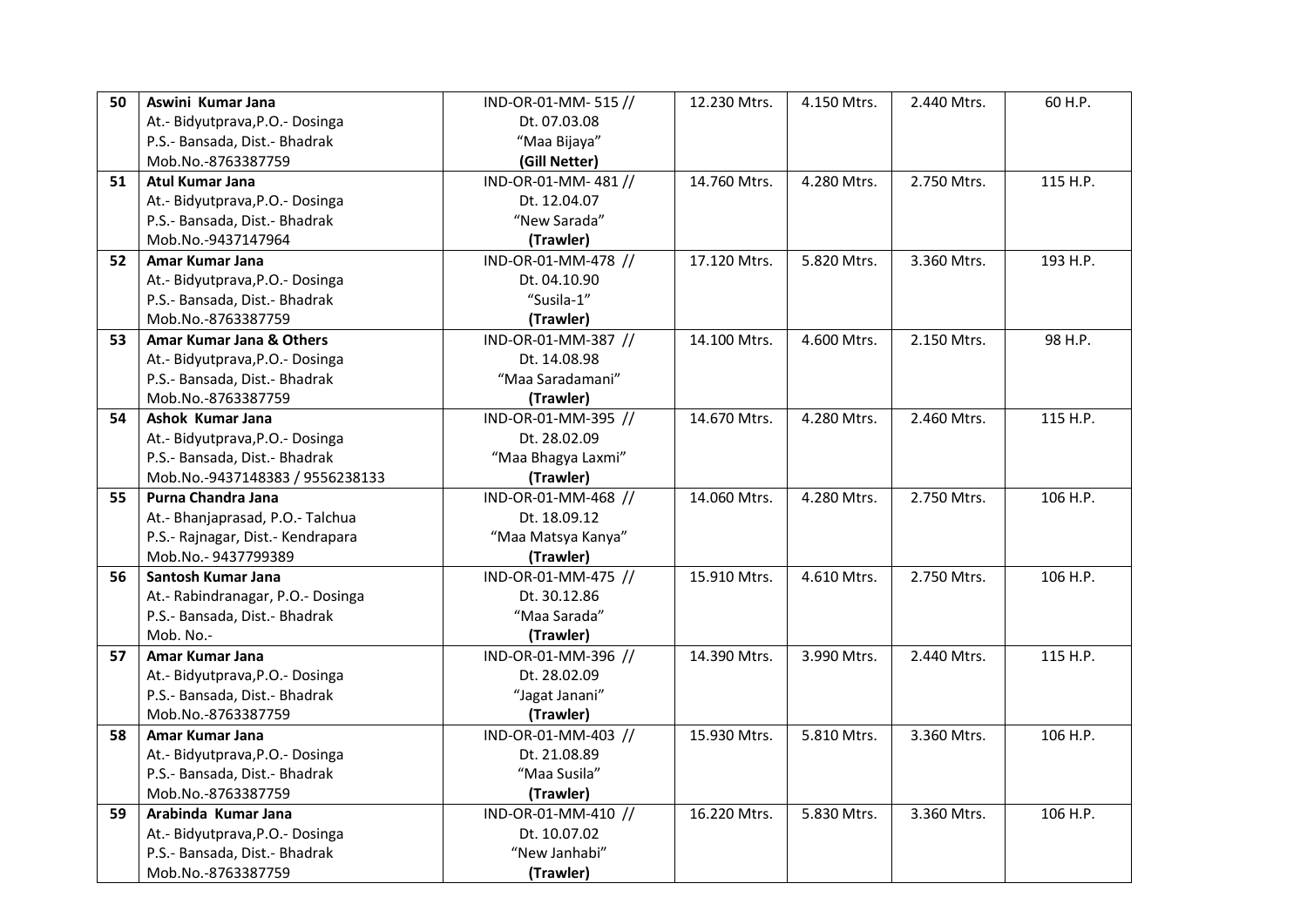| 60 | Ananta Kumar Jana                    | IND-OR-01-MM-440 // | 15.590 Mtrs. | 5.840 Mtrs. | 3.360 Mtrs. | 106 H.P. |
|----|--------------------------------------|---------------------|--------------|-------------|-------------|----------|
|    | At.- Bidyutprava, P.O.- Dosinga      | Dt. 22.12.86        |              |             |             |          |
|    | P.S.- Bansada, Dist.- Bhadrak        | "Janhabi"           |              |             |             |          |
|    | Mob.No.-8763387759                   | (Trawler)           |              |             |             |          |
| 61 | <b>Debendranath Mandal</b>           | IND-OR-01-MM-544 // | 14.670 Mtrs. | 5.190 Mtrs. | 4.280 Mtrs. | 106 H.P. |
|    | At./P.O.- Karanapalli                | Dt. 13.01.09        |              |             |             |          |
|    | P.S.- Bansada, Dist.- Bhadrak        | "Maa Nachinda-3"    |              |             |             |          |
|    | Mob.No.- 9937522129                  | (Gill Netter)       |              |             |             |          |
| 62 | Prafulla Kumar Mandal                | IND-OR-01-MM-445 // | 14.670 Mtrs. | 4.610 Mtrs. | 2.770 Mtrs. | 106 H.P. |
|    | At./P.o.- Karanpalli                 | Dt. 28.02.09        |              |             |             |          |
|    | P.S.- Bansada, Dist.- Bhadrak        | "Maa Nachinda-2"    |              |             |             |          |
|    | Mob. No.- 9937522129                 | (Trawler)           |              |             |             |          |
| 63 | <b>Madam Mohan Mandal</b>            | IND-OR-01-MM-416 // | 14.610 Mtrs. | 4.700 Mtrs. | 3.660 Mtrs. | 106 H.P. |
|    | At./P.o.- Karanpalli                 | Dt. 18.01.14        |              |             |             |          |
|    | P.S.- Bansada, Dist.- Bhadrak        | "Maa Nachinda"      |              |             |             |          |
|    | Mob. No.- 9937522129                 | (Trawler)           |              |             |             |          |
| 64 | <b>Basudev Maity</b>                 | IND-OR-01-MM-394 // | 16.000 Mtrs. | 5.380 Mtrs. | 3.690 Mtrs. | 140 H.P. |
|    | At./P.o.- Karanpalli                 | Dt. 02.02.09        |              |             |             |          |
|    | P.S.- Bansada, Dist.- Bhadrak        | " Maa SubhaLaxmi-1" |              |             |             |          |
|    | Mob. No.-9777148325                  | (Trawler)           |              |             |             |          |
| 65 | Dipak Parida                         | IND-OR-01-MM-412 // | 14.690 Mtrs. | 4.590 Mtrs. | 3.660 Mtrs. | 108 H.P. |
|    | At.- Harishpur, P.O.- Chardia        | Dt. 18.01.14        |              |             |             |          |
|    | P.S.- Bansada, Dist.- Bhadrak        | "Maa Jamuna"        |              |             |             |          |
|    | Mob.No.-9692412864                   | (Trawler)           |              |             |             |          |
| 66 | Dipak Kumar Parida                   | IND-OR-01-MM-413 // |              | 5.370 Mtrs. | 3.630 Mtrs. | 120 H.P. |
|    |                                      |                     | 15.990 Mtrs. |             |             |          |
|    | At.- Harishpur, P.O.- Sailendrapalli | Dt. 28.02.09        |              |             |             |          |
|    | P.S.- Bansada, Dist.- Bhadrak        | "Maa Jamuna"        |              |             |             |          |
|    | Mob. No.- 9692412864                 | (Trawler)           |              |             |             |          |
| 67 | <b>Idrish Alli Khan</b>              | IND-OR-01-MM-476 // | 14.340 Mtrs. | 4.840 Mtrs. | 2.440 Mtrs. | 106 H.P. |
|    | At.- Rajpatna, P.O.- Manjullapalli   | Dt. 06.10.89        |              |             |             |          |
|    | P.S.- Rajnagar, Dist.- Kendrapara    | "Tara"              |              |             |             |          |
|    | Mob. No.-9437843325                  | (Trawler)           |              |             |             |          |
| 68 | Inush Alli Khan                      | IND-OR-01-MM-460 // | 16.200 Mtrs. | 5.500 Mtrs. | 4.890 Mtrs. | 120 H.P. |
|    | At.- Rajpatna, P.O.- Talchua         | Dt. 26.02.10        |              |             |             |          |
|    | P.S.- Rajnagar, Dist.- Kendrapara    | $"$ Chand-1"        |              |             |             |          |
|    | Mob. No.- 9438322022                 | (Trawler)           |              |             |             |          |
| 69 | Inush Alli Khan                      | IND-OR-01-MM-419 // | 14.280 Mtrs. | 4.770 Mtrs. | 2.560 Mtrs. | 105 H.P. |
|    | At.- Rajpatna, P.O.- Talchua         | Dt. 04.07.92        |              |             |             |          |
|    | P.S.- Rajnagar, Dist.- Kendrapara    | "Suraj"             |              |             |             |          |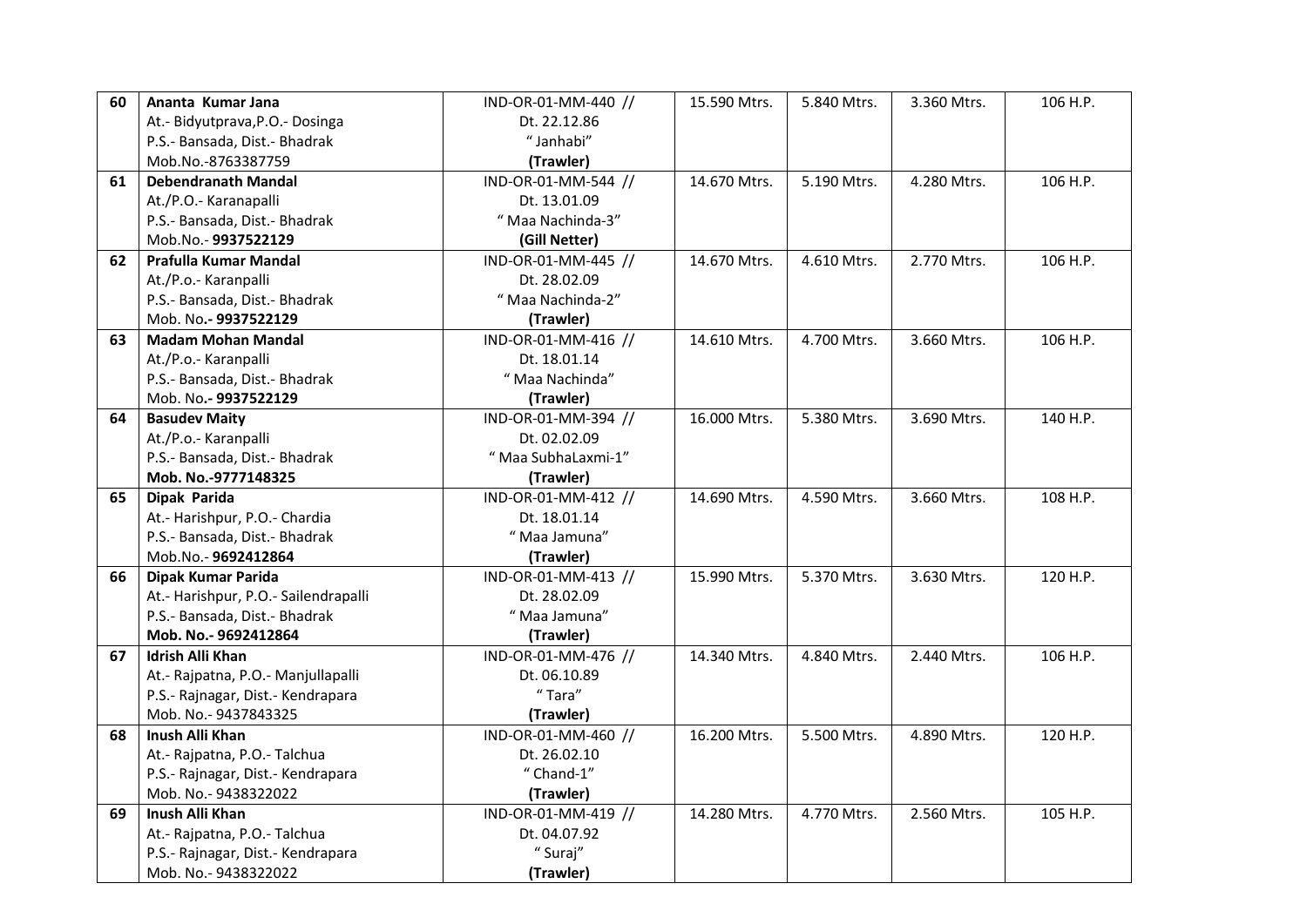| 70 | Mujibar Alli Khan                                                 | IND-OR-01-MM-525 //              | 14.670 Mtrs. | 4.890 Mtrs. | 3.050 Mtrs. | 106 H.P. |
|----|-------------------------------------------------------------------|----------------------------------|--------------|-------------|-------------|----------|
|    | At.- Sabitrisarai, P.O.- Dosinga                                  | Dt. 31.01.07                     |              |             |             |          |
|    | P.S.- Bansada, Dist.- Bhadrak                                     | " Sea King"                      |              |             |             |          |
|    | Mob. No.- 9437138258                                              | (Gill Netter)                    |              |             |             |          |
| 71 | Mujibar Alli Khan                                                 | IND-OR-01-MM-498 //              | 12.230 Mtrs. | 3.360 Mtrs. | 2.440 Mtrs. | 75 H.P.  |
|    | At.- Sabitrisarai, P.O.- Dosinga                                  | Dt. 22.12.93                     |              |             |             |          |
|    | P.S.- Bansada, Dist.- Bhadrak                                     | "Sea King-10"                    |              |             |             |          |
|    | Mob. No.- 9437138258                                              | (Gill Netter)                    |              |             |             |          |
| 72 | Mujibar Alli Khan                                                 | IND-OR-01-MM-510 //              | 15.000 Mtrs. | 4.890 Mtrs. | 3.660 Mtrs. | 115 H.P. |
|    | At.- Sabitrisarai, P.O.- Dosinga                                  | Dt. 30.06.10                     |              |             |             |          |
|    | P.S.- Bansada, Dist.- Bhadrak                                     | "Sea King-11"                    |              |             |             |          |
|    | Mob. No.- 9437138258                                              | (Gill Netter)                    |              |             |             |          |
| 73 | Mamud Alli Khan                                                   | IND-OR-01-MM-471 //              | 12.350 Mtrs. | 4.300 Mtrs. | 3.580 Mtrs. | 76 H.P.  |
|    | At.- Sabitrisarai, P.O.- Dosinga                                  | Dt. 05.02.86                     |              |             |             |          |
|    | P.S.- Bansada, Dist.- Bhadrak                                     | "Sea King-6"                     |              |             |             |          |
|    | Mob. No.- 9437798179                                              | (Trawler)                        |              |             |             |          |
| 74 | Mujibar Alli Khan                                                 | IND-OR-01-MM-470 //              | 15.920 Mtrs. | 5.190 Mtrs. | 3.680 Mtrs. | 106 H.P. |
|    | At.- Sabitrisarai, P.O.- Dosinga                                  | Dt. 02.02.09                     |              |             |             |          |
|    | P.S.- Bansada, Dist.- Bhadrak                                     | "Sea King-2"                     |              |             |             |          |
|    | Mob. No.- 9437138258                                              | (Trawler)                        |              |             |             |          |
|    | Majun Alli Khan                                                   | IND-OR-01-MM-467 //              | 14.250 Mtrs. | 4.770 Mtrs. | 3.000 Mtrs. | 106 H.P. |
| 75 |                                                                   |                                  |              |             |             |          |
|    | At.- Sabitrisarai, P.O.- Dosinga                                  | Dt. 31.10.02                     |              |             |             |          |
|    | P.S.- Bansada, Dist.- Bhadrak                                     | " Sea King-5"                    |              |             |             |          |
|    | Mob. No.-9437138258                                               | (Trawler)                        |              |             |             |          |
| 76 | Mujibar Alli Khan                                                 | IND-OR-01-MM-398 //              | 16.810 Mtrs. | 5.210 Mtrs. | 3.660 Mtrs. | 192 H.P. |
|    |                                                                   | Dt. 07.08.97                     |              |             |             |          |
|    | At.- Sabitrisarai, P.O.- Dosinga<br>P.S.- Bansada, Dist.- Bhadrak | "Sea King-7"                     |              |             |             |          |
|    | Mob. No.-9437138258                                               | (Trawler)                        |              |             |             |          |
| 77 | Majun Alli Khan                                                   | IND-OR-01-MM-392 //              | 14.670 Mtrs. | 4.580 Mtrs. | 2.440 Mtrs. | 106 H.P. |
|    | At.- Sabitrisarai, P.O.- Dosinga                                  | Dt. 21.04.07                     |              |             |             |          |
|    | P.S.- Bansada, Dist.- Bhadrak                                     | "Sea King-8"                     |              |             |             |          |
|    | Mob. No.-8908417276                                               | (Trawler)                        |              |             |             |          |
| 78 | Mujibar Alli Khan                                                 | IND-OR-01-MM-433 //              | 14.380 Mtrs. | 4.740 Mtrs. | 2.440 Mtrs. | 72 H.P.  |
|    |                                                                   | Dt. 02.09.96                     |              |             |             |          |
|    | At.- Sabitrisarai, P.O.- Dosinga<br>P.S.- Bansada, Dist.- Bhadrak |                                  |              |             |             |          |
|    | Mob. No.- 9437138258                                              | " Sea King-9"                    |              |             |             |          |
| 79 | Majun Alli Khan                                                   | (Trawler)<br>IND-OR-01-MM-436 // | 14.000 Mtrs. | 4.840 Mtrs. | 3.660 Mtrs. | 106 H.P. |
|    | At.- Sabitrisarai, P.O.- Dosinga                                  | Dt. 30.12.99                     |              |             |             |          |
|    | P.S.- Bansada, Dist.- Bhadrak                                     | "Sea King-3"                     |              |             |             |          |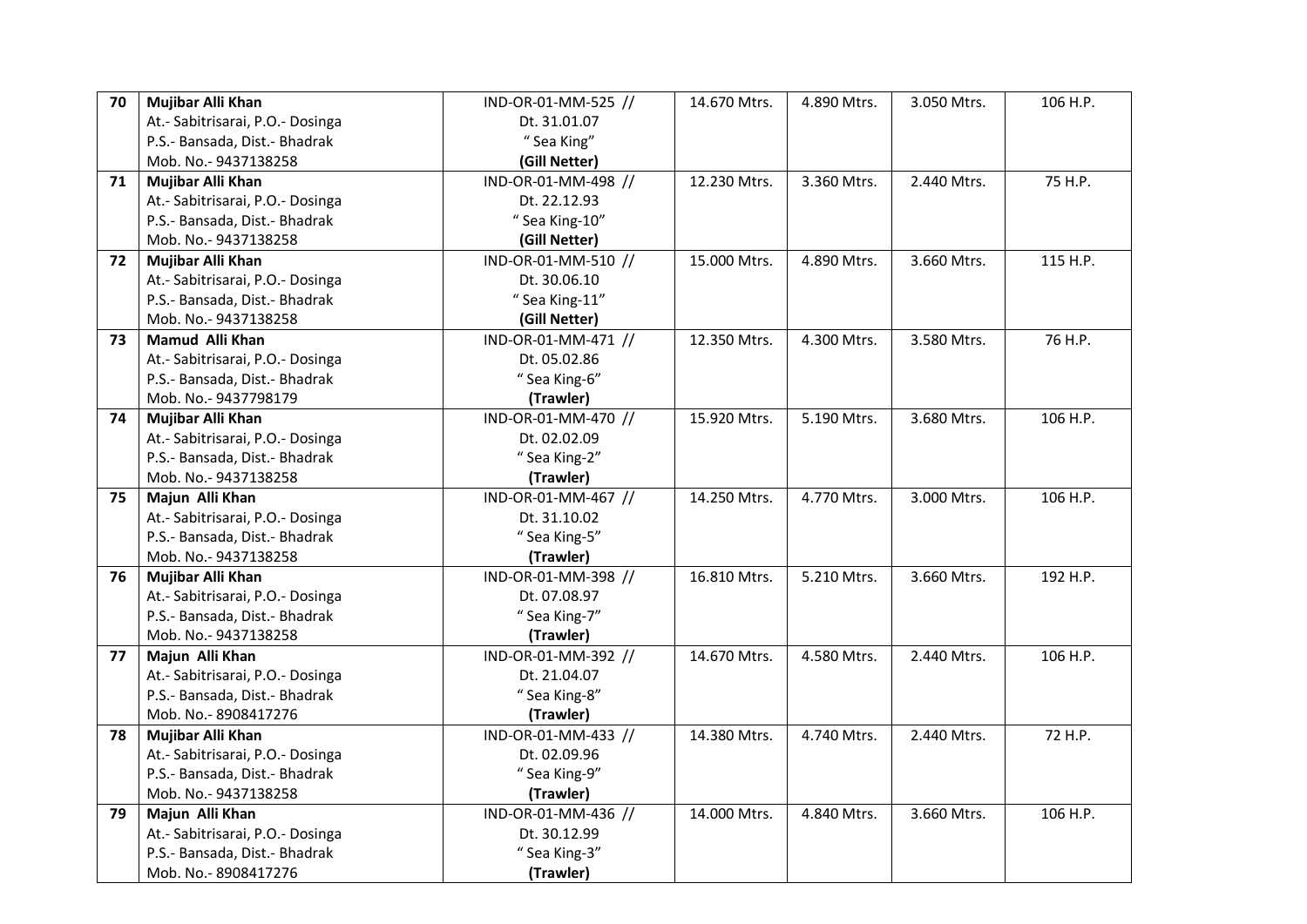| 80 | Mujibar Alli Khan                                                   | IND-OR-01-MM-439 // | 15.610 Mtrs. | 5.210 Mtrs. | 3.050 Mtrs. | 106 H.P. |
|----|---------------------------------------------------------------------|---------------------|--------------|-------------|-------------|----------|
|    | At.- Sabitrisarai, P.O.- Dosinga                                    | Dt. 22.01.07        |              |             |             |          |
|    | P.S.- Bansada, Dist.- Bhadrak                                       | "Sea King-1"        |              |             |             |          |
|    | Mob. No.- 9437138258                                                | (Trawler)           |              |             |             |          |
| 81 | <b>Dulal Parida &amp; Others</b>                                    | IND-OR-01-MM-464 // | 12.080 Mtrs. | 4.250 Mtrs. | 3.000 Mtrs. | 98 H.P.  |
|    | At. - Ahirajpur, P.o. - Manjullapalli                               | Dt. 30.05.02        |              |             |             |          |
|    | P.S.-Rajnagar, Dist.- Kendrapara                                    | "Maa Nachinda-6"    |              |             |             |          |
|    | Mob.No.-9861613891                                                  | (Trawler)           |              |             |             |          |
| 82 | <b>Dulal Parida</b>                                                 | IND-OR-01-MM-520 // | 9.170 Mtrs.  | 2.930 Mtrs. | 1.220 Mtrs. | 26 H.P.  |
|    | At. - Ahirajpur, P.o. - Manjullapalli                               | Dt. 05.10.94        |              |             |             |          |
|    | P.S.-Rajnagar, Dist.- Kendrapara                                    | "Maa Nachinda-8"    |              |             |             |          |
|    | Mob.No.-9861613891                                                  | (Gill Netter)       |              |             |             |          |
| 83 | <b>Dulal Parida &amp; Others</b>                                    | IND-OR-01-MM-449 // | 14.990 Mtrs. | 5.190 Mtrs. | 2.620 Mtrs. | 106 H.P. |
|    | At. - Ahirajpur, P.o. - Manjullapalli                               | Dt. 17.08.09        |              |             |             |          |
|    | P.S.-Rajnagar, Dist.- Kendrapara                                    | "Maa Nachinda-5"    |              |             |             |          |
|    | Mob.No.-9861613891                                                  | (Trawler)           |              |             |             |          |
| 84 | <b>Bulal Parida</b>                                                 | IND-OR-01-MM-504 // | 9.960 Mtrs.  | 3.000 Mtrs. | 1.490 Mtrs. | 26 H.P.  |
|    | At. - Ahirajpur, P.o. - Manjullapalli                               | Dt. 05.10.94        |              |             |             |          |
|    | P.S.-Rajnagar, Dist.- Kendrapara                                    | "Maa Nachinda-7"    |              |             |             |          |
|    | Mob.No.-9437672547                                                  | (Gill Netter)       |              |             |             |          |
| 85 | <b>Smt. Sunita Mohanty</b>                                          | IND-OR-01-MM-450 // | 16.200 Mtrs. | 5.220 Mtrs. | 3.070 Mtrs. | 140 H.P. |
|    |                                                                     |                     |              |             |             |          |
|    | At.- Padhuanpada, P.O.-Balasore                                     | Dt. 17.08.09        |              |             |             |          |
|    | P.S.- Town, Dist.- Balasore                                         | " New Bhagya Laxmi" |              |             |             |          |
|    | Mob.No.-9437004290                                                  | (Trawler)           |              |             |             |          |
| 86 | Sudarsan Lenka                                                      | IND-OR-01-MM-466 // | 14.060 Mtrs. | 4.530 Mtrs. | 2.750 Mtrs. | 106 H.P. |
|    |                                                                     | Dt. 04.01.02        |              |             |             |          |
|    | At.- Jagula, P.O.- Narasinghpurhat<br>P.S.- Bansada, Dist.- Bhadrak | "Debadalan-2"       |              |             |             |          |
|    | Mob.No.-9437297852                                                  | (Trawler)           |              |             |             |          |
| 87 | <b>Chandan Kumar Giri</b>                                           | IND-OR-01-MM-409 // | 13.760 Mtrs. | 4.580 Mtrs. | 3.070 Mtrs. | 75 H.P.  |
|    | At.- Balaramgadi, P.O.- Parikhi                                     | Dt. 28.12.12        |              |             |             |          |
|    | P.S.- Sadar, Dist.- Balasore                                        | "Sibani"            |              |             |             |          |
|    | Mob.No.-                                                            | (Trawler)           |              |             |             |          |
| 88 | <b>Kahnalal Jana</b>                                                | IND-OR-01-MM-548 // | 13.020 Mtrs. | 4.460 Mtrs. | 2.620 Mtrs. | 106 H.P. |
|    | At.- Somipatia, P.O.- Dosinga                                       | Dt. 28.08.92        |              |             |             |          |
|    | P.S.- Bansada, Dist.- Bhadrak                                       | " New Dhamarai-1"   |              |             |             |          |
|    | Mob. No.- 7381290177                                                | (Trawler)           |              |             |             |          |
| 89 | Chakradhara Jana                                                    | IND-OR-01-MM-551 // | 14.670 Mtrs. | 4.910 Mtrs. | 2.770 Mtrs. | 90 H.P.  |
|    | At.- Somipatia, P.o.- Dosinga                                       | Dt. 19.12.94        |              |             |             |          |
|    | P.s.- Bansada, Dist.- Bhadrak                                       | "Maa Tarini-7"      |              |             |             |          |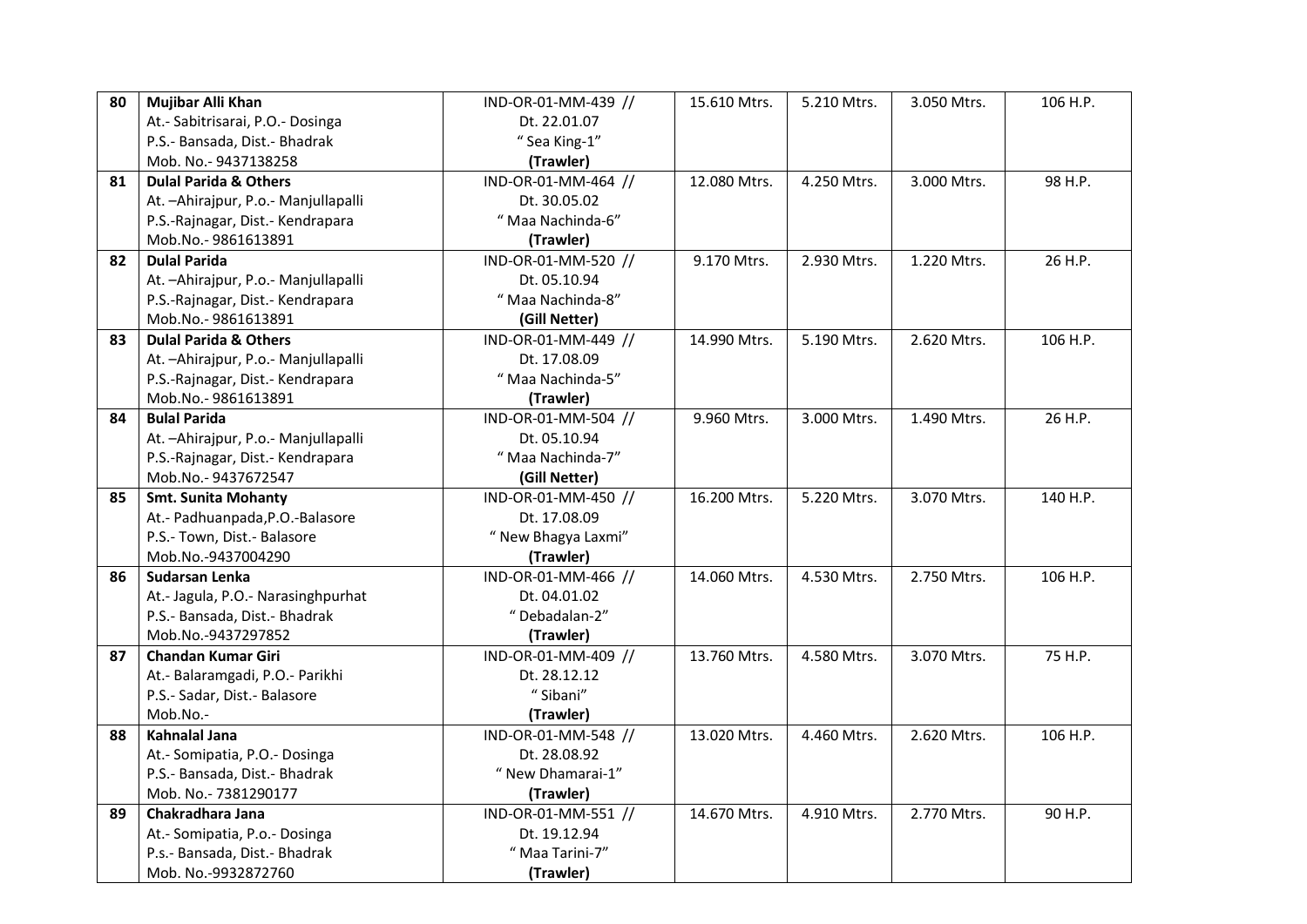| 90 | Nityananda Majhi                        | IND-OR-01-MM-709 // | 16.200 Mtrs. | 5.210 Mtrs. | 3.360 Mtrs. | 140 H.P. |
|----|-----------------------------------------|---------------------|--------------|-------------|-------------|----------|
|    | At./P.o- Dhamara, P.S.- Bansada         | Dt. 19.12.94        |              |             |             |          |
|    | Dist.- Bhadrak                          | "Suna Daria-1"      |              |             |             |          |
|    | Mob. No.- 9861113250                    | (Trawler)           |              |             |             |          |
| 91 | Sibira Kumar Parida                     | IND-OR-01-MM-712 // | 14.370 Mtrs. | 4.800 Mtrs. | 2.770 Mtrs. | 120 H.P. |
|    | At.- Pokaripada, P.o./P.s.- Pattamundai | Dt. 25.01.10        |              |             |             |          |
|    | Dist.- Kendrapara                       | "Jay Bajrangwali"   |              |             |             |          |
|    | Mob. No.- 9437276281                    | (Trawler)           |              |             |             |          |
| 92 | Prasanta Kumar Nayak                    | IND-OR-01-MM-495 // | 16.150 Mtrs. | 5.230 Mtrs. | 3.200 Mtrs. | 106 H.P. |
|    | At.- Dhanakuta, P.o.-Baincha            | Dt. 27.06.09        |              |             |             |          |
|    | P.s.- Bansada, Dist.- Bhadrak           | " Alok Jyoti"       |              |             |             |          |
|    | Mob.No.-                                | (Trawler)           |              |             |             |          |
| 93 | <b>Ramesh Chandra Nayak</b>             | IND-OR-01-MM-496 // | 16.300 Mtrs. | 5.300 Mtrs. | 3.230 Mtrs. | 106 H.P. |
|    | At.- Dhanakuta, P.o.- Baincha           | Dt. 27.06.09        |              |             |             |          |
|    | P.s.- Naikanidihi, Dist.- Bhadrak       | "Kanakalata"        |              |             |             |          |
|    | Mob.No.-9938479227                      | (Trawler)           |              |             |             |          |
| 94 | <b>Aurobinda Debnath</b>                | IND-OR-01-MM-497 // | 16.300 Mtrs. | 5.380 Mtrs. | 3.690 Mtrs. | 106 H.P. |
|    | At./P.o.- Talchua, P.s.- Rajnagar       | Dt. 04.04.94        |              |             |             |          |
|    | Dist.- Kendrapara                       | "Susmita-2"         |              |             |             |          |
|    | Mob.No.-                                | (Gill Netter)       |              |             |             |          |
| 95 | <b>Subal Chandra Patra</b>              | IND-OR-01-MM-502 // | 11.000 Mtrs. | 3.360 Mtrs. | 1.530 Mtrs. | 32 H.P.  |
|    | At.- Ahirajnagar, P.o.- Manjullapalli   | Dt. 05.10.94        |              |             |             |          |
|    | P.s.- Rajnagar, Dist.- Kendrapara       | " Maa Sagar Kanya"  |              |             |             |          |
|    | Mob.No.-8763744798                      | (Gill Netter)       |              |             |             |          |
| 96 | <b>Subrat Kumar Rana</b>                | IND-OR-01-MM-503 // | 14.980 Mtrs. | 5.190 Mtrs. | 2.750 Mtrs. | 106 H.P. |
|    | At./P.o.- Sanahabelisahi                | Dt. 03.12.94        |              |             |             |          |
|    | P.s.- Bansada, Dist.- Bhadrak           | "Maa Dharitri-2"    |              |             |             |          |
|    | Mob.No.-8280333717                      | (Gill Netter)       |              |             |             |          |
| 97 | <b>Subrat Kumar Rana</b>                | IND-OR-01-MM-507 // | 12.230 Mtrs. | 3.990 Mtrs. | 2.140 Mtrs. | 70 H.P.  |
|    | At./P.o.- Sanahabelisahi                | Dt. 08.03.96        |              |             |             |          |
|    | P.s.- Bansada, Dist.- Bhadrak           | "Maa Dharitri-1"    |              |             |             |          |
|    | Mob.No.-8280333717                      | (Gill Netter)       |              |             |             |          |
| 98 | <b>Manas Mandal</b>                     | IND-OR-01-MM-508 // | 14.980 Mtrs. | 5.500 Mtrs. | 3.050 Mtrs. | 106 H.P. |
|    | At.- Jaydurgapatna, P.O.- Dhamara       | Dt. 08.03.96        |              |             |             |          |
|    | P.s.- Bansada, Dist.- Bhadrak           | "Maa BhagyaLaxmi-2" |              |             |             |          |
|    | Mob.No.-9853905552                      | (Gill Netter)       |              |             |             |          |
| 99 | Kartik Chandra Gudia                    | IND-OR-01-MM-437 // | 16.510 Mtrs. | 5.500 Mtrs. | 3.970 Mtrs. | 280 H.P. |
|    | At.- Jaydurgapatna, P.O.- Dhamara       | Dt. 08.08.13        |              |             |             |          |
|    | P.S.- Bansada, Dist.- Bhadrak           | "Sulekha"           |              |             |             |          |
|    | Mob. No.-8280022226                     | (Trawler)           |              |             |             |          |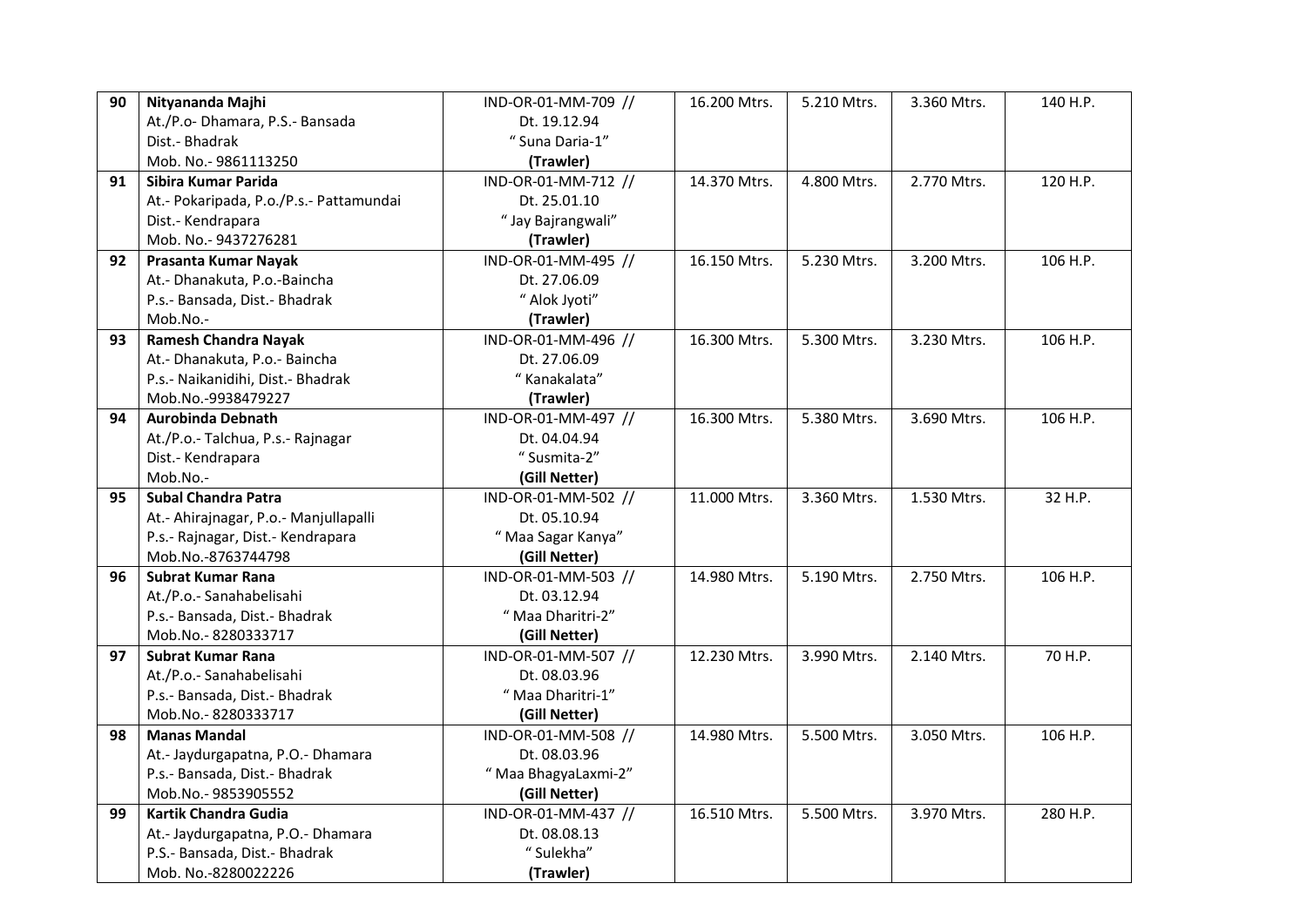| 100 | <b>Gajendra Mallick</b>                                 | IND-OR-01-MM-528 //  | 18.150 Mtrs. | 6.150 Mtrs. | 3.230 Mtrs. | 140 H.P. |
|-----|---------------------------------------------------------|----------------------|--------------|-------------|-------------|----------|
|     | At./P.o.- Adhuan, P.s.- Basudevpur                      | Dt. 07.09.09         |              |             |             |          |
|     | Dist.- Bhadrak                                          | " Maa Tara Tarini-1" |              |             |             |          |
|     | Mob.No.-                                                | (Gill Netter)        |              |             |             |          |
| 101 | <b>Bimal Kumar Manna</b>                                | IND-OR-01-MM-523 //  | 11.620 Mtrs. | 3.360 Mtrs. | 2.440 Mtrs. | 60 H.P.  |
|     | At.- Somipatia, P.o.- Dosinga                           | Dt. 01.03.08         |              |             |             |          |
|     | P.s.- Bansada, Dist.- Bhadrak                           | " Maa Sitala-1"      |              |             |             |          |
|     | Mob.No.-                                                | (Gill Netter)        |              |             |             |          |
| 102 | <b>Manas Mandal</b>                                     | IND-OR-01-MM-530 //  | 14.890 Mtrs. | 3.970 Mtrs. | 2.750 Mtrs. | 76 H.P.  |
|     | At.- Jaydurgapatna, P.O.- Dhamara                       | Dt. 04.03.91         |              |             |             |          |
|     | P.s.- Bansada, Dist.- Bhadrak                           | "Maa Janhabi-1"      |              |             |             |          |
|     | Mob.No.-9853905552                                      | (Gill Netter)        |              |             |             |          |
| 103 | Tarun Kumar Ojha                                        | IND-OR-01-MM-534 //  | 14.000 Mtrs. | 4.280 Mtrs. | 1.980 Mtrs. | 72 H.P.  |
|     | At.- Jhadakata, P.o.- Dhamara                           | Dt. 02.05.03         |              |             |             |          |
|     | P.s.- Bansada, Dist.- Bhadrak                           | "Maa Tarini-4"       |              |             |             |          |
|     | Mob. No.-9556735445                                     | (Gill Netter)        |              |             |             |          |
| 104 | Purna Chandra Jena                                      | IND-OR-01-MM-536 //  | 14.060 Mtrs. | 4.280 Mtrs. | 3.660 Mtrs. | 106 H.P. |
|     | At.- Bhanjaprasad, P.O.- Talchua                        | Dt. 21.08.09         |              |             |             |          |
|     | P.S.-Rajnagar, Dist.- Kendrapara                        | "Maa MatsyaGandha"   |              |             |             |          |
|     | Mob.No.-9437799389                                      | (Gill Netter)        |              |             |             |          |
| 105 | Inush Alli Khan                                         | IND-OR-01-MM-538 //  | 11.030 Mtrs. | 3.510 Mtrs. | 2.440 Mtrs. | 105 H.P. |
|     | At.- Rajpatna, P.o.- Manjullapalli                      | Dt. 06.10.89         |              |             |             |          |
|     |                                                         |                      |              |             |             |          |
|     |                                                         | "Amena"              |              |             |             |          |
|     | P.S.- Rajnagar, Dist.- Kendrapara<br>Mob.No.-9438322022 | (Gill Netter)        |              |             |             |          |
| 106 | <b>Basudev Maity</b>                                    | IND-OR-01-MM-539 //  | 14.760 Mtrs. | 4.290 Mtrs. | 3.900 Mtrs. | 106 H.P. |
|     |                                                         | Dt. 24.01.09         |              |             |             |          |
|     | At./P.o.- Kaithkhola, P.S.- Bansada<br>Dist.- Bhadrak   | "SubhaLaxmi"         |              |             |             |          |
|     | Mob.No.-                                                | (Gill Netter)        |              |             |             |          |
| 107 | <b>Giridhari Samanta &amp; Others</b>                   | IND-OR-01-MM-545 //  | 17.350 Mtrs. | 5.500 Mtrs. | 3.300 Mtrs. | 178 H.P. |
|     | At./P.o.- Talachua, P.s.- Rajnagar                      | Dt. 06.06.11         |              |             |             |          |
|     | Dist.- Kendrapara                                       | " Maa Jay Tarini"    |              |             |             |          |
|     | Mob.No.-                                                | (Trawler)            |              |             |             |          |
| 108 | <b>Kanhailal Jana</b>                                   | IND-OR-01-MM-546 //  | 14.980 Mtrs. | 4.910 Mtrs. | 3.050 Mtrs. | 106 H.P. |
|     | At.- Somipatia, P.O.- Dosinga                           | Dt. 29.03.86         |              |             |             |          |
|     | P.S.- Bansada, Dist.- Bhadrak                           | " Maa Dhamarai-1"    |              |             |             |          |
|     | Mob.No.-7381290977                                      | (Trawler)            |              |             |             |          |
| 109 | Sapan Jana                                              | IND-OR-01-MM-552 //  | 15.900 Mtrs. | 5.230 Mtrs. | 2.920 Mtrs. | 106 H.P. |
|     | At.- Somipatia, P.O.- Dosinga                           | Dt. 26.12.06         |              |             |             |          |
|     | P.s.- Bansada, Dist.- Bhadrak                           | "Sona Tarini-2"      |              |             |             |          |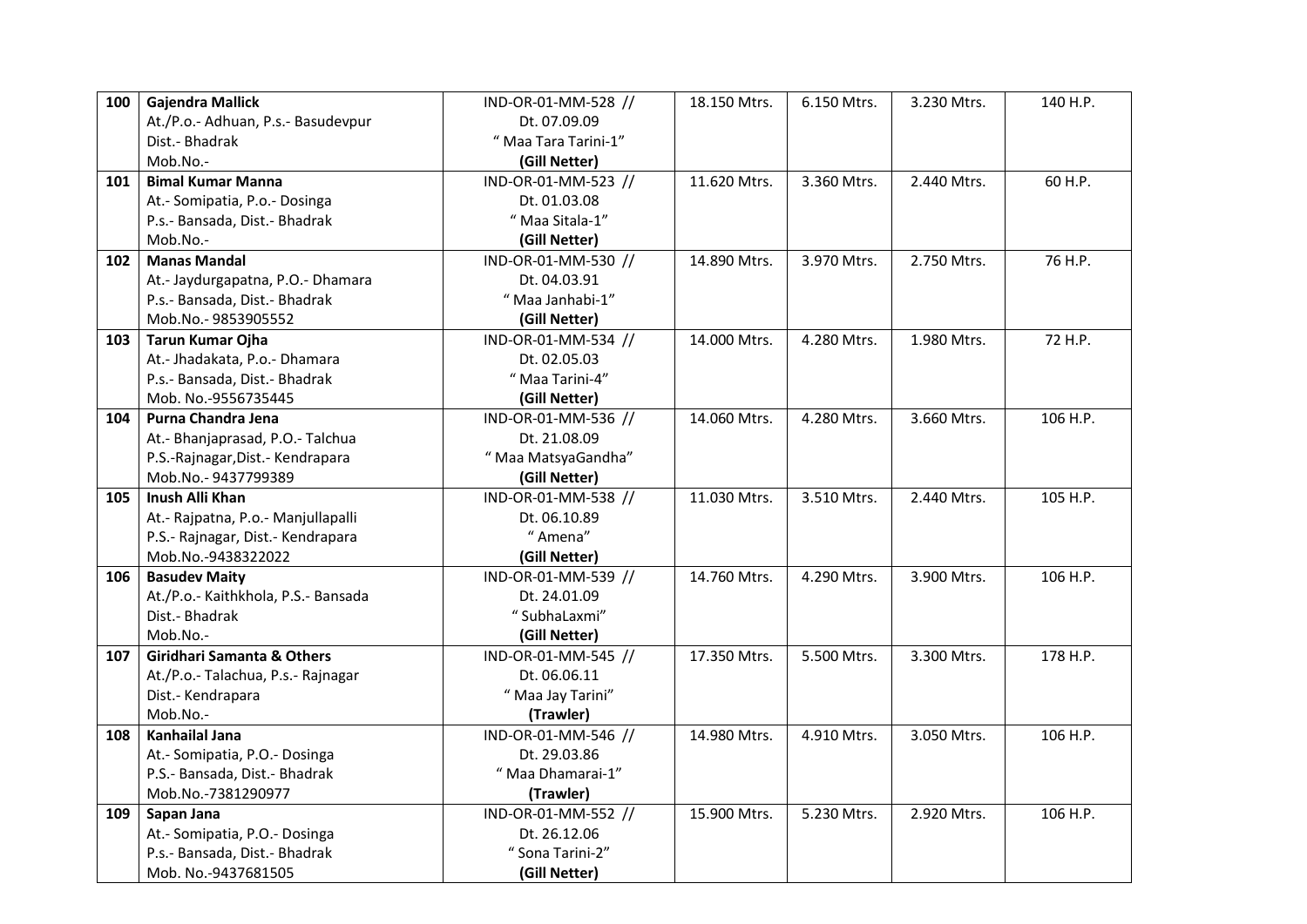| 110 | Sapan Jana                                 | IND-OR-01-MM-555 //     | 16.200 Mtrs. | 5.200 Mtrs. | 3.360 Mtrs. | 140 H.P. |
|-----|--------------------------------------------|-------------------------|--------------|-------------|-------------|----------|
|     | At.- Somipatia, P.O.- Dosinga              | Dt. 26.12.06            |              |             |             |          |
|     | P.s.- Bansada, Dist.- Bhadrak              | " Sona Tarini-1"        |              |             |             |          |
|     | Mob. No.-9437681505                        | (Gill Netter)           |              |             |             |          |
| 111 | <b>Subash Chandra Nayak</b>                | IND-OR-01-MM-571 //     | 16.610 Mtrs. | 5.300 Mtrs. | 3.530 Mtrs. | 196 H.P. |
|     | At.- Dhanakuta, P.o.- Baincha              | Dt. 17.10.97            |              |             |             |          |
|     | P.s.- Bansada, Dist.- Bhadrak              | " New Alok Jyoti-1"     |              |             |             |          |
|     | Mob.No.-                                   | (Trawler)               |              |             |             |          |
| 112 | Sudarsan Lenka                             | IND-OR-01-MM-725 //     | 16.510 Mtrs. | 5.840 Mtrs. | 3.660 Mtrs. | 110 H.P. |
|     | At.- Jagula, P.O.- Dhamara                 | Dt. 24.03.07            |              |             |             |          |
|     | P.s.- Bansada, Dist.- Bhadrak              | "Debadalan-4"           |              |             |             |          |
|     | Mob. No.- 9437297852                       | (Trawler)               |              |             |             |          |
| 113 | <b>Dipankar Debnath</b>                    | IND-OR-01-MM-726 //     | 16.610 Mtrs. | 5.200 Mtrs. | 4.100 Mtrs. | 106 H.P. |
|     | At./P.O.- Talchua, P.s.-Rajnagar           | Dt. 22.01.07            |              |             |             |          |
|     | Dist.- Kendrapara                          | " Maa Sona Tarini-2"    |              |             |             |          |
|     | Mob.No.-9437928881                         | (Trawler)               |              |             |             |          |
| 114 | <b>Subash Mandal</b>                       | IND-OR-01-MM-855 //     | 14.670 Mtrs. | 4.890 Mtrs. | 2.440 Mtrs. | 120 H.P. |
|     | At.- Purnaprasad, P.o.- Kaithkhola         | Dt. 01.09.08            |              |             |             |          |
|     | P.s.- Bansada, Dist.- Bhadrak              | "Banadurga"             |              |             |             |          |
|     | Mob.No.-9937327949                         | (Gill Netter)           |              |             |             |          |
| 115 | Harekrushna Patra                          | IND-OR-01-MM-866 //     | 11.840 Mtrs. | 4.300 Mtrs. | 2.100 Mtrs. | 50 H.P.  |
|     | At.- Kishoreprasad, P.o.- Kaithkhola       | Dt. 26.11.09            |              |             |             |          |
|     | P.s.- Bansada, Dist.- Bhadrak              | " Maa Kanaka Sundari"   |              |             |             |          |
|     | Mob. No.-9937729121                        | (Gill Netter)           |              |             |             |          |
| 116 | Debabrata Parida                           | IND-OR-01-MM-873 //     | 16.660 Mtrs. | 5.530 Mtrs. | 3.690 Mtrs. | 140 H.P. |
|     | At.- Dhrubapahalipur, P.O.- Sailendrapalli | Dt. 01.08.13            |              |             |             |          |
|     | P.s.- Bansada, Dist.- Bhadrak              | "Maa Jamuna"            |              |             |             |          |
|     | Mob.No.-                                   | (Trawler)               |              |             |             |          |
| 117 | <b>Dillip Kumar Mallik</b>                 | IND-OR-01-MM-985 //     | 11.700 Mtrs. | 3.900 Mtrs. | 2.100 Mtrs. | 75 H.P.  |
|     | At./P.o.- Nuagaon, P.s.- Basudevpur        | Dt. 02.04.88            |              |             |             |          |
|     | Dist.- Bhadrak                             | "Maa Tarini-13"         |              |             |             |          |
|     | Mob. No.- 9583279682                       | (Gill Netter)           |              |             |             |          |
| 118 | Gangadhara Manna                           | IND-OR-01-MM-987 //     | 12.300 Mtrs. | 4.300 Mtrs. | 2.700 Mtrs. | 44 H.P.  |
|     | At./P.o.- Dosinga, P.S.- Bansada           | Dt. 26.11.09            |              |             |             |          |
|     | Dist.- Bhadrak                             | " Maa Ganga"            |              |             |             |          |
|     | Mob.No.-9938337012                         | (Gill Netter)           |              |             |             |          |
| 119 | Niranjan Mandal                            | IND-OR-01-MM-1298//     | 16.200 Mtrs. | 4.600 Mtrs. | 3.360 Mtrs. | 98 H.P.  |
|     | At.- Jaydurgapatna, P.o.- Dhamara          | Dt. 15.07.97            |              |             |             |          |
|     | P.s.- Bansada, Dist.- Bhadrak              | "Maa New BhagyaLaxmi-2" |              |             |             |          |
|     | Mob. No.-9437531339                        | (Trawler)               |              |             |             |          |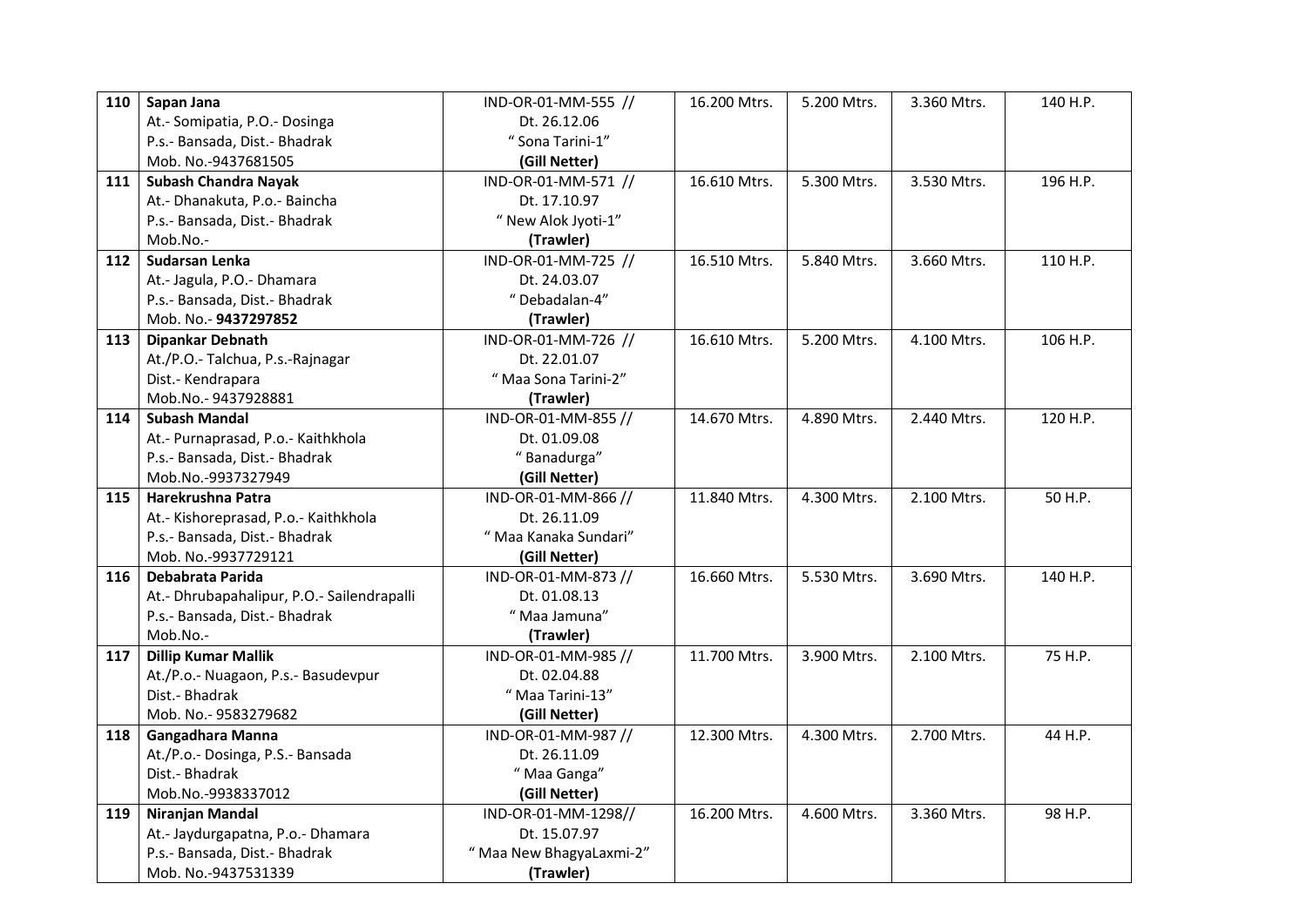| 120 | <b>Sudhir Chandra Singh</b>          | IND-OR-01-MM-989 // | 12.610 Mtrs. | 4.300 Mtrs. | 2.000 Mtrs. | 50 H.P.  |
|-----|--------------------------------------|---------------------|--------------|-------------|-------------|----------|
|     | At.- Amarnagar, P.o.- Dosinga        | Dt. 25.09.14        |              |             |             |          |
|     | P.s.- Bansada, Dist.- Bhadrak        | " Maa Dhamarai"     |              |             |             |          |
|     | Mob.No.-9668346732                   | (Gill Netter)       |              |             |             |          |
| 121 | <b>Bhaktahari Samal</b>              | IND-OR-01-MM-773 // | 13.720 Mtrs. | 4.880 Mtrs. | 2.440 Mtrs. | 125 H.P. |
|     | At./P.o.- Dhamara, P.s.- Bansada     | Dt. 28.12.12        |              |             |             |          |
|     | Dist.- Bhadrak                       | " Maa Tarini"       |              |             |             |          |
|     | Mob.No.-                             | (Trawler)           |              |             |             |          |
| 122 | <b>Bansidhara Samanta</b>            | IND-OR-01-MM-593 // | 15.000 Mtrs. | 5.190 Mtrs. | 3.660 Mtrs. | 106 H.P. |
|     | At./P.o.- Talchua, P.s.- Rajnagar    | Dt. 31.07.07        |              |             |             |          |
|     | Dist.- Kendrapara                    | "Tilottama-2"       |              |             |             |          |
|     | Mob.No.-9937942500                   | (Trawler)           |              |             |             |          |
| 123 | Amulya Kumar Mandal                  | IND-OR-01-MM-591 // | 14.630 Mtrs. | 4.270 Mtrs. | 3.660 Mtrs. | 106 H.P. |
|     | At./P.o.- Karanapalli, P.S.- Bansada | Dt. 18.05.07        |              |             |             |          |
|     | Dist.- Bhadrak                       | "Maa Nachinda-12"   |              |             |             |          |
|     | Mob.No.-                             | (Trawler)           |              |             |             |          |
| 124 | Smt. Matangini Mandal                | IND-OR-01-MM-588 // | 14.630 Mtrs. | 4.270 Mtrs. | 3.660 Mtrs. | 106 H.P. |
|     | At./P.o.- Karanapalli, P.S.- Bansada | Dt. 22.12.07        |              |             |             |          |
|     | Dist.- Bhadrak                       | "Maa Nachinda-13"   |              |             |             |          |
|     | Mob.No.-9937522129                   | (Trawler)           |              |             |             |          |
| 125 | <b>Basudev Maity &amp; Others</b>    | IND-OR-01-MM-783 // | 17.200 Mtrs. | 5.790 Mtrs. | 3.100 Mtrs. | 205 H.P. |
|     | At./P.o.- Kaithkhola, P.s.- Bansada  | Dt. 22.06.13        |              |             |             |          |
|     | Dist.- Bhadrak                       | " Maa SubhaLaxmi"   |              |             |             |          |
|     | Mob.No.-                             | (Trawler)           |              |             |             |          |
| 126 |                                      |                     |              |             |             |          |
|     | <b>Basudev Maity</b>                 | IND-OR-01-MM-586 // | 16.460 Mtrs. | 5.230 Mtrs. | 3.810 Mtrs. | 106 H.P. |
|     | At./P.o.- Kaithkhola, P.s.- Bansada  | Dt. 12.07.07        |              |             |             |          |
|     | Dist.- Bhadrak                       | "Maa SubhaLaxmi-3"  |              |             |             |          |
|     | Mob.No.-9777148325                   | (Trawler)           |              |             |             |          |
| 127 | <b>Madan Debnath</b>                 | IND-OR-01-MM-592 // | 16.950 Mtrs. | 5.740 Mtrs. | 3.100 Mtrs. | 205 H.P. |
|     | At./P.O.- Talchua, P.S.- Rajnagar    | Dt. 03.12.11        |              |             |             |          |
|     | Dist.- Kendrapara                    | " Nigam Sagar"      |              |             |             |          |
|     | Mob.No.-                             | (Trawler)           |              |             |             |          |
| 128 | Niranjan Mandal                      | IND-OR-01-MM-473 // | 16.220 Mtrs. | 4.590 Mtrs. | 3.360 Mtrs. | 128 H.P. |
|     | At.- Jaydurgapatna, P.o.- Dhamara    | Dt. 03.07.12        |              |             |             |          |
|     | P.s.- Bansada, Dist.- Bhadrak        | "Dipika-1"          |              |             |             |          |
|     | Mob. No.-9437531339                  | (Trawler)           |              |             |             |          |
| 129 | Niranjan Mandal                      | IND-OR-01-MM-448 // | 16.220 Mtrs. | 5.210 Mtrs. | 3.660 Mtrs. | 193 H.P. |
|     | At.- Jaydurgapatna, P.o.- Dhamara    | Dt. 28.02.09        |              |             |             |          |
|     | P.s.- Bansada, Dist.- Bhadrak        | " Maa MahaLaxmi-1"  |              |             |             |          |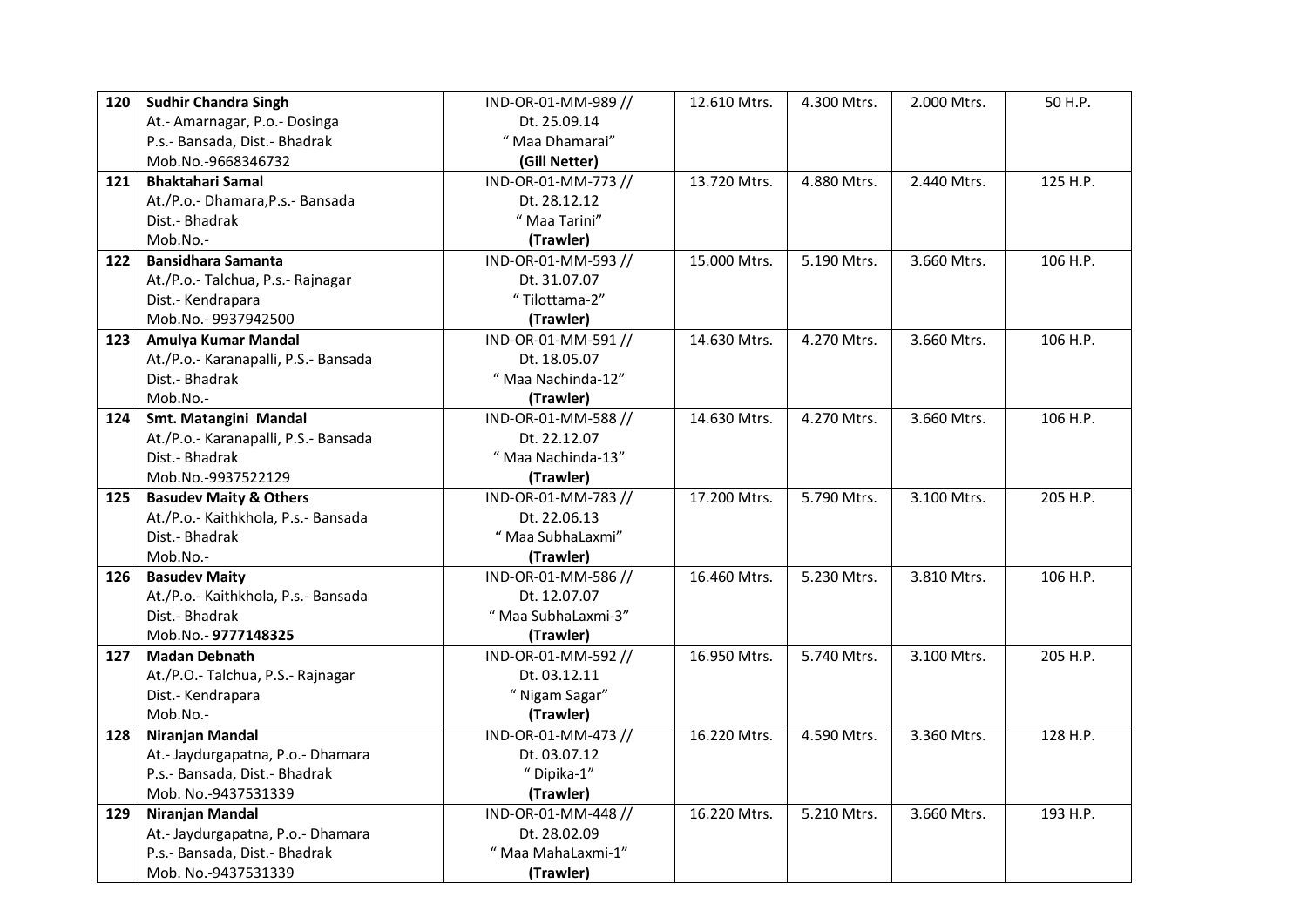| 130 | Niranjan Mandal                         | IND-OR-01-MM-428 //     | 16.220 Mtrs. | 5.210 Mtrs.              | 3.380 Mtrs. | 140 H.P. |
|-----|-----------------------------------------|-------------------------|--------------|--------------------------|-------------|----------|
|     | At.- Jaydurgapatna, P.o.- Dhamara       | Dt. 23.03.94            |              |                          |             |          |
|     | P.s.- Bansada, Dist.- Bhadrak           | " Maa New SonaTarini-1" |              |                          |             |          |
|     | Mob. No.-9437531339                     | (Trawler)               |              |                          |             |          |
| 131 | <b>Wajid Alli Khan</b>                  | IND-OR-01-MM-553 //     | 14.980 Mtrs. | 5.500 Mtrs.              | 2.140 Mtrs. | 106 H.P. |
|     | At.- Baliplot, P.O.- Athar Banki        | Dt. 15.09.14            |              |                          |             |          |
|     | P.S.- Paradeep, Dist.- Jagatsingpur     | "F. Sitara"             |              |                          |             |          |
|     | Mob.No.- 9556164458 (Cancel of License) | (Gill Netter)           |              |                          |             |          |
| 132 | <b>Tapas Kumar Das</b>                  | IND-OR-01-MM-728 //     | 13.000 Mtrs. | $\overline{4.150}$ Mtrs. | 2.200 Mtrs. | 98 H.P.  |
|     | At./P.o- Baripada, P.s.- Baripada       | Dt. 15.09.14            |              |                          |             |          |
|     | Dist.- Mayurbhanj                       | " Omm Tejash Beer"      |              |                          |             |          |
|     | Mob.No.-                                | (Trawler)               |              |                          |             |          |
| 133 | Arabinda Debnath                        | IND-OR-01-MM-701 //     | 17.120 Mtrs. | 5.680 Mtrs.              | 3.100 Mtrs. | 205 H.P. |
|     | At./Po.- Talchua, P.s.- Rajnagar        | Dt. 25.01.14            |              |                          |             |          |
|     | Dist.- Kendrapara                       | " New Nigam Sagar"      |              |                          |             |          |
|     | Mob. No.-                               | (Trawler)               |              |                          |             |          |
| 134 | <b>Binod Chandra Tripathy</b>           | IND-OR-01-MM-559 //     | 16.660 Mtrs. | 4.920 Mtrs.              | 2.720 Mtrs. | 140 H.P. |
|     | At.-Chauliasahi, P.o.- Motiganj         | Dt. 24.09.09            |              |                          |             |          |
|     | P.S.- Town, Dist.- Balasore             | " Kapileswari"          |              |                          |             |          |
|     | Mob.No.-                                | (Trawler)               |              |                          |             |          |
| 135 | <b>Tarun Kumar Ojha</b>                 | IND-OR-01-MM-40 //      | Mtrs.        | Mtrs.                    | Mtrs.       | 205 H.P. |
|     |                                         |                         |              |                          |             |          |
|     | At.- Jhadakata, P.O.- Dhamara           | Dt. 24.06.14            |              |                          |             |          |
|     | P.S.- Bansada, Dist.- Bhadrak           | " Maa New Tarini"       |              |                          |             |          |
|     | Mob.No.-9556735445                      | (Trawler)               |              |                          |             |          |
| 136 | Sujash Kumar Mandal                     | IND-OR-01-MM-120 //     | 17.600 Mtrs. | 5.870 Mtrs.              | 3.050 Mtrs. | 205 H.P. |
|     | At.- Rajendranagar, P.o.- Talchua       | Dt. 22.06.13            |              |                          |             |          |
|     | P.s.- Rajnagar, Dist.- Kendrapara       | " Maa Bishnumayee"      |              |                          |             |          |
|     | Mob.No.-9437711028                      | (Trawler)               |              |                          |             |          |
| 137 | Sujash Kumar Mandal                     | IND-OR-01-MM-1297 //    | 16.520 Mtrs. | 5.500 Mtrs.              | 3.370 Mtrs. | 140 H.P. |
|     | At.- Gopaljewpatna, P.o.- Rangani       | Dt. 28.02.09            |              |                          |             |          |
|     | P.s.- Rajnagar, Dist.- Kendrapara       | "New Bishnupriya-1"     |              |                          |             |          |
|     | Mob.No.-9437711028                      | (Trawler)               |              |                          |             |          |
| 138 | Sujash Kumar Mandal                     | IND-OR-01-MM-561 //     | 16.760 Mtrs. | 5.560 Mtrs.              | 3.580 Mtrs. | 106 H.P. |
|     | At.- Gopaljewpatna, P.o.- Rangani       | Dt. 25.07.97            |              |                          |             |          |
|     | P.s.- Rajnagar, Dist.- Kendrapara       | " Maa Bishnupriya"      |              |                          |             |          |
|     | Mob.No.-9437711028                      | (Trawler)               |              |                          |             |          |
| 139 | Sankar Jana                             | IND-OR-01-MM-547 //     | 14.980 Mtrs. | 5.190 Mtrs.              | 3.070 Mtrs. | 106 H.P. |
|     | At.- Somipatia, P.o.- Dosinga           | Dt. 02.02.09            |              |                          |             |          |
|     | P.s.- Bansada, Dist.- Bhadrak           | "Tarini Mangala-1"      |              |                          |             |          |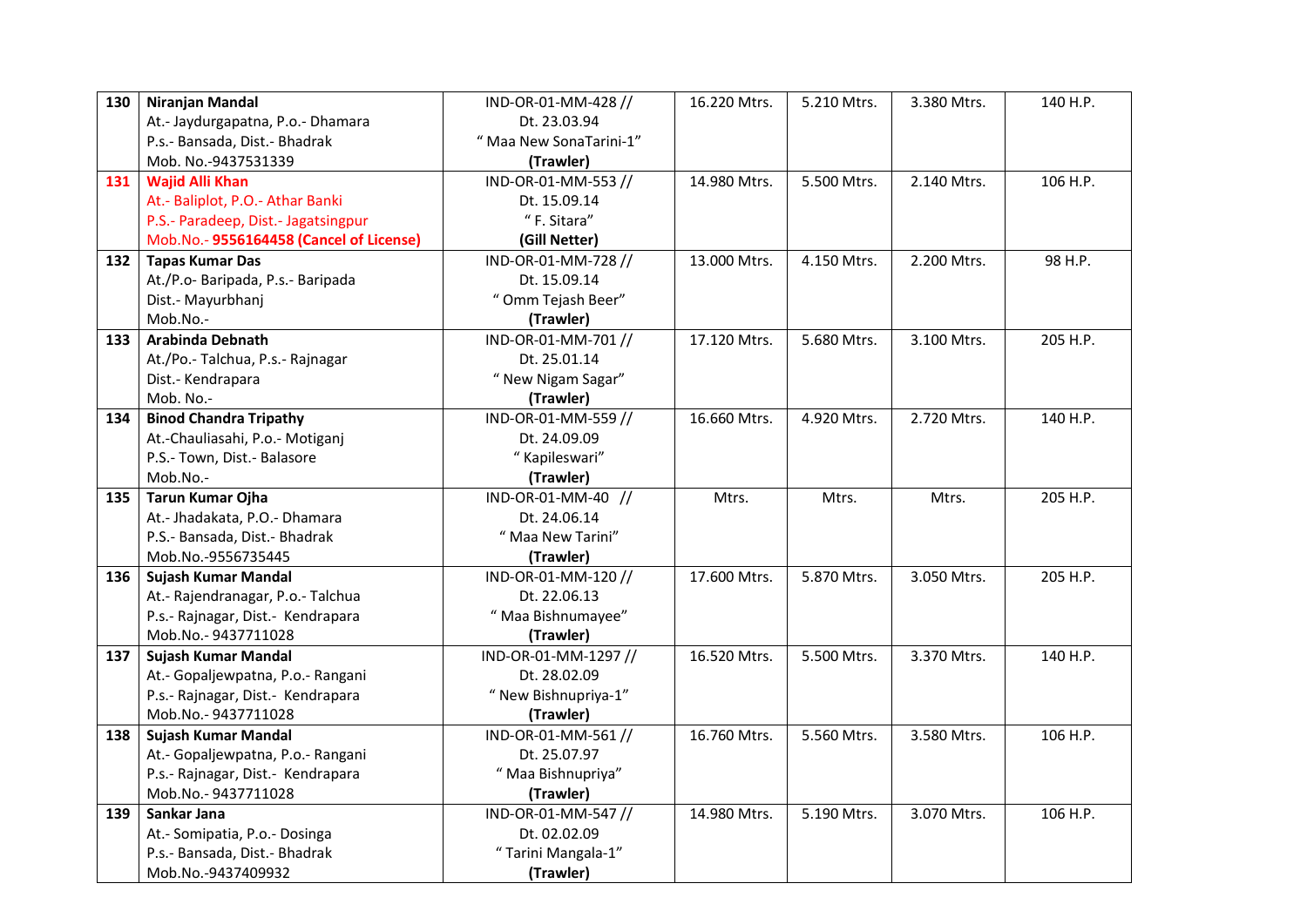| 140               | Sankar Jana                                                                                                                                                                                                                                                                                                                                                                                                                                                                                                                                                                                                                                                        | IND-OR-01-MM-550 //                                                                                                                                                                                                                                                                                                                                                                                                          | 14.670 Mtrs.                                                          | 4.910 Mtrs.                                                       | 3.050 Mtrs.                                                                      | 106 H.P.                                                |
|-------------------|--------------------------------------------------------------------------------------------------------------------------------------------------------------------------------------------------------------------------------------------------------------------------------------------------------------------------------------------------------------------------------------------------------------------------------------------------------------------------------------------------------------------------------------------------------------------------------------------------------------------------------------------------------------------|------------------------------------------------------------------------------------------------------------------------------------------------------------------------------------------------------------------------------------------------------------------------------------------------------------------------------------------------------------------------------------------------------------------------------|-----------------------------------------------------------------------|-------------------------------------------------------------------|----------------------------------------------------------------------------------|---------------------------------------------------------|
|                   | At.- Somipatia, P.o.- Dosinga                                                                                                                                                                                                                                                                                                                                                                                                                                                                                                                                                                                                                                      | Dt. 19.12.09                                                                                                                                                                                                                                                                                                                                                                                                                 |                                                                       |                                                                   |                                                                                  |                                                         |
|                   | P.s.- Bansada, Dist.- Bhadrak                                                                                                                                                                                                                                                                                                                                                                                                                                                                                                                                                                                                                                      | "Maa Tarini -6"                                                                                                                                                                                                                                                                                                                                                                                                              |                                                                       |                                                                   |                                                                                  |                                                         |
|                   | Mob.No.-9437409932                                                                                                                                                                                                                                                                                                                                                                                                                                                                                                                                                                                                                                                 | (Trawler)                                                                                                                                                                                                                                                                                                                                                                                                                    |                                                                       |                                                                   |                                                                                  |                                                         |
| 141               | <b>Uttam Kumar Debnath</b>                                                                                                                                                                                                                                                                                                                                                                                                                                                                                                                                                                                                                                         | IND-OR-01-MM-421 //                                                                                                                                                                                                                                                                                                                                                                                                          | 14.670 Mtrs.                                                          | 5.500 Mtrs.                                                       | 3.360 Mtrs.                                                                      | 106 H.P.                                                |
|                   | At./P.o.- Talchua, P.S.- Rajnagar                                                                                                                                                                                                                                                                                                                                                                                                                                                                                                                                                                                                                                  | Dt. 15.12.92                                                                                                                                                                                                                                                                                                                                                                                                                 |                                                                       |                                                                   |                                                                                  |                                                         |
|                   | Dist.- Kendrapara                                                                                                                                                                                                                                                                                                                                                                                                                                                                                                                                                                                                                                                  | "Shree Manju-1"                                                                                                                                                                                                                                                                                                                                                                                                              |                                                                       |                                                                   |                                                                                  |                                                         |
|                   | Mob.No.-9437711037                                                                                                                                                                                                                                                                                                                                                                                                                                                                                                                                                                                                                                                 | (Trawler)                                                                                                                                                                                                                                                                                                                                                                                                                    |                                                                       |                                                                   |                                                                                  |                                                         |
| 142               | <b>Uttam Kumar Debnath</b>                                                                                                                                                                                                                                                                                                                                                                                                                                                                                                                                                                                                                                         | IND-OR-01-MM-499 //                                                                                                                                                                                                                                                                                                                                                                                                          | 13.140 Mtrs.                                                          | 4.890 Mtrs.                                                       | 2.440 Mtrs.                                                                      | 205 H.P.                                                |
|                   | At./P.o.- Talchua, P.S.- Rajnagar                                                                                                                                                                                                                                                                                                                                                                                                                                                                                                                                                                                                                                  | Dt. 21.09.94                                                                                                                                                                                                                                                                                                                                                                                                                 |                                                                       |                                                                   |                                                                                  |                                                         |
|                   | Dist.- Kendrapara                                                                                                                                                                                                                                                                                                                                                                                                                                                                                                                                                                                                                                                  | "Manjushree-1"                                                                                                                                                                                                                                                                                                                                                                                                               |                                                                       |                                                                   |                                                                                  |                                                         |
|                   | Mob.No.-9437711037                                                                                                                                                                                                                                                                                                                                                                                                                                                                                                                                                                                                                                                 | (Trawler)                                                                                                                                                                                                                                                                                                                                                                                                                    |                                                                       |                                                                   |                                                                                  |                                                         |
| 143               | <b>Gopal Chandra Majhi</b>                                                                                                                                                                                                                                                                                                                                                                                                                                                                                                                                                                                                                                         | IND-OR-01-MM-446 //                                                                                                                                                                                                                                                                                                                                                                                                          | 14.080 Mtrs.                                                          | 4.290 Mtrs.                                                       | 2.440 Mtrs.                                                                      | 205 H.P.                                                |
|                   | At./P.O.- Dhamara, P.S.- Bansada                                                                                                                                                                                                                                                                                                                                                                                                                                                                                                                                                                                                                                   | Dt. 03.11.14                                                                                                                                                                                                                                                                                                                                                                                                                 |                                                                       |                                                                   |                                                                                  |                                                         |
|                   | Dist.- Bhadrak,                                                                                                                                                                                                                                                                                                                                                                                                                                                                                                                                                                                                                                                    | "Jay Maa Mangala-2"                                                                                                                                                                                                                                                                                                                                                                                                          |                                                                       |                                                                   |                                                                                  |                                                         |
|                   |                                                                                                                                                                                                                                                                                                                                                                                                                                                                                                                                                                                                                                                                    |                                                                                                                                                                                                                                                                                                                                                                                                                              |                                                                       |                                                                   |                                                                                  |                                                         |
| 144               |                                                                                                                                                                                                                                                                                                                                                                                                                                                                                                                                                                                                                                                                    |                                                                                                                                                                                                                                                                                                                                                                                                                              | 14.040 Mtrs.                                                          | 4.600 Mtrs.                                                       |                                                                                  | 106 H.P.                                                |
|                   |                                                                                                                                                                                                                                                                                                                                                                                                                                                                                                                                                                                                                                                                    |                                                                                                                                                                                                                                                                                                                                                                                                                              |                                                                       |                                                                   |                                                                                  |                                                         |
|                   |                                                                                                                                                                                                                                                                                                                                                                                                                                                                                                                                                                                                                                                                    |                                                                                                                                                                                                                                                                                                                                                                                                                              |                                                                       |                                                                   |                                                                                  |                                                         |
|                   |                                                                                                                                                                                                                                                                                                                                                                                                                                                                                                                                                                                                                                                                    |                                                                                                                                                                                                                                                                                                                                                                                                                              |                                                                       |                                                                   |                                                                                  |                                                         |
| 145               | Suman Jana                                                                                                                                                                                                                                                                                                                                                                                                                                                                                                                                                                                                                                                         |                                                                                                                                                                                                                                                                                                                                                                                                                              |                                                                       |                                                                   |                                                                                  |                                                         |
|                   |                                                                                                                                                                                                                                                                                                                                                                                                                                                                                                                                                                                                                                                                    |                                                                                                                                                                                                                                                                                                                                                                                                                              |                                                                       |                                                                   |                                                                                  |                                                         |
|                   |                                                                                                                                                                                                                                                                                                                                                                                                                                                                                                                                                                                                                                                                    |                                                                                                                                                                                                                                                                                                                                                                                                                              |                                                                       |                                                                   |                                                                                  |                                                         |
|                   |                                                                                                                                                                                                                                                                                                                                                                                                                                                                                                                                                                                                                                                                    |                                                                                                                                                                                                                                                                                                                                                                                                                              |                                                                       |                                                                   |                                                                                  |                                                         |
| 146               |                                                                                                                                                                                                                                                                                                                                                                                                                                                                                                                                                                                                                                                                    |                                                                                                                                                                                                                                                                                                                                                                                                                              |                                                                       |                                                                   |                                                                                  |                                                         |
|                   |                                                                                                                                                                                                                                                                                                                                                                                                                                                                                                                                                                                                                                                                    |                                                                                                                                                                                                                                                                                                                                                                                                                              |                                                                       |                                                                   |                                                                                  |                                                         |
|                   |                                                                                                                                                                                                                                                                                                                                                                                                                                                                                                                                                                                                                                                                    |                                                                                                                                                                                                                                                                                                                                                                                                                              |                                                                       |                                                                   |                                                                                  |                                                         |
|                   |                                                                                                                                                                                                                                                                                                                                                                                                                                                                                                                                                                                                                                                                    |                                                                                                                                                                                                                                                                                                                                                                                                                              |                                                                       |                                                                   |                                                                                  |                                                         |
|                   |                                                                                                                                                                                                                                                                                                                                                                                                                                                                                                                                                                                                                                                                    |                                                                                                                                                                                                                                                                                                                                                                                                                              |                                                                       |                                                                   |                                                                                  |                                                         |
|                   |                                                                                                                                                                                                                                                                                                                                                                                                                                                                                                                                                                                                                                                                    | Dt. 06.01.15                                                                                                                                                                                                                                                                                                                                                                                                                 |                                                                       |                                                                   |                                                                                  |                                                         |
|                   |                                                                                                                                                                                                                                                                                                                                                                                                                                                                                                                                                                                                                                                                    |                                                                                                                                                                                                                                                                                                                                                                                                                              |                                                                       |                                                                   |                                                                                  |                                                         |
|                   |                                                                                                                                                                                                                                                                                                                                                                                                                                                                                                                                                                                                                                                                    |                                                                                                                                                                                                                                                                                                                                                                                                                              |                                                                       |                                                                   |                                                                                  |                                                         |
|                   |                                                                                                                                                                                                                                                                                                                                                                                                                                                                                                                                                                                                                                                                    |                                                                                                                                                                                                                                                                                                                                                                                                                              |                                                                       |                                                                   |                                                                                  |                                                         |
|                   |                                                                                                                                                                                                                                                                                                                                                                                                                                                                                                                                                                                                                                                                    |                                                                                                                                                                                                                                                                                                                                                                                                                              |                                                                       |                                                                   |                                                                                  |                                                         |
|                   |                                                                                                                                                                                                                                                                                                                                                                                                                                                                                                                                                                                                                                                                    |                                                                                                                                                                                                                                                                                                                                                                                                                              |                                                                       |                                                                   |                                                                                  |                                                         |
|                   |                                                                                                                                                                                                                                                                                                                                                                                                                                                                                                                                                                                                                                                                    |                                                                                                                                                                                                                                                                                                                                                                                                                              |                                                                       |                                                                   |                                                                                  |                                                         |
|                   |                                                                                                                                                                                                                                                                                                                                                                                                                                                                                                                                                                                                                                                                    |                                                                                                                                                                                                                                                                                                                                                                                                                              |                                                                       |                                                                   |                                                                                  |                                                         |
|                   |                                                                                                                                                                                                                                                                                                                                                                                                                                                                                                                                                                                                                                                                    |                                                                                                                                                                                                                                                                                                                                                                                                                              |                                                                       |                                                                   |                                                                                  |                                                         |
|                   |                                                                                                                                                                                                                                                                                                                                                                                                                                                                                                                                                                                                                                                                    |                                                                                                                                                                                                                                                                                                                                                                                                                              |                                                                       |                                                                   |                                                                                  |                                                         |
|                   |                                                                                                                                                                                                                                                                                                                                                                                                                                                                                                                                                                                                                                                                    |                                                                                                                                                                                                                                                                                                                                                                                                                              |                                                                       |                                                                   |                                                                                  |                                                         |
| 147<br>148<br>149 | Mob. No.-9937502854 / 9777996244<br>Jagabandhu Maity<br>At./P.o.- Chaksaratha, P.s.- Singla<br>Dist.- Balasore<br>Mob.No.-<br>At./P.o.- Talchua, P.S.- Rajanagar<br>Dist.- Kendrapara<br>Mob.No.-8658260290<br><b>Bimal Pradhan</b><br>At./P.o.- Talchua, P.S.- Rajanagar<br>Dist.- Kendrapara<br>Mob.No.-9437295042<br><b>Dibakar Maity</b><br>At./P.O.- Sailendrapalli, P.S.- Bansada<br>Dist.- Bhadrak<br>Mob.No.-9937310648<br><b>Dibakar Maity</b><br>At./P.O.- Sailendrapalli, P.S.- Bansada<br>Dist.- Bhadrak<br>Mob.No.-9937310648<br>Deepak kumar Parida<br>At.- Harishpur, P.O.- Sailendrapalli<br>P.S.- Bansada, Dist.- Bhadrak<br>Mob. No.- 9692412864 | (Trawler)<br>IND-OR-01-MM-483 //<br>Dt. 24.06.14<br>"Maa Rinku-2"<br>(Trawler)<br>IND-OR-01-MM-442 //<br>Dt. 28.02.09<br>" New Sagar Laxmi"<br>(Trawler)<br>IND-OR-01-MM-308 //<br>Dt. 06.01.15<br>"Shantimayee"<br>(Trawler)<br>IND-OR-01-MM-37 //<br>"Maa Urbasi-2"<br>(Trawler)<br>IND-OR-01-MM-123 //<br>Dt. 22.06.13<br>" Maa Urbasi"<br>(Trawler)<br>IND-OR-01-MM-28 //<br>Dt. 27.03.15<br>"Maa Jamuna-9"<br>(Trawler) | 14.680 Mtrs.<br>13.760 Mtrs.<br>17.000 Mtrs.<br>Mtrs.<br>17.540 Mtrs. | 4.560 Mtrs.<br>4.580 Mtrs.<br>5.750 Mtrs.<br>Mtrs.<br>5.870 Mtrs. | 3.530 Mtrs.<br>2.470 Mtrs.<br>3.660 Mtrs.<br>3.050 Mtrs.<br>Mtrs.<br>3.270 Mtrs. | 106 H.P.<br>82 H.P.<br>260 H.P.<br>205 H.P.<br>260 H.P. |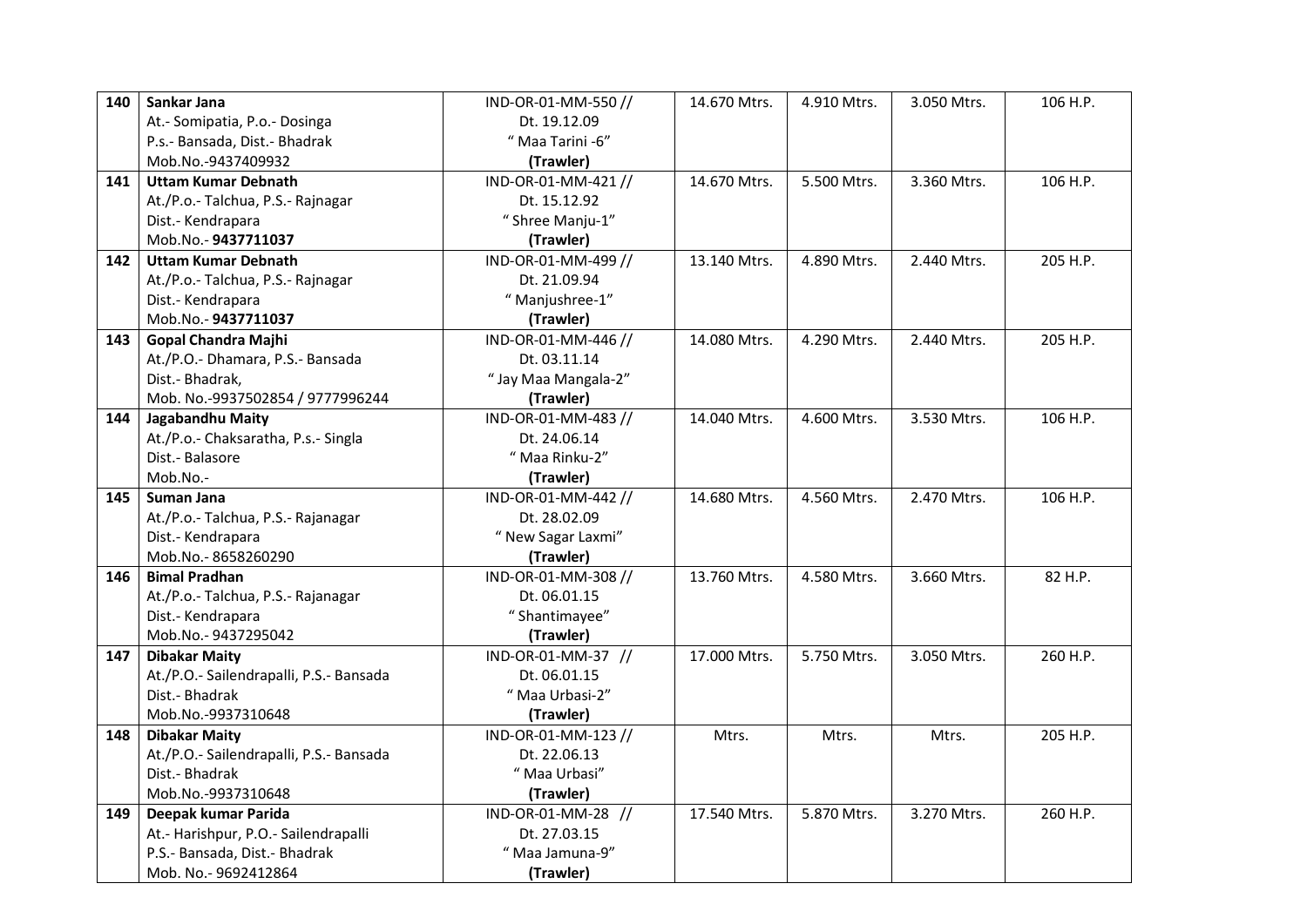| 150 | <b>Manmohan Das</b>                    | IND-OR-01-MM-451 // | 17.120 Mtrs. | 4.900 Mtrs. | 2.750 Mtrs. | 140 H.P. |
|-----|----------------------------------------|---------------------|--------------|-------------|-------------|----------|
|     | At.- F.M. College Road, P.O.- Balasore | Dt. 17.08.09        |              |             |             |          |
|     | P.S.- Town, Dist.- Balasore            | "Sona Tarini-3"     |              |             |             |          |
|     | Mob. No.-8093725557                    | (Trawler)           |              |             |             |          |
| 151 | <b>Sanjay Kumar Das</b>                | IND-OR-01-MM-452 // | 17.140 Mtrs. | 4.900 Mtrs. | 2.750 Mtrs. | 140 H.P. |
|     | At.- F.M. College Road, P.O.- Balasore | Dt. 17.08.09        |              |             |             |          |
|     | P.S.- Town, Dist.- Balasore            | " Chandi Tarini-1"  |              |             |             |          |
|     | Mob. No.-8093725557                    | (Trawler)           |              |             |             |          |
| 152 | Niranjan Mandal                        | IND-OR-01-MM-404 // | 14.400 Mtrs. | 3.070 Mtrs. | 2.750 Mtrs. | 105 H.P. |
|     | At.- Jaydurgapatna, P.o.- Dhamara      | Dt. 06.10.89        |              |             |             |          |
|     | P.s.- Bansada, Dist.- Bhadrak          | "Maa SonaTarini-1"  |              |             |             |          |
|     | Mob. No.-9437531339                    | (Trawler)           |              |             |             |          |
| 153 | Niranjan Mandal                        | IND-OR-01-MM-465 // | 15.000 Mtrs. | 4.980 Mtrs. | 3.050 Mtrs. | 106 H.P. |
|     | At.- Jaydurgapatna, P.o.- Dhamara      | Dt. 04.01.02        |              |             |             |          |
|     | P.s.- Bansada, Dist.- Bhadrak          | "Maa Rajlaxmi-1"    |              |             |             |          |
|     | Mob. No.-9437531339                    | (Trawler)           |              |             |             |          |
| 154 | <b>Manas Mandal</b>                    | IND-OR-01-MM-514 // | 15.000 Mtrs. | 3.990 Mtrs. | 2.750 Mtrs. | 90 H.P.  |
|     | At.- Jaydurgapatna, P.o.- Dhamara      | Dt. 17.10.97        |              |             |             |          |
|     | P.s.- Bansada, Dist.- Bhadrak          | " New Janani-1"     |              |             |             |          |
|     | Mob. No.-9439908777                    | (Gill Netter)       |              |             |             |          |
| 155 | <b>Khokan Mandal</b>                   | IND-OR-01-MM-527 // | 15.000 Mtrs. | 3.990 Mtrs. | 2.750 Mtrs. | 98 H.P.  |
|     | At./ P.o.- Kismat Krushnapur,          | Dt. 20.01.15        |              |             |             |          |
|     | P.s.- Naikanidihi, Dist.- Bhadrak      | "Maa Kaushlya-2"    |              |             |             |          |
|     | Mob. No.-9938112812                    | (Gill Netter)       |              |             |             |          |
| 156 | <b>Manas Mandal</b>                    | IND-OR-01-MM-529 // | 15.000 Mtrs. | 4.000 Mtrs. | 2.750 Mtrs. | 65 H.P.  |
|     | At.- Jaydurgapatna, P.o.- Dhamara      | Dt. 05.01.91        |              |             |             |          |
|     | P.s.- Bansada, Dist.- Bhadrak          | "Matsya Kanya-1"    |              |             |             |          |
|     | Mob. No.-9439908777                    | (Gill Netter)       |              |             |             |          |
| 157 | Damodar Behera                         | IND-OR-01-MM-424 // | 12.660 Mtrs. | 4.000 Mtrs. | 2.690 Mtrs. | 106 H.P. |
|     | At./P.O.- PurunaBalasore, P.s.- Town   | Dt. 24.01.13        |              |             |             |          |
|     | Dist.-Balasore                         | "Maa Tarini-8"      |              |             |             |          |
|     | Mob.No.-                               | (Trawler)           |              |             |             |          |
| 158 | <b>Manmath Kumar Bhuyan</b>            | IND-OR-01-MM-425 // | 12.840 Mtrs. | 4.000 Mtrs. | 2.440 Mtrs. | 106 H.P. |
|     | At./P.o.- Kamarpur, P.s.- Khantapada   | Dt. 31.08.05        |              |             |             |          |
|     | Dist.- Balasore                        | "Maa Sarala-5"      |              |             |             |          |
|     | Mob.No.-                               | (Trawler)           |              |             |             |          |
| 159 | Amar Kumar Sen                         | IND-OR-01-MM-487 // | 13.050 Mtrs. | 4.100 Mtrs. | 3.050 Mtrs. | 108 H.P. |
|     | At.- Akatpur, P.o.- Sunhat             | Dt. 30.12.99        |              |             |             |          |
|     | P.s.- Town, Dist.- Balasore            | "Baba Raghunath"    |              |             |             |          |
|     | Mob.No.-                               | (Trawler)           |              |             |             |          |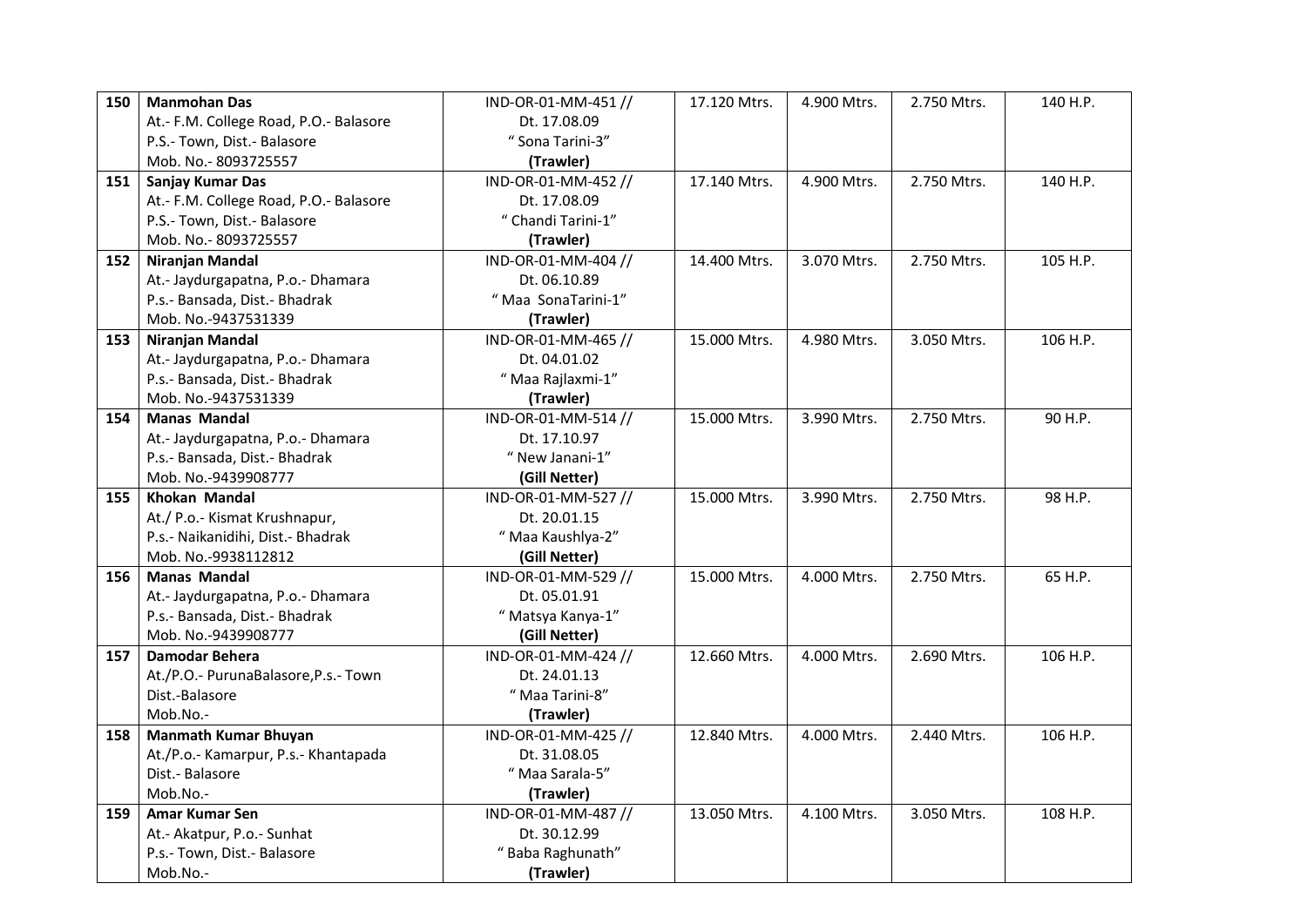| 160 | Gopal Chandra Raj                    | IND-OR-01-MM-469 // | 13.760 Mtrs. | 3.990 Mtrs. | 2.440 Mtrs. | 106 H.P. |
|-----|--------------------------------------|---------------------|--------------|-------------|-------------|----------|
|     | At./P.o.- Bahanaga, P.S.- Soro       | Dt. 31.08.05        |              |             |             |          |
|     | Dist.- Balasore                      | "Madhumita-1"       |              |             |             |          |
|     | Mob. No.-                            | (Trawler)           |              |             |             |          |
| 161 | Smt. Kamala Nayak                    | IND-OR-01-MM-556 // | 16.540 Mtrs. | 5.500 Mtrs. | 3.060 Mtrs. | 140 H.P. |
|     | At./P.o.- Puruna Balasore            | Dt. 24.09.09        |              |             |             |          |
|     | P.s.- Town, Dist.- Balasore          | " Raja Tarini-2"    |              |             |             |          |
|     | Mob. No.-                            | (Trawler)           |              |             |             |          |
| 162 | <b>Madhab Chandra Nayak</b>          | IND-OR-01-MM-557 // | 16.540 Mtrs. | 5.500 Mtrs. | 3.050 Mtrs. | 140 H.P. |
|     | At./P.o.- Puruna Balasore            | Dt. 24.09.09        |              |             |             |          |
|     | P.s.- Town, Dist.- Balasore          | " Raja Tarini-3"    |              |             |             |          |
|     | Mob. No.-                            | (Trawler)           |              |             |             |          |
| 163 | <b>Keshab Chandra Nayak</b>          | IND-OR-01-MM-558 // | 15.920 Mtrs. | 5.210 Mtrs. | 3.060 Mtrs. | 140 H.P. |
|     | At./P.o.- Puruna Balasore            | Dt. 24.09.09        |              |             |             |          |
|     | P.s.- Town, Dist.- Balasore          | " Raja Tarini-1"    |              |             |             |          |
|     | Mob. No.-                            | (Trawler)           |              |             |             |          |
| 164 | Pradeep Kumar Mohapatra              | IND-OR-01-MM-513 // | 16.230 Mtrs. | 4.580 Mtrs. | 2.780 Mtrs. | 120 H.P. |
|     | At.-Manikhamb, P.o.- Barabati        | Dt. 16.02.13        |              |             |             |          |
|     | P.s.- Town, Dist.- Balasore          | "Maa Nimakali-3"    |              |             |             |          |
|     | Mob. No.-                            | (Trawler)           |              |             |             |          |
| 165 | L/G-Rabindra Khatua                  | IND-OR-01-MM-564 // | 12.380 Mtrs. | 4.300 Mtrs. | 2.460 Mtrs. | 106 H.P. |
|     | At.- Pakharabad, P.O.-Ghodapada      | Dt. 01.02.94        |              |             |             |          |
|     | P.S.- Sadar, Dist.- Balasore         | "Omm Umasankar"     |              |             |             |          |
|     | Mob. No.-                            | (Trawler)           |              |             |             |          |
| 166 | <b>Susil Kumar Giri</b>              | IND-OR-01-MM-859 // | 10.460 Mtrs. | 3.380 Mtrs. | 2.760 Mtrs. | 72 H.P.  |
|     | At./P.o.- Gadasahi, P.S.-Baliapal    | Dt. 05.02.86        |              |             |             |          |
|     | Dist.- Balasore                      | "Maa Dhamarai"      |              |             |             |          |
|     | Mob.No.-                             | (Trawler)           |              |             |             |          |
| 167 | <b>Manas Ranjan Das &amp; Others</b> | IND-OR-01-MM-722 // | 13.230 Mtrs. | 4.000 Mtrs. | 3.690 Mtrs. | 68 H.P.  |
|     | At./P.O.- Chaksartha, P.s.- Singla   | Dt. 06.01.99        |              |             |             |          |
|     | Dist.- Balasore                      | "Maa Dhamarai-3"    |              |             |             |          |
|     | Mob. No.-                            | (Trawler)           |              |             |             |          |
| 168 | <b>Balaram Maity</b>                 | IND-OR-01-MM-863 // | 16.000 Mtrs. | 4.920 Mtrs. | 3.530 Mtrs. | 108 H.P. |
|     | At.- Gandhiapahi, P.o.- Chaksartha   | Dt. 27.12.14        |              |             |             |          |
|     | P.s.- Singla, Dist.- Balasore        | "Padmabati"         |              |             |             |          |
|     | Mob.No.-                             | (Trawler)           |              |             |             |          |
| 169 | Niranjan Nayak                       | IND-OR-01-MM-864 // | 16.000 Mtrs. | 4.920 Mtrs. | 3.530 Mtrs. | 108 H.P. |
|     | At.- Tulanka, P.o. - Motiganj        | Dt. 29.12.14        |              |             |             |          |
|     | P.s.- Sadar, Dist.- Balasore         | "Mamali"            |              |             |             |          |
|     | Mob. No.-                            | (Trawler)           |              |             |             |          |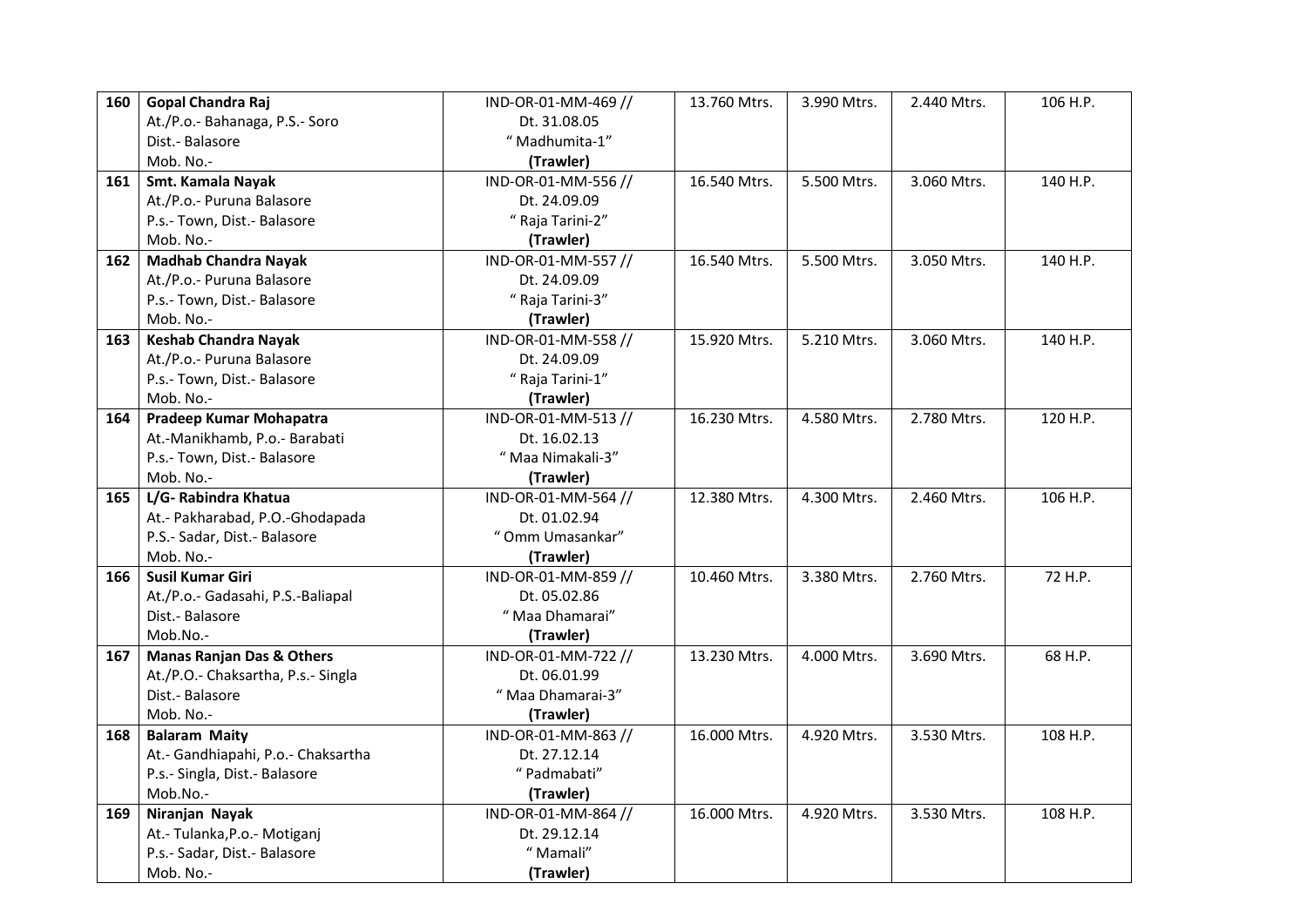| 170 | <b>Suvendu Kumar Das &amp; Others</b> | IND-OR-01-MM-708 // | 13.840 Mtrs. | 5.530 Mtrs. | 2.760 Mtrs. | 106 H.P. |
|-----|---------------------------------------|---------------------|--------------|-------------|-------------|----------|
|     | At./P.o.- Chaksartha, P.s.- Singla    |                     |              |             |             |          |
|     | Dist.- Balasore                       | "Shreema-1"         |              |             |             |          |
|     | Mob. No.-                             | (Trawler)           |              |             |             |          |
| 171 | Jayadev Jana                          | IND-OR-01-MM-535 // | 15.980 Mtrs. | 4.290 Mtrs. | 2.440 Mtrs. | 106 H.P. |
|     | At.- Somipatia, P.o.- Dosinga         | Dt. 30.09.02        |              |             |             |          |
|     | P.S.- Bansada, Dist.- Balasore        | " Maa Panchurai"    |              |             |             |          |
|     | Mob. No.-                             | (Gill Netter)       |              |             |             |          |
| 172 | <b>Basudev Jana</b>                   | IND-OR-01-MM-393 // | 15.000 Mtrs. | 4.890 Mtrs. | 3.300 Mtrs. | 106 H.P. |
|     | At.- Somipatia, P.o.- Dosinga         | Dt. 30.12.86        |              |             |             |          |
|     | P.S.- Bansada, Dist.- Balasore        | "Sabitri-1"         |              |             |             |          |
|     | Mob. No.-                             | (Trawler)           |              |             |             |          |
| 173 | Amal Kumar Pradhan & Others.          | IND-OR-01-MM-453 // | 16.220 Mtrs. | 5.210 Mtrs. | 3.380 Mtrs. | 120 H.P. |
|     | At.- Sikharpahi, P.O.- Talchua        | Dt. 26.08.09        |              |             |             |          |
|     | P.s.- Rajnagar, Dist.- Kendrapara     | "KalpanaMayee"      |              |             |             |          |
|     | Mob. No.-9437295042                   | (Trawler)           |              |             |             |          |
| 174 | Amal Kumar Pradhan & Others.          | IND-OR-01-MM-717 // | 16.540 Mtrs. | 5.600 Mtrs. | 3.100 Mtrs. | 205 H.P. |
|     | At.- Sikharpahi, P.O.- Talchua        | Dt. 19.07.13        |              |             |             |          |
|     | P.s.- Rajnagar, Dist.- Kendrapara     | "Upasana"           |              |             |             |          |
|     | Mob. No.-9437295042                   | (Trawler)           |              |             |             |          |
| 175 | Amal Kumar Pradhan                    | IND-OR-01-MM-509 // | 15.000 Mtrs. | 4.460 Mtrs. | 2.300 Mtrs. | 106 H.P. |
|     | At.- Sikharpahi, P.O.- Talchua        | Dt. 28.07.10        |              |             |             |          |
|     | P.s.- Rajnagar, Dist.- Kendrapara     | "Soudamini"         |              |             |             |          |
|     | Mob. No.-9437295042                   | (Gill Netter)       |              |             |             |          |
| 176 | Amal Kumar Pradhan & Others.          | IND-OR-01-MM-461 // | 16.200 Mtrs. | 5.210 Mtrs. | 3.380 Mtrs. | 120 H.P. |
|     | At.- Sikharpahi, P.O.- Talchua        | Dt. 22.03.14        |              |             |             |          |
|     | P.s.- Rajnagar, Dist.- Kendrapara     | "Upasana-1"         |              |             |             |          |
|     | Mob. No.-9437295042                   | (Trawler)           |              |             |             |          |
| 177 | <b>Manas Ranjan Das</b>               | IND-OR-01-MM-542 // | 16.510 Mtrs. | 5.210 Mtrs. | 4.580 Mtrs. | 106 H.P. |
|     | At.- Narasinghpur, P.O.- Dhamara      | Dt. 01.07.10        |              |             |             |          |
|     | P.s.- Banasada, Dist.- Bhadrak        | "Pooja-1"           |              |             |             |          |
|     | Mob. No.-9438541446                   | (Trawler)           |              |             |             |          |
| 178 | Jyoti Ranjan Das                      | IND-OR-01-MM-714 // | 16.610 Mtrs. | 5.380 Mtrs. | 3.380 Mtrs. | 193 H.P. |
|     | At.- Narasinghpur, P.O.- Dhamara      | Dt. 04.07.92        |              |             |             |          |
|     | P.s.- Banasada, Dist.- Bhadrak        | " Pooja"            |              |             |             |          |
|     | Mob. No.- 9438541446                  | (Trawler)           |              |             |             |          |
| 179 | Jyoti Ranjan Das                      | IND-OR-01-MM-727 // | 16.610 Mtrs. | 5.230 Mtrs. | 3.690 Mtrs. | 193 H.P. |
|     | At.- Narasinghpur, P.O.- Dhamara      | Dt. 10.08.11        |              |             |             |          |
|     | P.s.- Banasada, Dist.- Bhadrak        | "Pooja-2"           |              |             |             |          |
|     | Mob. No.- 9438541446                  | (Trawler)           |              |             |             |          |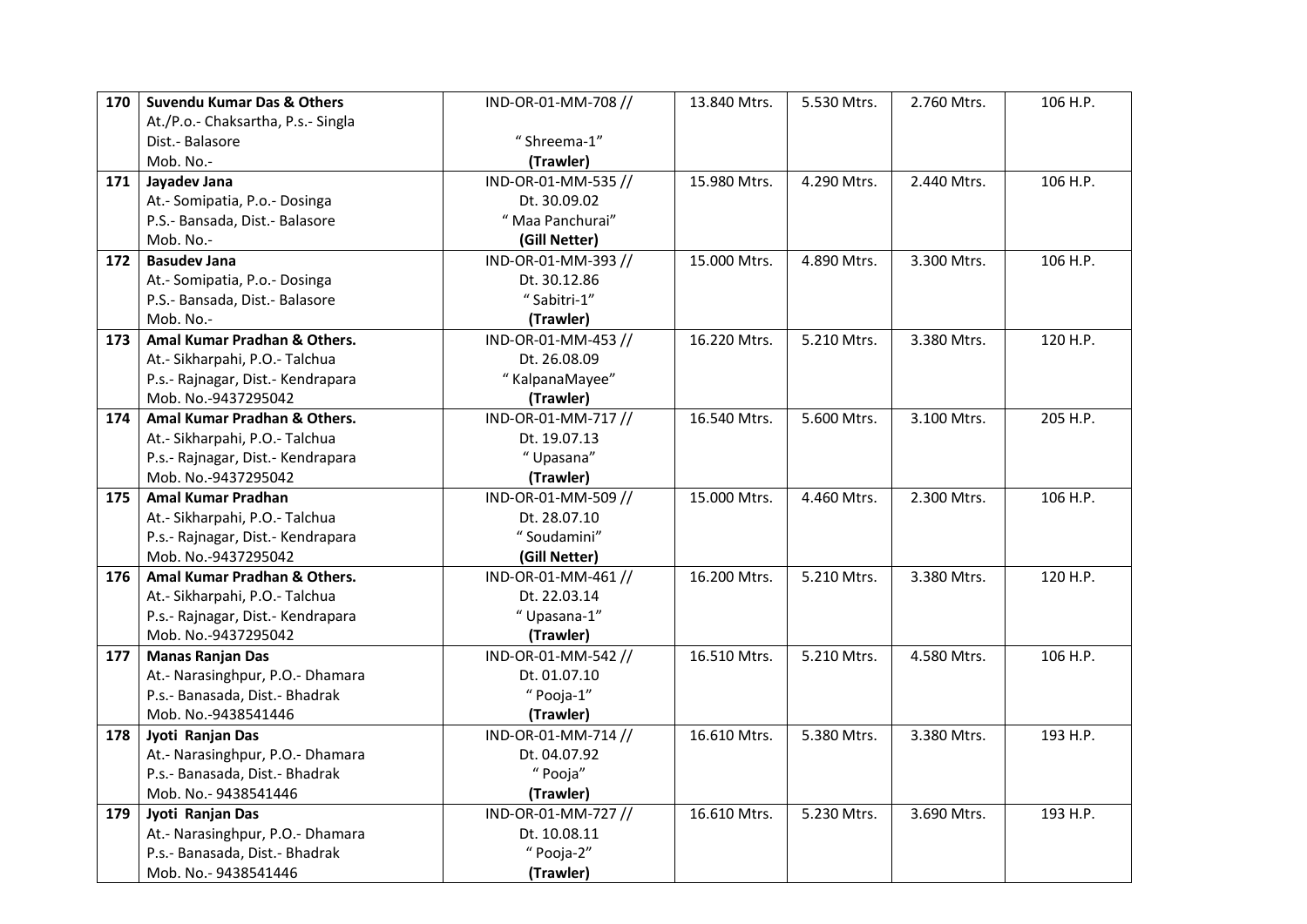| 180 | Dillip Kumar Jena                    | IND-OR-01-MM-874 //  | 14.760 Mtrs. | 4.610 Mtrs. | 2.760 Mtrs. | 106 H.P. |
|-----|--------------------------------------|----------------------|--------------|-------------|-------------|----------|
|     | At.- Paikasahi, P.o.-Dhamara         | Dt. 11.10.88         |              |             |             |          |
|     | P.s.-Bansada, Dist.- Bhadrak         | " Laxmi Pratima"     |              |             |             |          |
|     | Mob.No.-9937336954                   | (Trawler)            |              |             |             |          |
| 181 | Dillip Kumar Jena                    | IND-OR-01-MM-876 //  | 12.920 Mtrs. | 4.920 Mtrs. | 3.070 Mtrs. | 106 H.P. |
|     | At.- Paikasahi, P.o.-Dhamara         | Dt. 06.10.07         |              |             |             |          |
|     | P.s.-Bansada, Dist.- Bhadrak         | "Maa Bhagya Laxmi-1" |              |             |             |          |
|     | Mob.No.-9937336954                   | (Gill Netter)        |              |             |             |          |
| 182 | Mrutyunjay Giri                      | IND-OR-01-MM-879 //  | 12.610 Mtrs. | 4.300 Mtrs. | 2.100 Mtrs. | 50 H.P.  |
|     | At.- Bidyutprava, P.o. - Dosinga     | Dt. 30.09.10         |              |             |             |          |
|     | P.s.- Bansada, Dist.- Bhadrak        | "Maa Sitala-2"       |              |             |             |          |
|     | Mob.No.-9937673081                   | (Gill Netter)        |              |             |             |          |
| 183 | Sudarsan Lenka                       | IND-OR-01-MM-982 //  | 14.840 Mtrs. | 4.920 Mtrs. | 3.430 Mtrs. | 106 H.P. |
|     | At.- Jagula, P.o.- Dhamara           | Dt. 01.11.12         |              |             |             |          |
|     | P.s.- Bansada, Dist.- Bhadrak        | "Debadalan-5"        |              |             |             |          |
|     | Mob. No.-9437297852                  | (Trawler)            |              |             |             |          |
| 184 | Soumya Ranjan Lenka                  | IND-OR-01-MM-1077 // | 14.760 Mtrs. | 4.760 Mtrs. | 2.460 Mtrs. | 106 H.P. |
|     | At.- Jagula, P.o.- Dhamara           | Dt. 23.12.08         |              |             |             |          |
|     | P.s.- Bansada, Dist.- Bhadrak        | "Jyotrimayee"        |              |             |             |          |
|     | Mob. No.-9937330948                  | (Gill Netter)        |              |             |             |          |
|     |                                      |                      |              |             |             |          |
| 185 | <b>Basanta Giri</b>                  | IND-OR-01-MM-1085 // | 12.300 Mtrs. | 4.460 Mtrs. | 2.760 Mtrs. | 40 H.P.  |
|     | At.- Bidyutprava, P.o.-Dosinga       | Dt. 30.09.09         |              |             |             |          |
|     | P.s.- Bansada, Dist.- Bhadrak        | "Maa Laxmi-5"        |              |             |             |          |
|     | Mob.No.-9937673081                   | (Gill Netter)        |              |             |             |          |
| 186 | Srimanta Kumar Jana & Others         | IND-OR-01-MM-493 //  | 14.690 Mtrs. | 5.520 Mtrs. | 3.070 Mtrs. | 120 H.P. |
|     | At.- Somipatia, P.o.- Dosinga        | Dt. 19.07.13         |              |             |             |          |
|     | P.s.- Bansada, Dist.- Bhadrak        | "Arnapurna"          |              |             |             |          |
|     | Mob.No.-                             | (Trawler)            |              |             |             |          |
| 187 | Srimanta Kumar Jana                  | IND-OR-01-MM-519 //  | 10.390 Mtrs. | 2.930 Mtrs. | 2.140 Mtrs. | 105 H.P. |
|     | At.- Somipatia, P.o.- Dosinga        | Dt. 23.03.94         |              |             |             |          |
|     | P.s.- Bansada, Dist.- Bhadrak        | "Maa Bhairabi"       |              |             |             |          |
|     | Mob.No .-                            | (Trawler)            |              |             |             |          |
| 188 | <b>Saradindu Maity</b>               | IND-OR-01-MM-562 //  | 14.760 Mtrs. | 5.230 Mtrs. | 3.070 Mtrs. | 106 H.P. |
|     | At./P.o.- Talachua, P.s.- Rajnagar   | Dt. 01.08.89         |              |             |             |          |
|     | Dist.- Kendrapara                    | "Shree Laxmi-2"      |              |             |             |          |
|     | Mob.No.-9467264983                   | (Trawler)            |              |             |             |          |
| 189 | <b>Saradindu Maity &amp; Others.</b> | IND-OR-01-MM-563 //  | 14.450 Mtrs. | 4.630 Mtrs. | 2.200 Mtrs. | 106 H.P. |
|     | At./P.o.- Talachua, P.s.- Rajnagar   | Dt. 22.02.92         |              |             |             |          |
|     | Dist.- Kendrapara                    | "Shree Laxmi-1"      |              |             |             |          |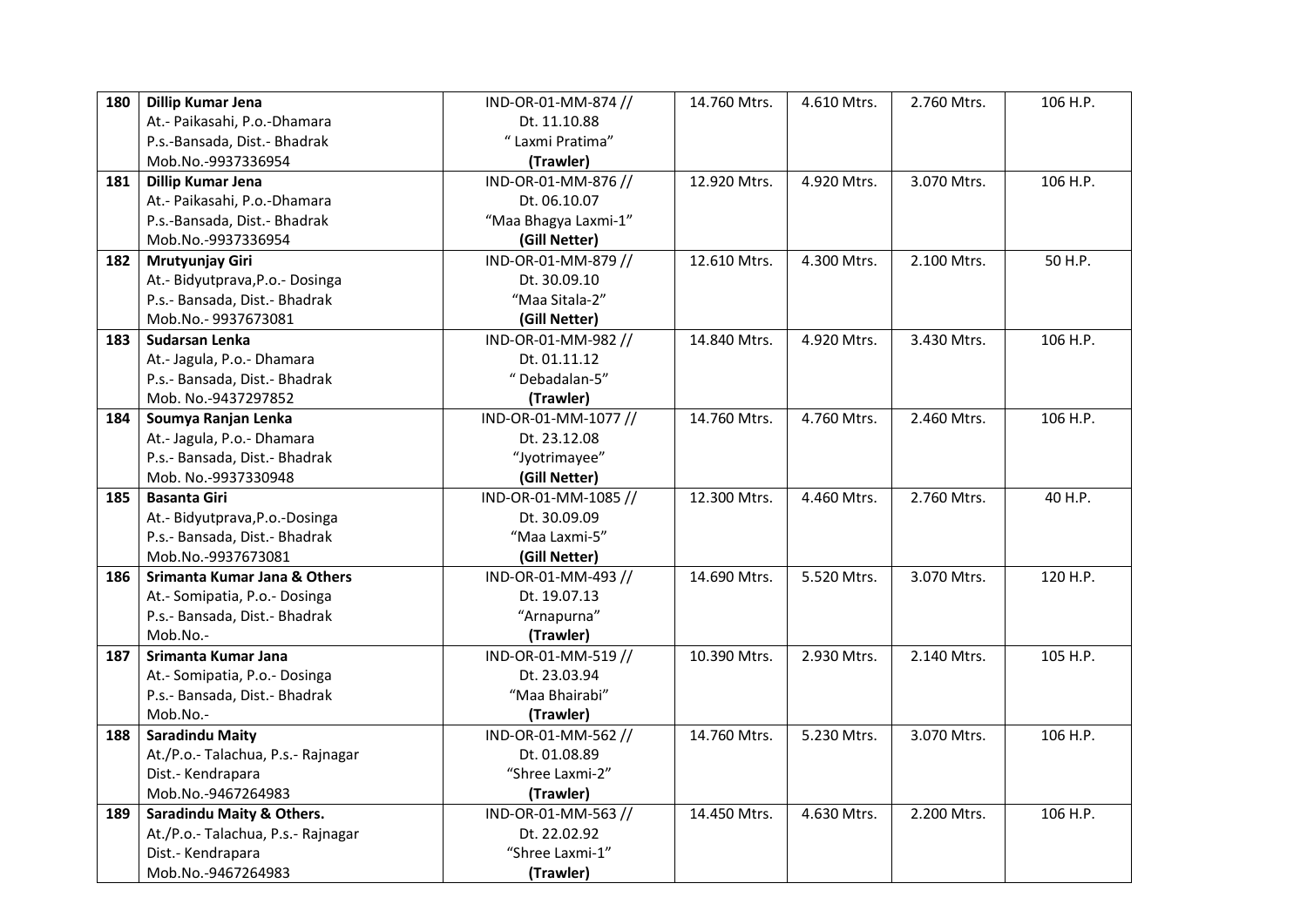| 190 | Harekrushna Mandal                    | IND-OR-01-MM-518 // | 14.760 Mtrs. | 4.920 Mtrs. | 2.760 Mtrs. | 106 H.P. |
|-----|---------------------------------------|---------------------|--------------|-------------|-------------|----------|
|     | At.- Purnaprasad, P.o.- Kishoreprasad | Dt. 01.11.12        |              |             |             |          |
|     | P.s.- Bansada, Dist.- Bhadrak         | "Maa Nachinda"      |              |             |             |          |
|     | Mob.No.-9937094208                    | (Gill Netter)       |              |             |             |          |
| 191 | <b>Kusha Mandal</b>                   | IND-OR-01-MM-521 // | 10.090 Mtrs. | 3.020 Mtrs. | 2.100 Mtrs. | 32 H.P.  |
|     | At.- Ahirajpur, P.o.- Manjullapalli   | Dt. 20.09.97        |              |             |             |          |
|     | P.s.- Rajnagar, Dist.- Kendrapara     | "Maa Nachinda-9"    |              |             |             |          |
|     | Mob.No.-9437921036                    | (Gill Netter)       |              |             |             |          |
| 192 | <b>Manas Mahisal</b>                  | IND-OR-01-MM-568 // | 11.310 Mtrs. | 3.510 Mtrs. | 2.750 Mtrs. | 65 H.P.  |
|     | At.- Bidyutprava, P.o.-Dosinga        | Dt. 03.09.13        |              |             |             |          |
|     | P.s.- Bansada, Dist.- Bhadrak         | "Dasabhuja"         |              |             |             |          |
|     | Mob.No.-9777481265                    | (Gill Netter)       |              |             |             |          |
| 193 | <b>Sukumar Parida</b>                 | IND-OR-01-MM-705 // | 15.000 Mtrs. | 4.760 Mtrs. | 3.070 Mtrs. | 106 H.P. |
|     | At.-Chhedak, P.o.- Saraswati          | Dt. 30.03.02        |              |             |             |          |
|     | P.s.- Bansada, Dist.- Bhadrak         | "Sushree Sangita"   |              |             |             |          |
|     | Mob.No.-                              | (Trawler)           |              |             |             |          |
| 194 | <b>Subash Mandal</b>                  | IND-OR-01-MM-856 // | 13.760 Mtrs. | 3.970 Mtrs. | 2.440 Mtrs. | 80 H.P.  |
|     | At.- Purnaprasad, P.o.- Kishoreprasad | Dt. 11.06.07        |              |             |             |          |
|     | P.s.- Bansada, Dist.- Bhadrak         | "Maa Tarini-2"      |              |             |             |          |
|     | Mob.No.-9937327949                    | (Gill Netter)       |              |             |             |          |
| 195 | <b>Haradhan Bag</b>                   | IND-OR-01-MM-860 // | 13.000 Mtrs. | 4.560 Mtrs. | 2.150 Mtrs. | 62 H.P.  |
|     | At.- Kanakaprasad, P.o.- Kaithkhola   | Dt. 15.02.03        |              |             |             |          |
|     | P.s.- Bansada, Dist.- Bhadrak         | "Maa Tarini-3"      |              |             |             |          |
|     | Mob. No.- 9776170787                  | (Gill Netter)       |              |             |             |          |
| 196 | SatyaRanjan Giri                      | IND-OR-01-MM-875 // | 12.510 Mtrs. | 4.300 Mtrs. | 2.460 Mtrs. | 55 H.P.  |
|     | At.- Jaydurgapatna, P.o.- Dhamara     | Dt. 04.07.92        |              |             |             |          |
|     | P.s.- Bansada, Dist.- Bhadrak         | "Pramila"           |              |             |             |          |
|     | Mob. No.-9937673081                   | (Gill Netter)       |              |             |             |          |
| 197 | <b>Ghanashyam Bag</b>                 | IND-OR-01-MM-877 // | 12.150 Mtrs. | 4.610 Mtrs. | 1.890 Mtrs. | 75 H.P.  |
|     | At.- Kanakaprasad, P.o.- Kaithkhola   | Dt. 16.08.10        |              |             |             |          |
|     | P.s.- Bansada, Dist.- Bhadrak         | "Sona Tarini"       |              |             |             |          |
|     | Mob. No.-8457066329                   | (Gill Netter)       |              |             |             |          |
| 198 | <b>Haradhan Bag</b>                   | IND-OR-01-MM-878 // | 12.410 Mtrs. | 4.430 Mtrs. | 1.840 Mtrs. | 55 H.P.  |
|     | At.- Kanakaprasad, P.o.- Kaithkhola   | Dt. 16.08.10        |              |             |             |          |
|     | P.s.- Bansada, Dist.- Bhadrak         | "New Tarini"        |              |             |             |          |
|     | Mob. No.- 9776170787                  | (Gill Netter)       |              |             |             |          |
| 199 | Sushanta Kumar Majhi                  | IND-OR-01-MM-980 // | 12.920 Mtrs. | 4.300 Mtrs. | 3.070 Mtrs. | 68 H.P.  |
|     | At./P.o.- Dhamara, P.s.- Bansada      | Dt. 24.01.03        |              |             |             |          |
|     | Dist.- Bhadrak                        | "Madhu Parvana"     |              |             |             |          |
|     | Mob. No.-9438758330                   | (Trawler)           |              |             |             |          |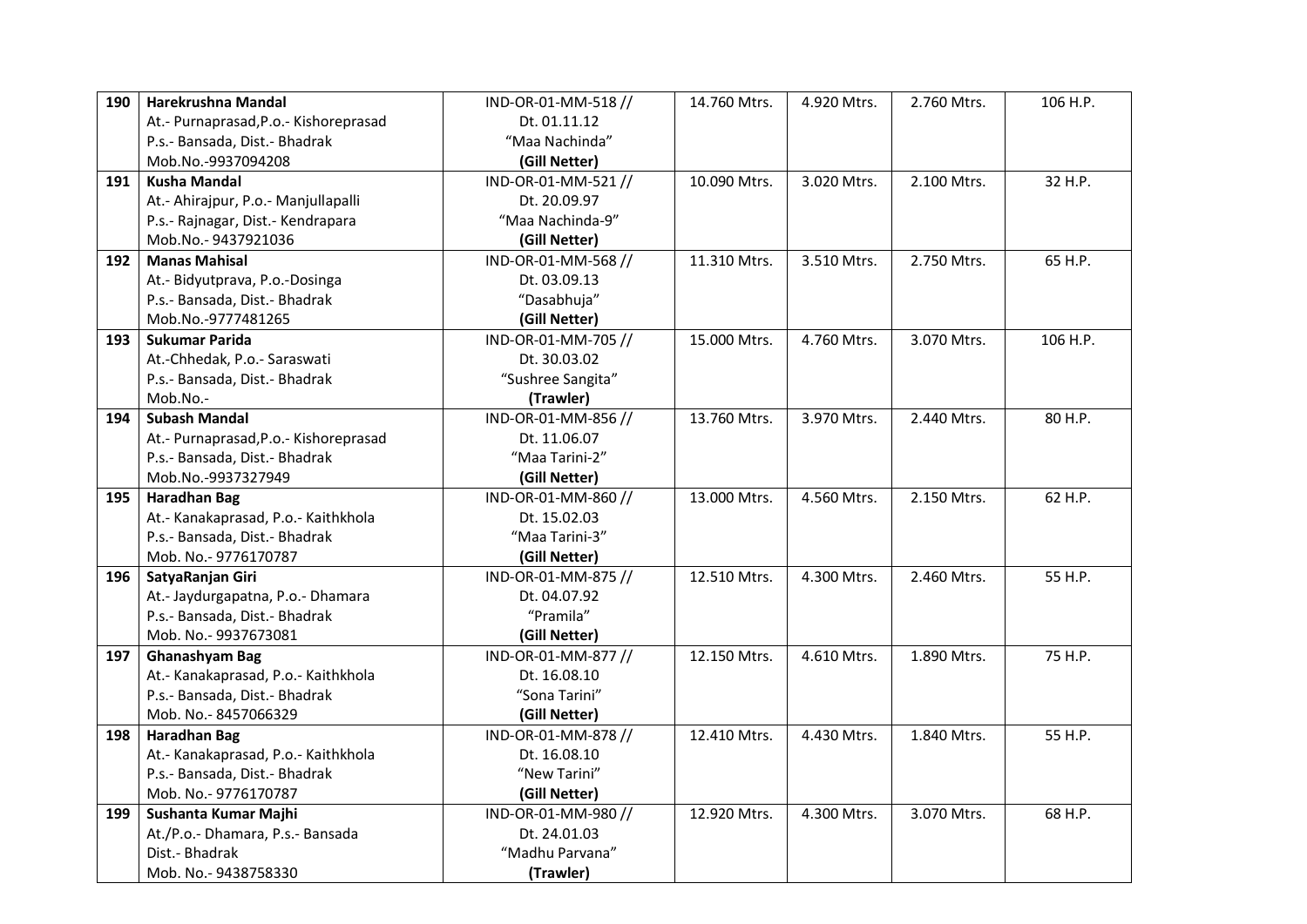| 200 | <b>Nanda Mahisal</b>                     | IND-OR-01-MM-984 // | 12.300 Mtrs. | 4.000 Mtrs. | 2.300 Mtrs. | 45 H.P.   |
|-----|------------------------------------------|---------------------|--------------|-------------|-------------|-----------|
|     | At.- Bidyutprava, P.o.- Dosinga          | Dt. 06.04.01        |              |             |             |           |
|     | P.s.- Bansada, Dist.- Bhadrak            | "Maa Mahamaya"      |              |             |             |           |
|     | Mob. No.- 9437307962                     | (Gill Netter)       |              |             |             |           |
| 201 | <b>Manas Ranjan Das</b>                  | IND-OR-01-MM-386 // | 16.510 Mtrs. | 5.210 Mtrs. | 3.360 Mtrs. | 193 H.P.  |
|     | At.- Narasinghpur, P.o.- Dhamara         | Dt. 02.02.09        |              |             |             |           |
|     | Dist.- Bhadrak                           | "Pooja-2"           |              |             |             |           |
|     | Mob. No.- 9437266337                     | (Trawler)           |              |             |             |           |
| 202 | Swapan Kumar Parida                      | IND-OR-01-MM-391 // | 14.980 Mtrs. | 3.660 Mtrs. | 2.750 Mtrs. | 108 H.P.  |
|     | At.- Jhadakata, P.o.- Dhamara            | Dt. 22.12.86        |              |             |             |           |
|     | P.s.- Bansada, Dist.- Bhadrak            | "Maa RajaLaxmi-2"   |              |             |             |           |
|     | Mob. No.- 9937901653                     | (Trawler)           |              |             |             |           |
| 203 | <b>Tapan Kumar Parida</b>                | IND-OR-01-MM-407 // | 14.980 Mtrs. | 4.890 Mtrs. | 3.360 Mtrs. | 108 H.P.  |
|     | At.- Jhadakata, P.o.- Dhamara            | Dt. 06.10.89        |              |             |             |           |
|     | P.s.- Bansada, Dist.- Bhadrak            | "Bishnupriya-1"     |              |             |             |           |
|     | Mob. No.- 9938098819                     | (Trawler)           |              |             |             |           |
| 204 | <b>Pratap Kumar Rout &amp; Others</b>    | IND-OR-01-MM-397 // | 14.540 Mtrs. | 4.840 Mtrs. | 3.030 Mtrs. | 106 H.P.  |
|     | At./P.o.- Narasinghapur, P.s.- Bansada   | Dt. 22.06.12        |              |             |             |           |
|     | Dist.- Bhadrak                           | "Maa SubhaLaxmi"    |              |             |             |           |
|     | Mob. No.- 9937120877                     | (Trawler)           |              |             |             |           |
| 205 | <b>Budhadev Das</b>                      | IND-OR-01-MM-729 // | 15.000 Mtrs. | 5.200 Mtrs. | 2.470 Mtrs. | 106 H.P.  |
|     | At.- Jhadakata, P.o.- Dhamara            | Dt. 28.08.92        |              |             |             |           |
|     | P.s.- Bansada, Dist.- Bhadrak            | "New Sagarika-1"    |              |             |             |           |
|     | Mob. No.- 7381587505                     | (Trawler)           |              |             |             |           |
| 206 | <b>Bijay Kumar Das</b>                   | IND-OR-01-MM-730 // | 11.400 Mtrs. | 3.850 Mtrs. | 2.000 Mtrs. | 75.5 H.P. |
|     | At. /P.o.- Dhamara, P.s.- Bansada        | Dt. 02.04.88        |              |             |             |           |
|     | Dist.- Bhadrak                           | "Sagarika-1"        |              |             |             |           |
|     | Mob. No.- 7381587505                     | (Gill Netter)       |              |             |             |           |
| 207 | <b>Bijay Kumar Das</b>                   | IND-OR-01-MM-731 // | 10.110 Mtrs. | 3.970 Mtrs. | 1.280 Mtrs. | 75.5 H.P. |
|     | At. /P.o.- Dhamara, P.s.- Bansada        | Dt. 05.10.94        |              |             |             |           |
|     | Dist.- Bhadrak                           | "Sagarika-3"        |              |             |             |           |
|     | Mob. No.- 7381587505                     | (Gill Netter)       |              |             |             |           |
| 208 | Ashok Kumar Rout & Others.               | IND-OR-01-MM-414 // | 10.150 Mtrs. | 3.180 Mtrs. | 1.930 Mtrs. | 68.5 H.P. |
|     | At./P.o.- Narasinghpurhat, P.s.- Bansada | Dt. 23.08.90        |              |             |             |           |
|     | Dist.- Bhadrak                           | "Devraj-2"          |              |             |             |           |
|     | Mob. No.- 9437360113 / 9438758013        | (Trawler)           |              |             |             |           |
| 209 | <b>Ashok Kumar Rout</b>                  | IND-OR-01-MM-420 // | 12.120 Mtrs. | 4.240 Mtrs. | 2.270 Mtrs. | 106 H.P.  |
|     | At./P.o.- Narasinghpurhat, P.s.- Bansada | Dt. 25.11.92        |              |             |             |           |
|     | Dist.- Bhadrak                           | "Devraj-4"          |              |             |             |           |
|     | Mob. No.- 9437360113 / 7381508182        | (Trawler)           |              |             |             |           |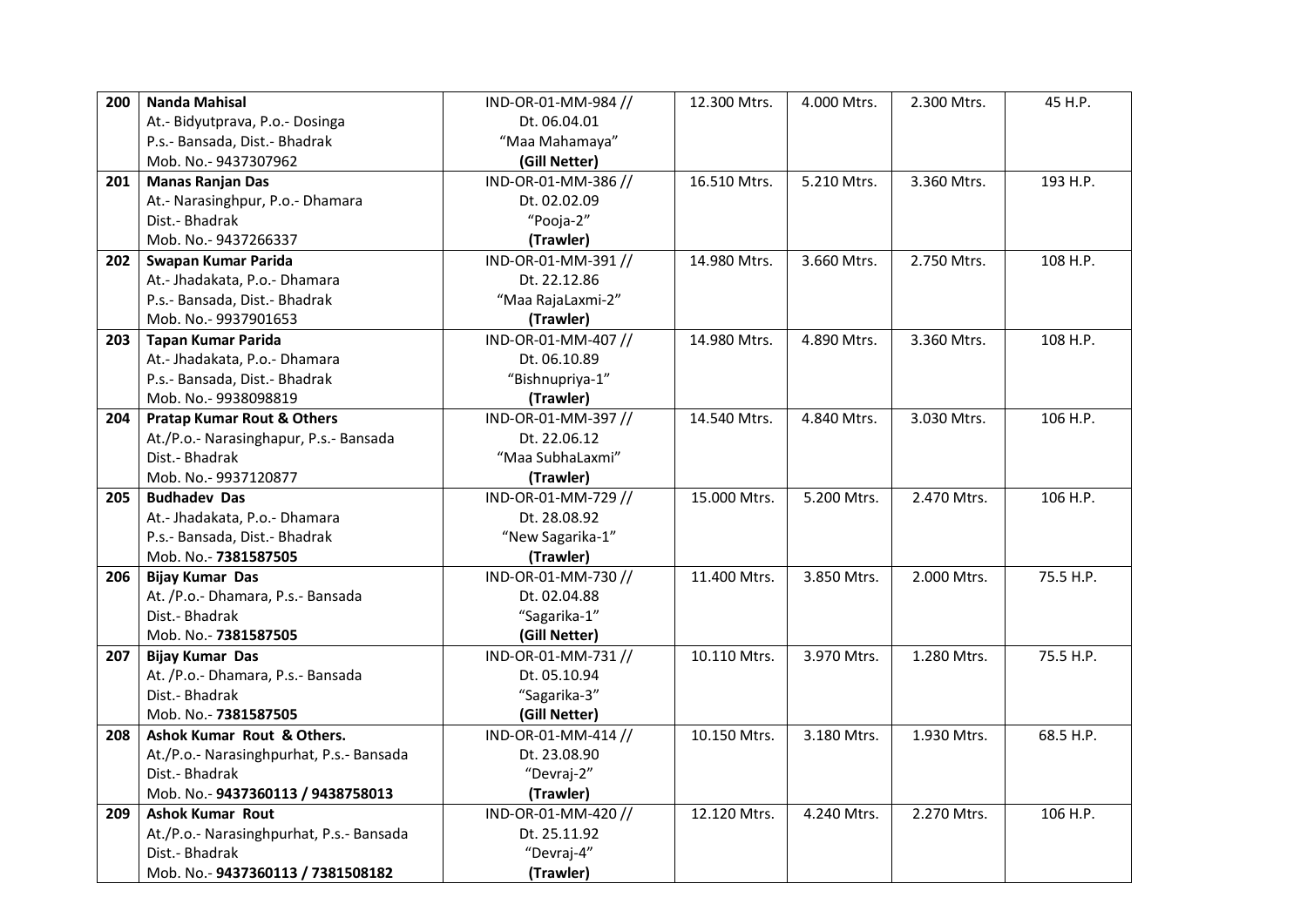| 210 | <b>Ashok Kumar Rout</b>                  | IND-OR-01-MM-434 //     | 13.630 Mtrs. | 4.690 Mtrs. | 3.030 Mtrs. | 106 H.P. |
|-----|------------------------------------------|-------------------------|--------------|-------------|-------------|----------|
|     | At./P.o.- Narasinghpurhat, P.s.- Bansada | Dt. 30.01.97            |              |             |             |          |
|     | Dist.- Bhadrak                           | "Devraj-1"              |              |             |             |          |
|     | Mob. No.- 9437360113 / 7381508182        | (Trawler)               |              |             |             |          |
| 211 | Sushanta Mahisal                         | IND-OR-01-MM-990 //     | 13.840 Mtrs. | 4.460 Mtrs. | 2.460 Mtrs. | 106 H.P. |
|     | At.- Bidyutprava, P.o.- Dosinga          | Dt. 30.09.10            |              |             |             |          |
|     | P.s.- Bansada, Dist.- Bhadrak            | "Maa Tarini-11"         |              |             |             |          |
|     | Mob. No.- 9938605460                     | (Gill Netter)           |              |             |             |          |
| 212 | Pradeep Kumar Mohapatra                  | IND-OR-01-MM-2674 //    | 15.920 Mtrs. | 5.220 Mtrs. | 3.070 Mtrs. | 106 H.P. |
|     | At.- Manikhamb, P.o.- Barabati           | Dt. 26.08.09            |              |             |             |          |
|     | P.s.- Town, Dist.- Balasore              | "Maa Nimakali-1"        |              |             |             |          |
|     | Mob. No.-                                | (Trawler)               |              |             |             |          |
| 213 | Sukadeb Jana & Others                    | IND-OR-01-MM-491 //     | 14.250 Mtrs. | 4.600 Mtrs. | 3.000 Mtrs. | 106 H.P. |
|     | At.- Somipatia, P.o.- Dosinga            | Dt. 05.02.14            |              |             |             |          |
|     | P.s.- Bansada, Dist.- Bhadrak            | "Maa Annapurna"         |              |             |             |          |
|     | Mob.No.-                                 | (Trawler)               |              |             |             |          |
| 214 | Bhaskar Chandra Kundu                    | IND-OR-01-MM-400 //     | 13.760 Mtrs. | 4.760 Mtrs. | 2.750 Mtrs. | 106 H.P. |
|     | At.- Rajendranagar, P.o.- Talchua        | Dt. 11.10.88            |              |             |             |          |
|     | P.s.- Rajnagar, Dist.- Kendrapara        | "Maa Dhamarai-2"        |              |             |             |          |
|     | Mob. No.- 9438354130 / 8018227383        | (Trawler)               |              |             |             |          |
| 215 | Bhaskar Chandra Kundu                    | IND-OR-01-MM-401 //     | 14.370 Mtrs. | 4.800 Mtrs. | 2.750 Mtrs. | 106 H.P. |
|     | At.- Rajendranagar, P.o.- Talchua        | Dt. 11.10.88            |              |             |             |          |
|     | P.s.- Rajnagar, Dist.- Kendrapara        | "Ma Mamatamayee Maa-1"  |              |             |             |          |
|     | Mob. No.- 9438354130 / 8018227383        | (Trawler)               |              |             |             |          |
| 216 | Saktipada Kundu & Others                 | IND-OR-01-MM-426 //     | 13.020 Mtrs. | 4.460 Mtrs. | 2.620 Mtrs. | 105 H.P. |
|     | At.- Rajendranagar, P.o.- Talchua        | Dt. 23.03.94            |              |             |             |          |
|     | P.s.- Rajnagar, Dist.- Kendrapara        | "KarunaMayee Maa -1"    |              |             |             |          |
|     | Mob. No.- 9438354130 / 8018227383        | (Trawler)               |              |             |             |          |
| 217 | Saktipada Kundu                          | IND-OR-01-MM-432 //     | 14.670 Mtrs. | 4.910 Mtrs. | 3.670 Mtrs. | 106 H.P. |
|     | At.- Rajendranagar, P.o.- Talchua        | Dt. 31.03.07            |              |             |             |          |
|     | P.s.- Rajnagar, Dist.- Kendrapara        | "Aisharya Mayee Maa -1" |              |             |             |          |
|     | Mob. No.- 9438354130 / 8018227383        | (Trawler)               |              |             |             |          |
| 218 | Saktipada Kundu & Others                 | IND-OR-01-MM-435 //     | 14.060 Mtrs. | 4.580 Mtrs. | 3.360 Mtrs. | 106 H.P. |
|     | At.- Rajendranagar, P.o.- Talchua        | Dt. 24.01.03            |              |             |             |          |
|     | P.s.- Rajnagar, Dist.- Kendrapara        | "Ananda Mayee Maa -1"   |              |             |             |          |
|     | Mob. No.- 9438354130 / 8018227383        | (Trawler)               |              |             |             |          |
| 219 | Saktipada Kundu                          | IND-OR-01-MM-441 //     | 14.670 Mtrs. | 4.280 Mtrs. | 2.750 Mtrs. | 106 H.P. |
|     | At.- Rajendranagar, P.o.- Talchua        | Dt. 28.02.09            |              |             |             |          |
|     | P.s.- Rajnagar, Dist.- Kendrapara        | "Saswata Mayee Maa -1"  |              |             |             |          |
|     | Mob. No.- 9438354130 / 8018227383        | (Trawler)               |              |             |             |          |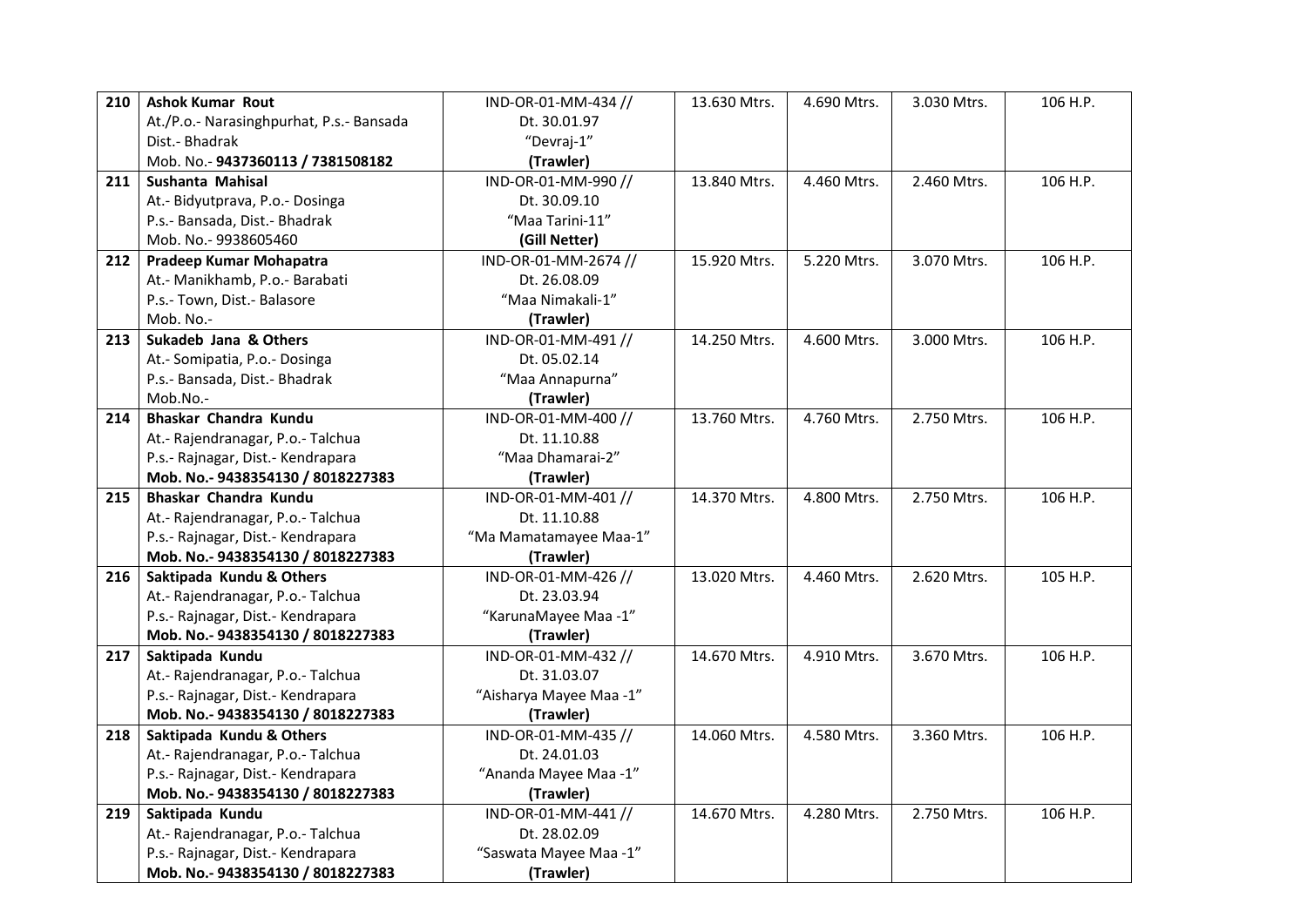| 220 | Prakash Chandra Kundu              | IND-OR-01-MM-443 //      | 14.680 Mtrs. | 4.610 Mtrs. | 2.460 Mtrs. | 106 H.P. |
|-----|------------------------------------|--------------------------|--------------|-------------|-------------|----------|
|     | At.- Rajendranagar, P.o.- Talchua  | Dt. 28.02.09             |              |             |             |          |
|     | P.s.- Rajnagar, Dist.- Kendrapara  | "Praghaat Mayee Maa -1"  |              |             |             |          |
|     | Mob. No.- 9438354130 / 8018227383  | (Trawler)                |              |             |             |          |
| 221 | Ghanashyam Kundu                   | IND-OR-01-MM-444 //      | 14.690 Mtrs. | 5.190 Mtrs. | 3.680 Mtrs. | 106 H.P. |
|     | At.- Rajendranagar, P.o.- Talchua  | Dt. 28.02.09             |              |             |             |          |
|     | P.s.- Rajnagar, Dist.- Kendrapara  | "Soubhagya Mayee Maa -1" |              |             |             |          |
|     | Mob. No.- 9438354130 / 8018227383  | (Trawler)                |              |             |             |          |
| 222 | Saktipada Kundu & Others           | IND-OR-01-MM-524 //      | 11.620 Mtrs. | 3.360 Mtrs. | 2.440 Mtrs. | 80 H.P.  |
|     | At.- Rajendranagar, P.o.- Talchua  | Dt. 25.05.98             |              |             |             |          |
|     | P.s.- Rajnagar, Dist.- Kendrapara  | "Kalyan Mayee Maa -1"    |              |             |             |          |
|     | Mob. No.- 9438354130 / 8018227383  | (Gill Netter)            |              |             |             |          |
| 223 | Prakash Chandra Kundu              | IND-OR-01-MM-526 //      | 12.260 Mtrs. | 3.690 Mtrs. | 1.830 Mtrs. | 65 H.P.  |
|     | At.- Rajendranagar, P.o.- Talchua  | Dt. 01.09.94             |              |             |             |          |
|     | P.s.- Rajnagar, Dist.- Kendrapara  | "Mahima Mayee Maa -1"    |              |             |             |          |
|     | Mob. No.- 9438354130 / 8018227383  | (Gill Netter)            |              |             |             |          |
| 224 | <b>Madan Debnath</b>               | IND-OR-01-MM-385 //      | 16.510 Mtrs. | 5.210 Mtrs. | 3.660 Mtrs. | 106 H.P. |
|     | At./P.o.- Talchua, P.s.- Rajnagar  | Dt. 02.09.85             |              |             |             |          |
|     | Dist.- Kendrapara                  | "New Manju"              |              |             |             |          |
|     | Mob. No.-9437467064                | (Trawler)                |              |             |             |          |
| 225 | Deepankar Debnath                  | IND-OR-01-MM-405 //      | 16.200 Mtrs. | 5.220 Mtrs. | 3.660 Mtrs. | 140 H.P. |
|     | At./P.o.- Talchua, P.s.- Rajnagar  | Dt. 06.10.89             |              |             |             |          |
|     | Dist.- Kendrapara                  | "Maa Dipali"             |              |             |             |          |
|     | Mob. No.-                          | (Trawler)                |              |             |             |          |
| 226 | Madan Debnath                      | IND-OR-01-MM-423 //      | 16.510 Mtrs. | 5.210 Mtrs. | 3.660 Mtrs. | 140 H.P. |
|     | At./P.o.- Talchua, P.s.- Rajnagar  | Dt. 08.01.93             |              |             |             |          |
|     | Dist.- Kendrapara                  | "Maa Manju Sagar"        |              |             |             |          |
|     | Mob. No.-9437467064                | (Trawler)                |              |             |             |          |
| 227 | Smt. Rajani Lenka                  | IND-OR-01-MM-472 //      | 14.690 Mtrs. | 4.600 Mtrs. | 3.050 Mtrs. | 106 H.P. |
|     | At.- Jagula, P.o.- Narasinghpurhat | Dt. 30.05.02             |              |             |             |          |
|     | P.s.- Bansada, Dist.- Bhadrak      | "Debadalan-3"            |              |             |             |          |
|     | Mob. No.-9937330948                | (Trawler)                |              |             |             |          |
| 228 | <b>Ullash Majhi</b>                | IND-OR-01-MM-870 //      | 12.610 Mtrs. | 4.500 Mtrs. | 2.380 Mtrs. | 85 H.P.  |
|     | At./ P.o.- Dhamara, P.s.- Bansada  | Dt. 28.12.12             |              |             |             |          |
|     | Dist.- Bhadrak                     | "Maa Mangala"            |              |             |             |          |
|     | Mob. No.-9937502854                | (Gill Netter)            |              |             |             |          |
| 229 | Gopal Chandra Majhi                | IND-OR-01-MM-406 //      | 13.760 Mtrs. | 4.280 Mtrs. | 3.050 Mtrs. | 106 H.P. |
|     | At./ P.o.- Dhamara, P.s.- Bansada  | Dt. 11.02.09             |              |             |             |          |
|     | Dist.- Bhadrak                     | "Jay Maa Mangala-1"      |              |             |             |          |
|     | Mob. No.-9437298106                | (Trawler)                |              |             |             |          |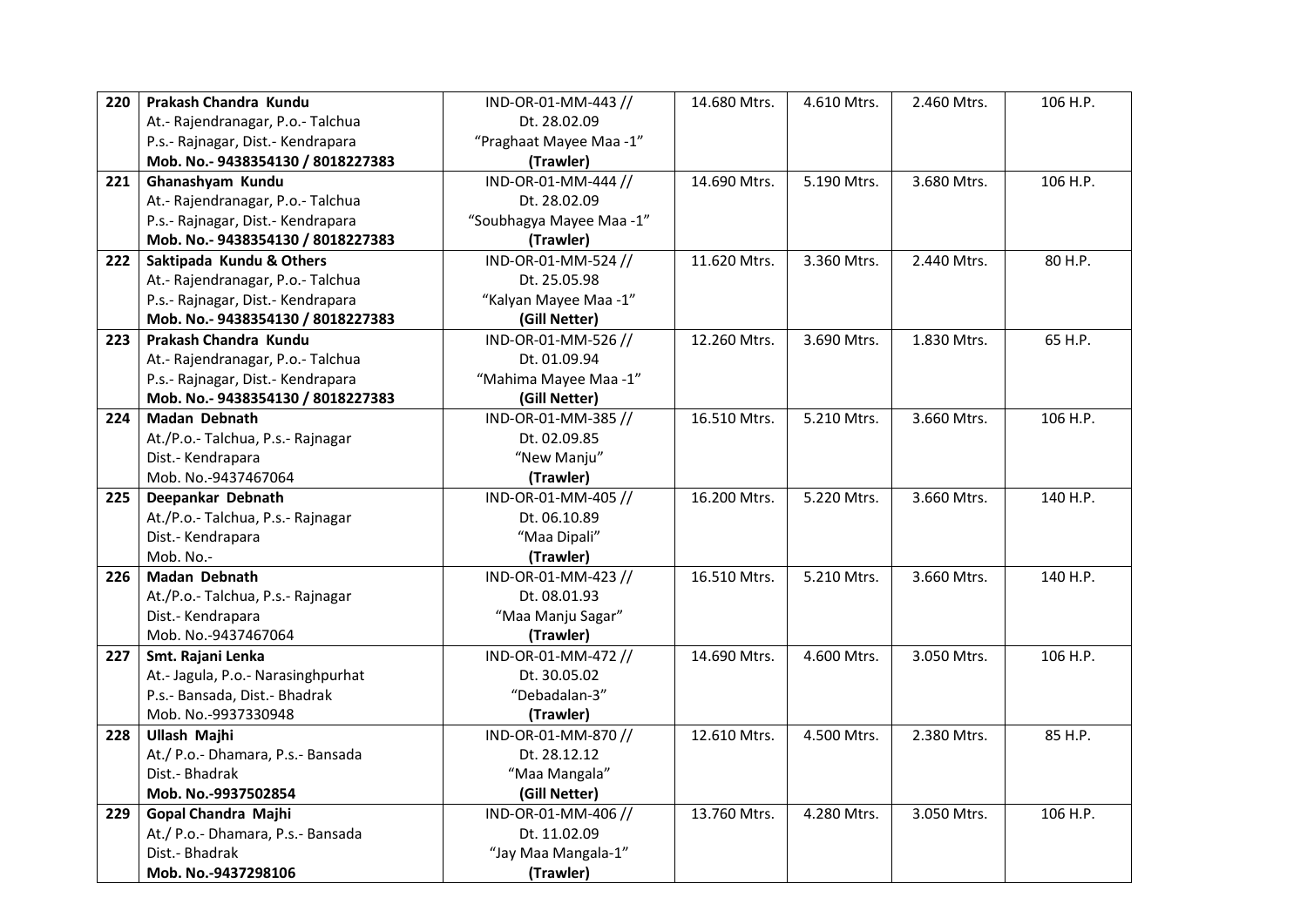| 230 | Sudarsan Lenka                       | IND-OR-01-MM-543 // | 11.600 Mtrs. | 3.400 Mtrs. | 2.000 Mtrs. | 60 H.P.  |
|-----|--------------------------------------|---------------------|--------------|-------------|-------------|----------|
|     | At.- Jagula, P.o.- Narasinghpurhat   | Dt. 01.12.87        |              |             |             |          |
|     | P.s.- Bansada, Dist.- Bhadrak        | "Jyotirmayee-1"     |              |             |             |          |
|     | Mob. No.-9437297852                  | (Gill Netter)       |              |             |             |          |
| 231 | Sapan Mandal                         | IND-OR-01-MM-572 // | 16.300 Mtrs. | 5.230 Mtrs. | 3.530 Mtrs. | 193 H.P. |
|     | At.- Tikayatnagar, P.o.- Talchua     | Dt. 04.06.11        |              |             |             |          |
|     | P.s.- Rajnagar, Dist.- Kendrapara    | "Subhadra"          |              |             |             |          |
|     | Mob. No.-9777333944                  | (Trawler)           |              |             |             |          |
| 232 | <b>Dillip Kumar Maity</b>            | IND-OR-01-MM-852 // | 13.770 Mtrs. | 4.890 Mtrs. | 3.050 Mtrs. | 106 H.P. |
|     | At.- Sikharpali, P.o.- Talchua       | Dt. 26.03.02        |              |             |             |          |
|     | P.s.- Rajnagar, Dist.- Kendrapara    | "Maa Sindhumati-2"  |              |             |             |          |
|     | Mob. No.-                            | (Trawler)           |              |             |             |          |
| 233 | <b>Dillip Kumar Maity</b>            | IND-OR-01-MM-853 // | 12.530 Mtrs. | 4.280 Mtrs. | 2.750 Mtrs. | 96 H.P.  |
|     | At.- Sikharpali, P.o.- Talchua       | Dt. 22.01.07        |              |             |             |          |
|     | P.s.- Rajnagar, Dist.- Kendrapara    | "Maa Sindhumati-3"  |              |             |             |          |
|     | Mob. No.-                            | (Trawler)           |              |             |             |          |
| 234 | <b>Sadhab Chandra Maity</b>          | IND-OR-01-MM-854 // | 15.930 Mtrs. | 5.190 Mtrs. | 2.750 Mtrs. | 120 H.P. |
|     | At.- Sikharpali, P.o.- Talchua       | Dt. 17.12.94        |              |             |             |          |
|     | P.s.- Rajnagar, Dist.- Kendrapara    | "Maa Sindhumati-1"  |              |             |             |          |
|     | Mob. No.-8018772585                  | (Trawler)           |              |             |             |          |
| 235 | <b>Manas Mandal</b>                  | IND-OR-01-MM-857//  | 17.520 Mtrs. | 5.480 Mtrs. | 3.650 Mtrs. | 280 H.P. |
|     | At.- Jaydurgapatna, P.o.- Dhamara    | Dt. 20.01.15        |              |             |             |          |
|     | P.s.- Bansada, Dist.- Bhadrak        | Maa Mahamaya-2      |              |             |             |          |
|     |                                      |                     |              |             |             |          |
|     | Mob. No.- 9437531339                 | (Trawler)           |              |             |             |          |
| 236 | <b>Bijay Kumar Maity</b>             | IND-OR-01-MM-418 // | 14.980 Mtrs. | 4.890 Mtrs. | 2.750 Mtrs. | 140 H.P. |
|     | At.- Baghua, P.o.- Dangamal          | Dt. 04.03.91        |              |             |             |          |
|     | P.s.- Rajnagar, Dist.- Kendrapara    | "Maa Sumitra-1"     |              |             |             |          |
|     | Mob. No.- 9777555096                 | (Trawler)           |              |             |             |          |
| 237 | <b>Bijay Kumar Maity</b>             | IND-OR-01-MM-459 // | 16.200 Mtrs. | 5.210 Mtrs. | 3.380 Mtrs. | 140 H.P. |
|     | At.- Baghua, P.o.- Dangamal          | Dt. 26.02.10        |              |             |             |          |
|     | P.s.- Rajnagar, Dist.- Kendrapara    | "Sumitra-2"         |              |             |             |          |
|     | Mob. No.- 9777555096                 | (Trawler)           |              |             |             |          |
| 238 | Panchanan Jana                       | IND-OR-01-MM-506 // | 10.270 Mtrs. | 3.240 Mtrs. | 2.460 Mtrs. | 32 H.P.  |
|     | At.- Ahirajpur, P.o.- Manjulapalli   | Dt. 20.09.97        |              |             |             |          |
|     | P.s.- Rajnagar, Dist.- Kendrapara    | "Maa Sindhumati-1"  |              |             |             |          |
|     | Mob. No.- 9439668750 / 9937818564    | (Gill Netter)       |              |             |             |          |
| 239 | Sunil Kumar Samanta                  | IND-OR-01-MM-570 // | 14.920 Mtrs. | 4.760 Mtrs. | 2.760 Mtrs. | 102 H.P. |
|     | At.- Krushnaprasad, P.o.- Kaithkhola | Dt. 17.02.2010      |              |             |             |          |
|     | P.s.- Bansada, Dist.- Bhadrak        | "Tarini Maa-1"      |              |             |             |          |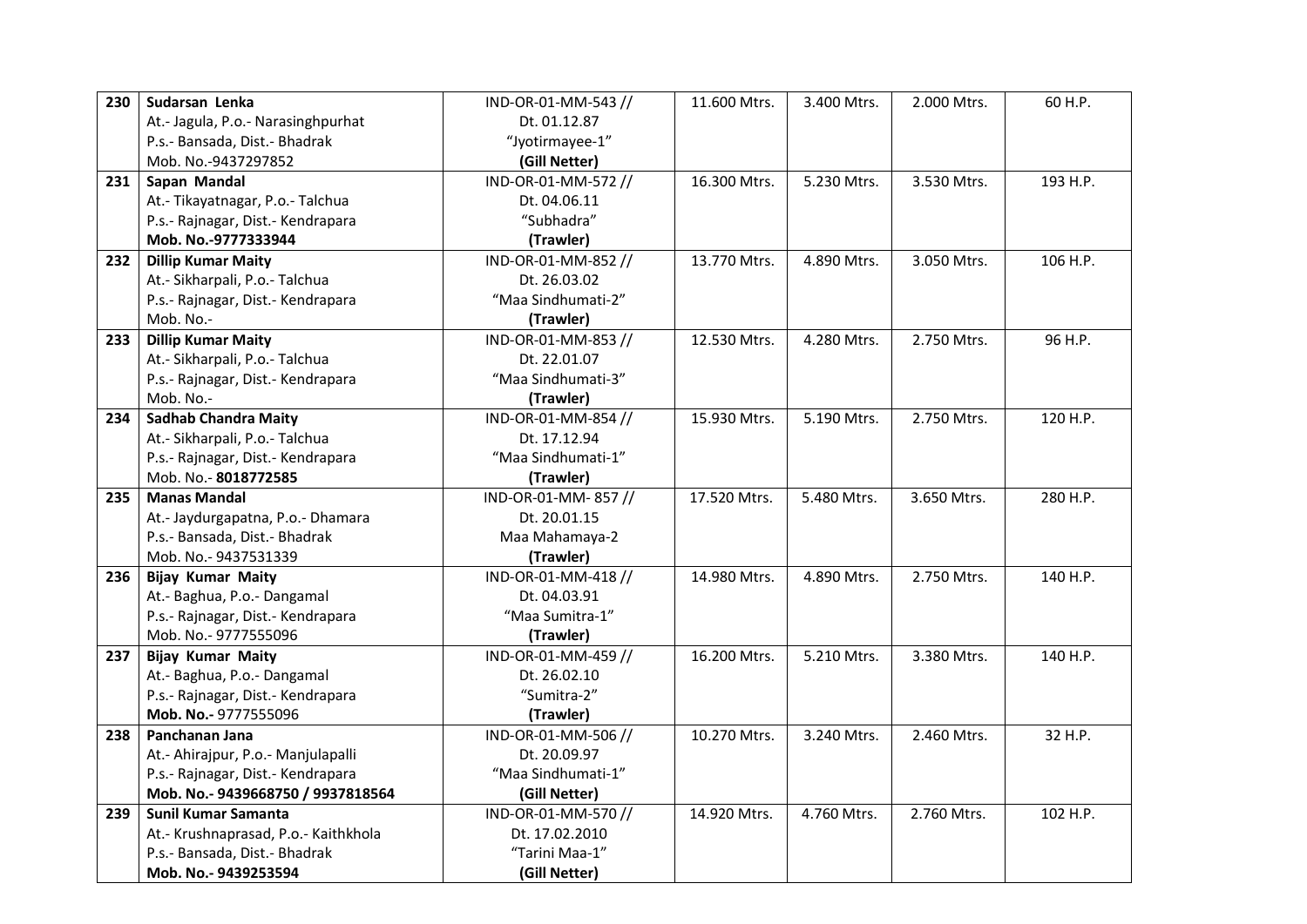| 240 | Prafulla Samanta                     | IND-OR-01-MM-569 // | 13.840 Mtrs. | 4.150 Mtrs. | 2.750 Mtrs. | 102 H.P. |
|-----|--------------------------------------|---------------------|--------------|-------------|-------------|----------|
|     | At.- Krushnaprasad, P.o.- Kaithkhola | Dt. 17.02.2010      |              |             |             |          |
|     | P.s.- Bansada, Dist.- Bhadrak        | "Maa Sitala"        |              |             |             |          |
|     | Mob. No.- 9439253594                 | (Gill Netter)       |              |             |             |          |
| 241 | L/G- Pranab Kumar Jena               | IND-OR-01-MM-573 // | 12.230 Mtrs. | 4.460 Mtrs. | 2.750 Mtrs. | 62 H.P.  |
|     | At.- Chaunrakola, P.o.- Rangani      | Dt. 13.12.2013      |              |             |             |          |
|     | P.s.- Rajnagar, Dist.- Kendrapara    | "Maa Prabhati"      |              |             |             |          |
|     | Mob. No.- 9439253594                 | (Gill Netter)       |              |             |             |          |
| 242 | <b>Bhagaban Das</b>                  | IND-OR-01-MM-715 // | 13.160 Mtrs. | 4.310 Mtrs. | 2.460 Mtrs. | 55 H.P.  |
|     | At.- Bijayapatna, P.o.- Karanapalli  | Dt.13.01.2010       |              |             |             |          |
|     | P.s.- Bansada, Dist.- Bhadrak        | "Maa Mangala"       |              |             |             |          |
|     | Mob. No.-8457050390                  | (Gill Netter)       |              |             |             |          |
| 243 | Panchanana Giri                      | IND-OR-01-MM-721 // | 12.230 Mtrs. | 3.900 Mtrs. | 2.440 Mtrs. | 106 H.P. |
|     | At./p.o.- Karanapalli, P.s.- Bansada | Dt. 25.05.1998      |              |             |             |          |
|     | Dist.- Bhadrak                       | "Kanak Durga-2"     |              |             |             |          |
|     | Mob. No.- 9937284557                 | (Gill Netter)       |              |             |             |          |
| 244 | Tapan Kumar Majhi                    | IND-OR-01-MM-723 // | 13.140 Mtrs. | 4.580 Mtrs. | 2.440 Mtrs. | 55 H.P.  |
|     | At./p.o.- Karanapalli, P.s.- Bansada | Dt.13.01.2014       |              |             |             |          |
|     | Dist.- Bhadrak                       | "Maa Mangala-2"     |              |             |             |          |
|     | Mob. No.- 9937738401                 | (Gill Netter)       |              |             |             |          |
| 245 | Srikanta Karmakar                    | IND-OR-01-MM-81 //  | 15.930 Mtrs. | 5.450 Mtrs. | 3.330 Mtrs. | 140 H.P. |
|     | At.- Manikhamb, P.o.- Motiganj       | Dt.06.01.2015       |              |             |             |          |
|     | P.s.- Town, Dist.- Balasore          | "Sundaram"          |              |             |             |          |
|     | Mob. No.-                            | (Trawler)           |              |             |             |          |
| 246 | Mathur Karmakar                      | IND-OR-01-MM-82 //  | 16.240 Mtrs. | 5.630 Mtrs. | 3.330 Mtrs. | 140 H.P. |
|     | At.- Manikhamb, P.o.- Motiganj       | Dt.06.01.2015       |              |             |             |          |
|     | P.s.- Town, Dist.- Balasore          | "Shivam"            |              |             |             |          |
|     | Mob. No.-                            | (Trawler)           |              |             |             |          |
| 247 | Amar Kumar Jana                      | IND-OR-01-MM-505 // | 17.500 Mtrs. | 5.500 Mtrs. | 3.800 Mtrs. | 350 H.P. |
|     | At.- Bidyutprava, P.O.- Dosinga      | Dt.04.03.2015       |              |             |             |          |
|     | P.S.- Bansada, Dist.- Bhadrak        | "Maa Laxmi"         |              |             |             |          |
|     | Mob. No. - 8763387759                | (Gill Netter)       |              |             |             |          |
| 248 | <b>Padmalochan Das</b>               | IND-OR-01-MM-867 // | 15.000 Mtrs. | 4.610 Mtrs. | 3.070 Mtrs. | 136 H.P. |
|     | At-Krushnaprasad, P.O.-Kaithkhola    | Dt.04.06.1993       |              |             |             |          |
|     | P.S.- Bansada, Dist.- Bhadrak        | "Sneha Mayee-1"     |              |             |             |          |
|     | Mob. No.- 9937314173                 | (Trawler)           |              |             |             |          |
| 249 | <b>Ashok Kumar Rout</b>              | IND-OR-01-MM-411 // | Mtrs.        | Mtrs.       | Mtrs.       | H.P.     |
|     | At-Narasinghpurhat, P.O.- Dhamara    | Dt.11.02.2009       |              |             |             |          |
|     | P.S.- Bansada, Dist- Bhadrak         | "DEVRAJ-3"          |              |             |             |          |
|     | Mob. No.- 9861891113 / 9437360113    | (Trawler)           |              |             |             |          |